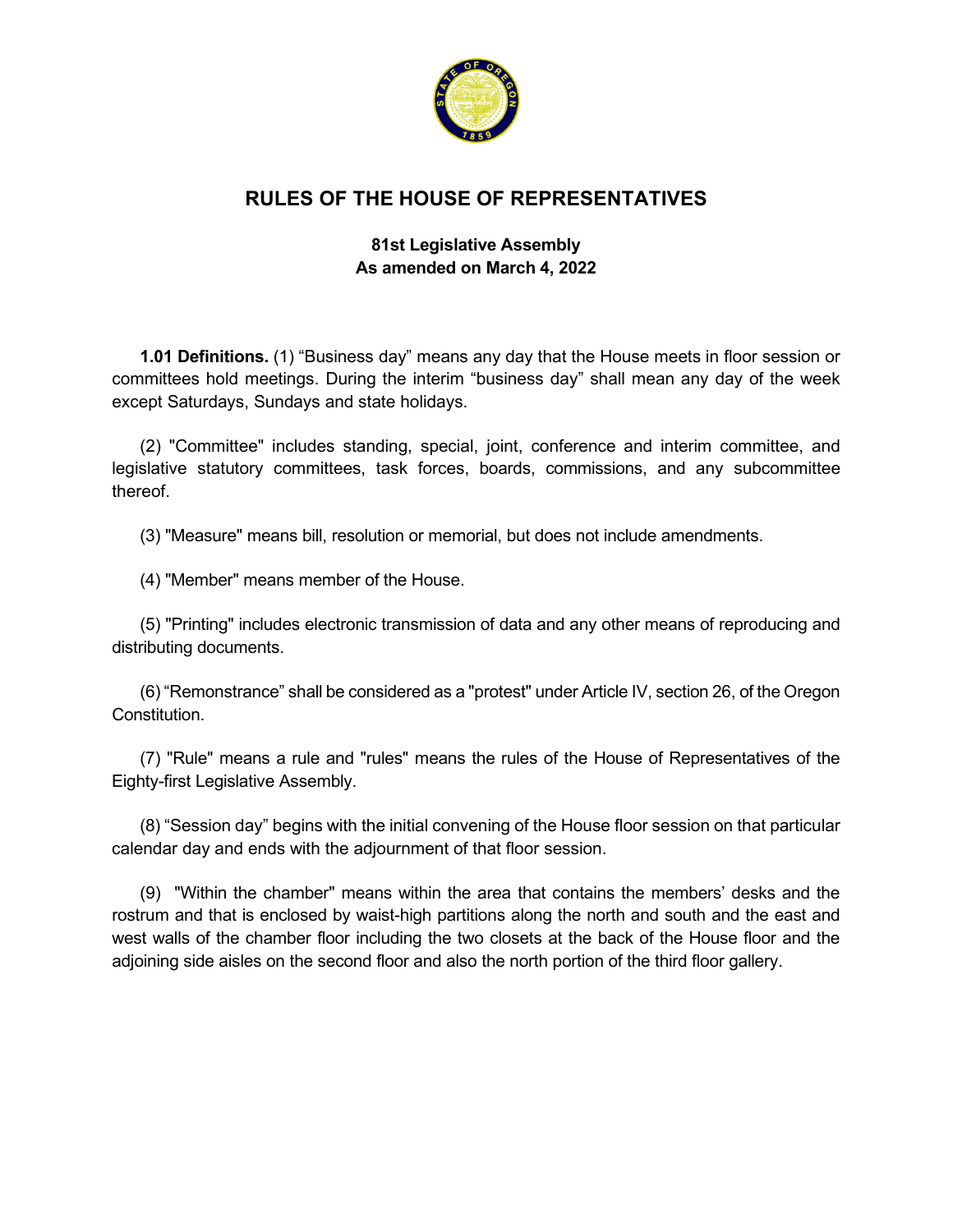#### **RULES**

**2.01 Use of Mason's Manual.** *Mason's Manual of Legislative Procedure* (2020 edition) shall apply to cases not provided for in the Oregon Constitution or these rules.

**2.03 Legislative Branch Personnel and Contracting Rules**. (1) The Legislative Branch Personnel Rules, as adopted by the House of Representatives on January 14, 2019, and August 10, 2020, and as adopted or revised by the Legislative Administration Committee on November 22, 2021 and January 26, 2022, are incorporated into the House Rules by this reference as rules of proceeding of the House.

(2) The Legislative Branch Contracting Rules, as adopted by the Legislative Administration Committee on January 15, 2016, are incorporated into the House Rules by this reference as rules of proceeding of the House.

(3) The Legislative Branch Personnel Rules and Legislative Branch Contracting Rules apply to the nonpartisan offices of the legislative branch when adopted by both the House of Representatives and the Senate.

(4) The Respectful Workplace Policy as adopted by the Joint Committee on Conduct on December 22, 2020 is incorporated into the House Rules by this reference as a rule of proceeding of the House.

(5) Building Policy XV – Capitol Security, as adopted by the Legislative Administration Committee on January 26, 2022, is incorporated into the House Rules by this reference a rule of proceeding of the House.

**2.05 Procedure for Amending Rules.** Thirty-one or more votes are required to adopt, amend or rescind any rule. However, forty or more votes are required to amend or rescind Rule 9.30. Once the House has organized for business the adoption, amendment or rescission of any rule must be proposed in writing, read at a regular business session under the order of business Other Business of the House, referred to the Committee on Rules by the presiding officer, and if reported from the Committee on Rules, upon distribution of the report, it shall be in order to vote on the proposed amendment immediately.

**2.10 Procedure for Suspending Rules.** (1) Forty or more votes are required to suspend any rule, except for House Rule 3.08 which takes a majority of members present.

(2) When a motion to suspend the rules is defeated, the motion shall not be renewed until after an intervening recess or adjournment.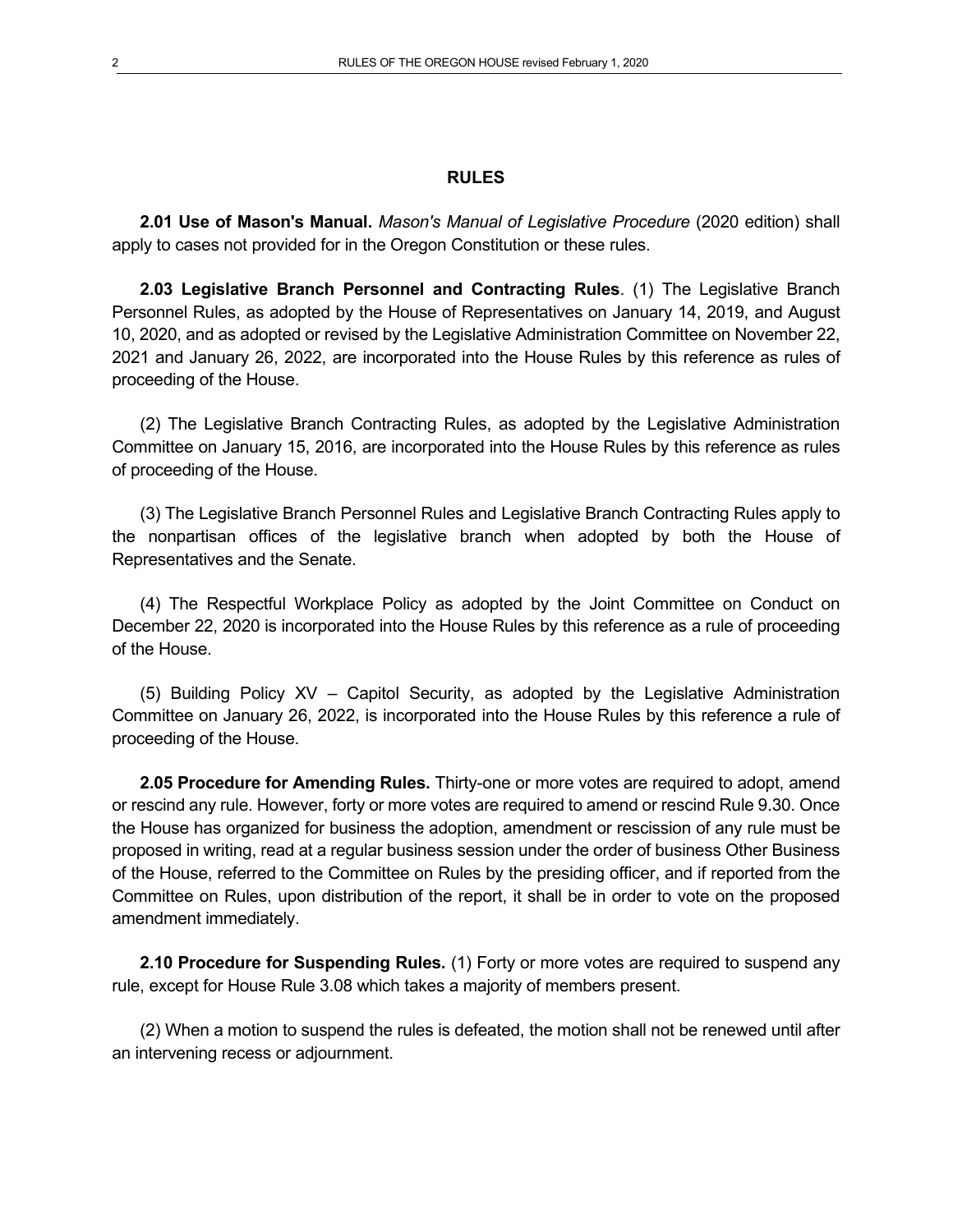**2.20 Rules of the House.** Except as modified or rescinded under Rule 2.05, these rules shall be in effect for the entire term of the Eighty-first Legislative Assembly, whether the House is in session or has adjourned sine die.

#### **CONVENING**

**3.01 Quorum.** (1) A quorum of the House is forty members.

(2) If a quorum is present, the House shall proceed to transact its business. If there is no quorum present, a lesser number of members may adjourn from day to day and compel the attendance of absent members.

**3.03 Attendance.** (1) Except for emergencies, a member shall attend all sessions of the House unless an Excused Absence Request is filed with the Chief Clerk forty-eight (48) hours in advance. All requests for an excused absence will be presumed approved unless the member is otherwise notified by the presiding officer.

(2) A member shall attend all meetings of the committees of the House of which he or she is a member unless excused by a chair.

(3) No member shall be considered excused, however, unless the presiding officer or a chair has announced the excuse at the opening of the House session or committee meeting, or at the earliest possible time thereafter. No excuse may be announced while the House is under a Call of the House.

(4) If the unexcused absence of members prevents the establishment of a quorum, and the House seeks to compel the attendance of absent members as authorized by Article IV, Section 12, of the Oregon Constitution through a Call of the House and a quorum is not established, then a financial penalty of \$500.00 for each session day of unexcused absence may be imposed by the Speaker upon any absent member. When issuing a financial penalty to a member under this rule, the Speaker shall announce the member's unexcused absence and articulate their reasoning for that determination.

**3.05 Session Hour.** Unless otherwise ordered by the presiding officer or a majority of the members present, the regular hour of meeting shall be 11:00 a.m. on the session day as set by an adopted motion.

**3.07 Open Sessions.** All deliberations and meetings of the House shall be open to the press and public. The House recognizes that this legislative session is being conducted during a global pandemic in which a novel corona virus has sickened millions of people and taken the lives of hundreds of thousands of Americans. Because the virus spreads through close personal contact and through the air, the House finds that routine procedures must be modified to preserve health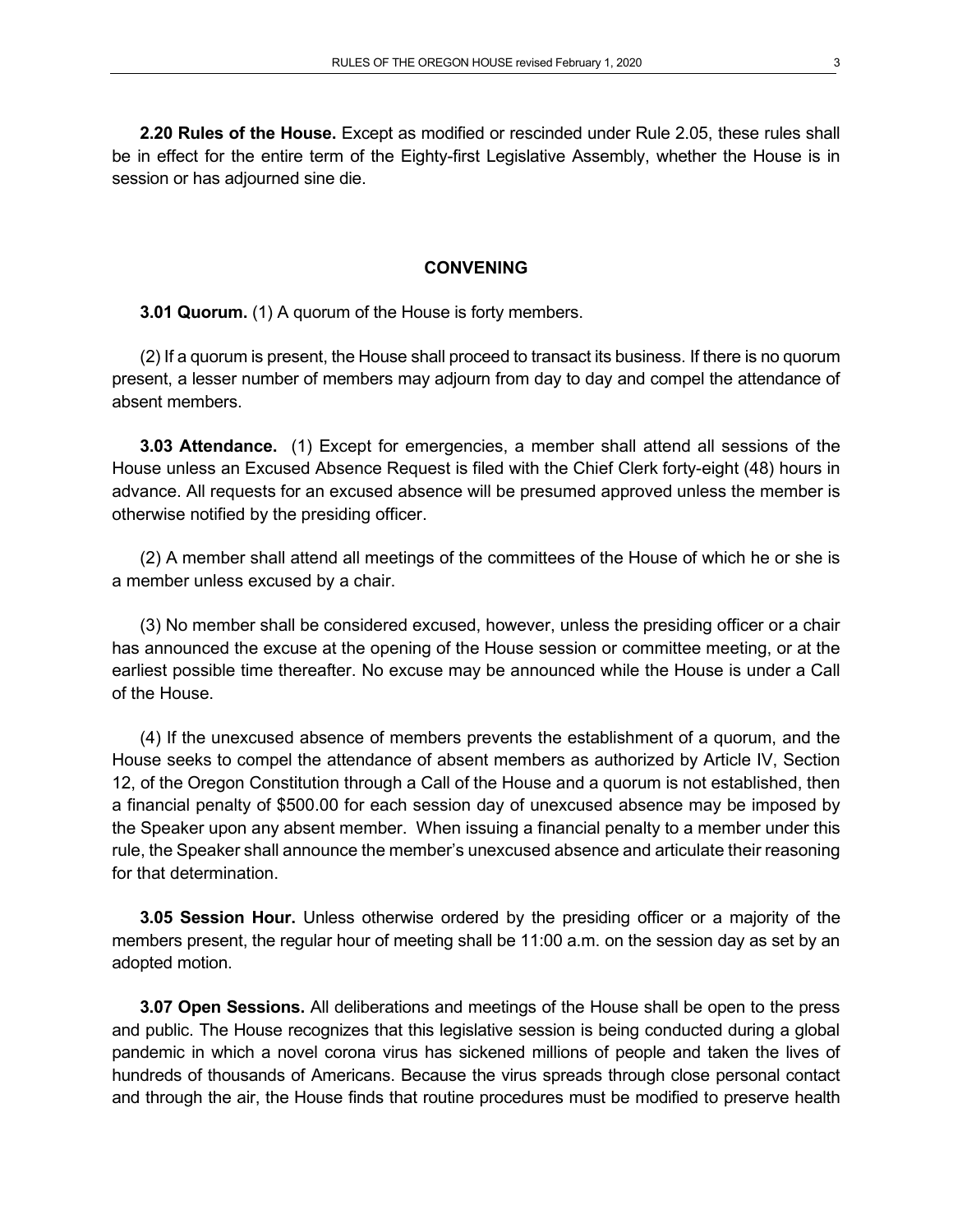and safety while continuing to satisfy the obligations placed on the Legislative Assembly by the Oregon Constitution, including obligations to conduct open deliberations. Accordingly, until circumstances allow a return to historical customs of operation:

(1) All floor sessions and committee meetings must be contemporaneously streamed on the Internet and broadcast on one or more television monitors at a location either within or proximate to the Capitol that is accessible by members of the public, so that the public is able to observe all legislative deliberations.

(2) Any vote cast in a floor or committee vote must be conducted so that the public is able to visually observe and hear, through the means described in subsection (1) of this section, the member casting the vote.

**3.08 Daily Session Length.** (1) A session day begins with the initial convening of the House that calendar day and ends with the adjournment of that session. The House shall not meet for more than twelve hours on any session day, excluding time used in recess, unless a majority of those members present vote to suspend this provision.

(2) The convening of a new House floor session after adjournment of a floor session constitutes the beginning of a new session day.

## **VOTING**

**3.12 Electronic Roll Call System.** The electronic voting system shall be under the control of the presiding officer and shall be operated by the Chief Clerk. The names of the members shall be listed on the electronic roll call board in alphabetical order, except that the name of the Speaker shall be last.

**3.15 Roll Call.** (1) The electronic voting system shall be used as the roll call to determine the presence of a quorum and/or the presence of members under a Call of the House. Members shall press the "yea" button on their desk or be recognized by the Chief Clerk to record their attendance.

(2) A roll call vote of "yeas" and "nays" shall be taken and recorded on the final passage or adoption of all measures. Except as otherwise provided in these rules, the vote shall be recorded by the electronic voting system.

(3) Upon demand of two members, an oral roll call shall be taken and recorded on any measure that requires more than 31 affirmative votes. The Clerk shall call the roll of the membership, alternating between alphabetical order and reverse alphabetical order. The Speaker's name shall be called last.

.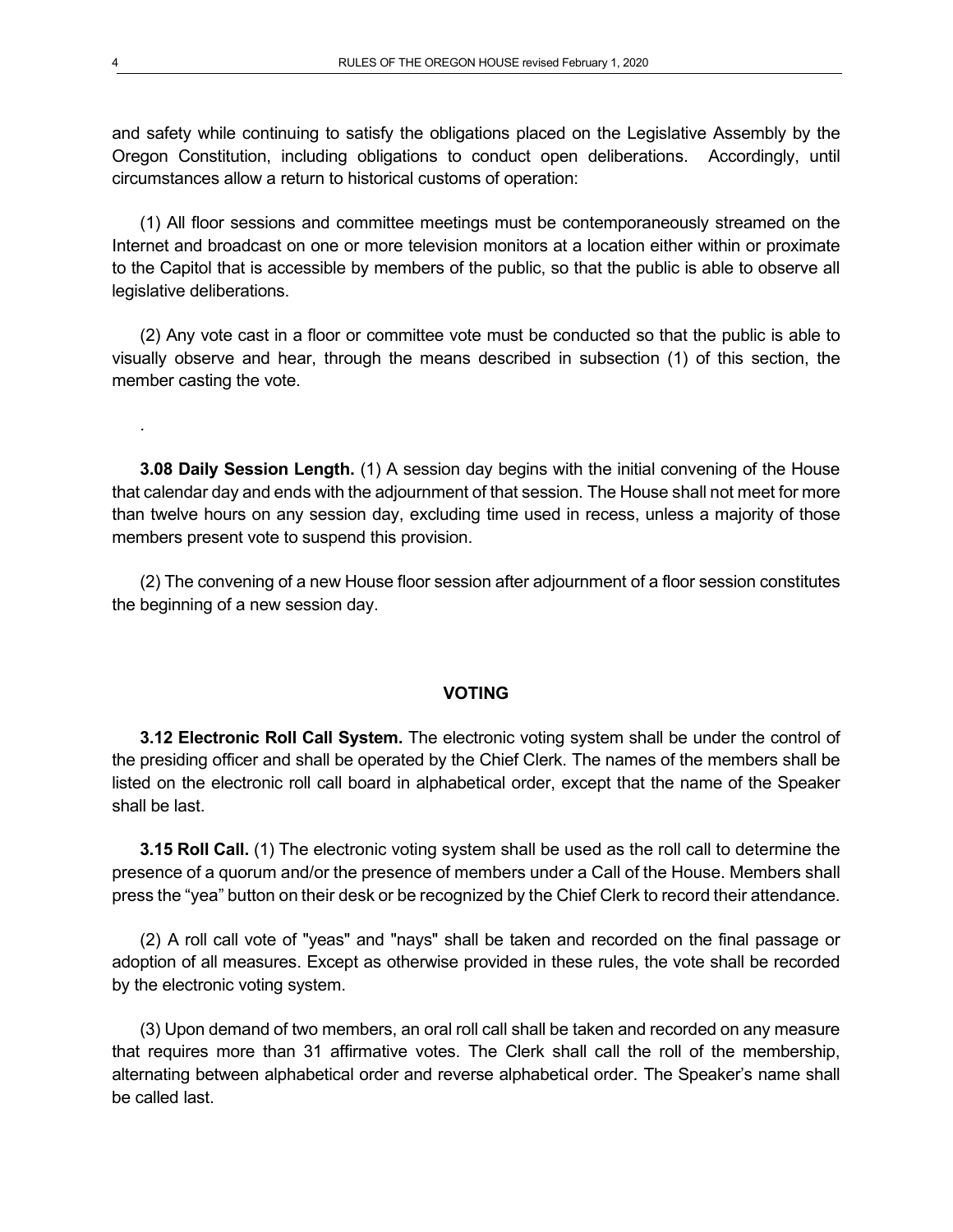(4) If the presiding officer is in doubt on any motion or a division is called for on a motion, a roll call shall be taken and recorded by the electronic voting system on the motion. On all other questions to be voted upon, unless otherwise provided in these rules, the presiding officer may order the "yeas" and "nays" taken by the electronic voting system.

(5) The electronic voting system shall not be used for election of officers.

(6) In the event the electronic voting system is not in operating order when voting on any question, the presiding officer shall order all "yea" and "nay" votes be taken by oral roll call. The Clerk shall call the roll of the membership in alphabetical order. The Speaker's name shall be called last.

(7) The vote of any member that has not been recorded because of malfunction of the electronic voting system shall be entered into the record if that member was within the House chamber at the time of the vote and attempted to cast their vote at the appropriate time, and the fact of such malfunction is reported to the presiding officer prior to the announcement of the result of the vote.

**3.20 Requirements for Voting.** (1) Each member within the House chamber as defined in House Rule 1.01(9) when the question is pending, and the member's name is called, shall vote. No member shall be allowed to abstain from voting.

(2) If a member refuses to vote when the member's name is called, the presiding officer shall immediately call for the member's vote a second time. If the member again refuses to vote, the presiding officer shall read subsection (3) of this rule. The presiding officer shall then call for the member to announce the member's vote immediately. If the member fails to vote immediately after this third request, the presiding officer shall state for the record: "The member's failure to vote constitutes an intentional violation of House Rule 3.20, subsection (1) and a high breach of decorum. The Journal shall show that the Representative is censured for the violation; the clerk shall record the Representative's vote on the measure or motion on which the member refused to vote as a 'yea;' and the member may also be subject to other penalties as the House may order."

(3) Any member's refusal to vote, as required by House rules, shall be recorded in the Journal as an intentional violation of Rule 3.20 (1) and a high breach of decorum. The Representative shall be censured; the Clerk shall record the Representative's vote on the measure or motion on which the member refused to vote as a "yea;" and the member may also be subject to other penalties as the House may order.

(4) No member, except by unanimous consent, shall be permitted to vote upon any question unless he or she is within the chamber before the electronic voting system is closed. No member shall vote or be allowed to change their vote after the presiding officer announces the result of the roll call by declaring the question has passed or failed to pass.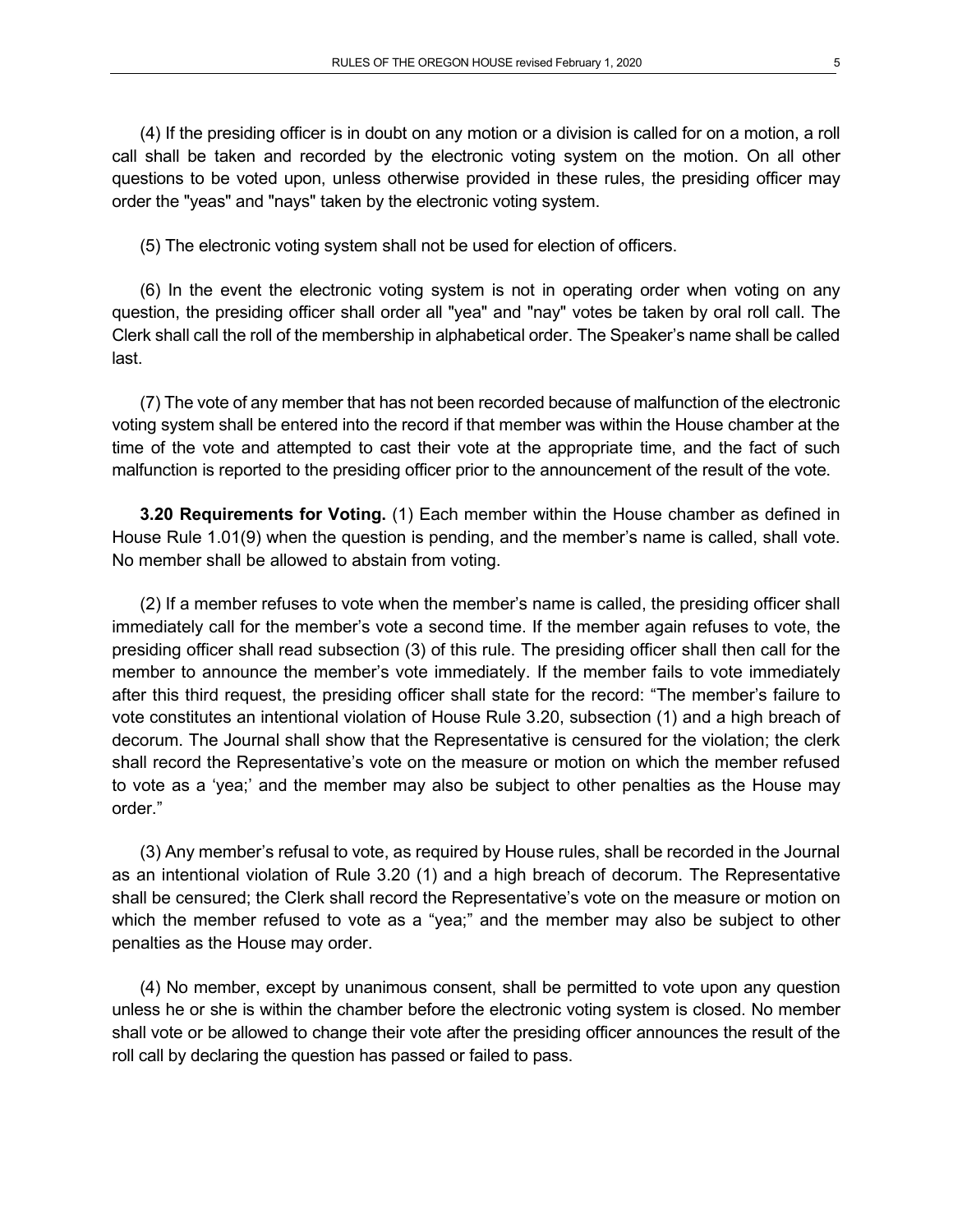**3.21 Announcement of Conflict of Interest.** (1) When involved in an actual or potential conflict of interest, as defined by ORS 244.020, a member shall announce, on the floor or in the committee meeting, the nature of the actual or potential conflict prior to voting on the issue giving rise to the conflict.

(2) The member shall file in writing a statement of the nature of the actual or potential conflict with the Chief Clerk or the committee assistant by 5:00 p.m. the next business day following the vote on the measure. The statement shall be limited to the substance of the oral explanation given on the floor or in committee. The member's announcement of an actual or potential conflict of interest shall be recorded in the Journal or in the committee recording log.

**3.26 Electronic Roll Call; Time, Changes.** When a vote is taken using the electronic voting system, the presiding officer shall call all of the absent member names before determining that a vote shall be closed and the result declared. After the individual votes have been displayed, and before the result is declared, any member desiring to change his or her vote may request that of the presiding officer. The presiding officer shall direct the Chief Clerk to make the proper entry into the electronic voting system.

**3.28 Electronic Roll Call; Misuse, Penalties.** No member shall vote for another member using the electronic voting system. No member shall tamper with, alter, or attempt to alter the electronic voting system, or cause the electronic voting system to register a vote without the member personally depressing a voting button during each roll call vote. Any member who violates this rule may be punished as determined by the vote of at least 31 members. If a person not a member votes or attempts to vote for any member or violates a provision of this rule, he or she shall be barred from the floor of the House for the remainder of the session, and he or she may be punished further as determined by the vote of at least 31 members.

**3.30 Voting by Presiding officer.** The Speaker shall vote whenever a roll call is required. The Speaker's name shall be called last on an oral roll call vote.

**3.35 Explanation of Vote.** (1) Any member who wishes to explain his or her vote shall file the written explanation with the Chief Clerk by 5:00 p.m. the next business day following the vote on the measure. The vote explanation filed under this subsection must comply with subsection (2) of this rule. If the explanation does not meet those requirements in the determination of the Chief Clerk, the Speaker may refuse to cause the explanation to be printed in the Journal. An appeal of the presiding officer's ruling may be taken to the full body at the next floor session pursuant to House Rule 6.35.

(2) The vote explanation shall be germane to the subject and shall not reflect on the honor or integrity of any other member.

**3.45 Written Measures Required for Voting.** No measure or amendment to a measure shall be finally voted on until it has been made available electronically or printed and placed on the desks of the members.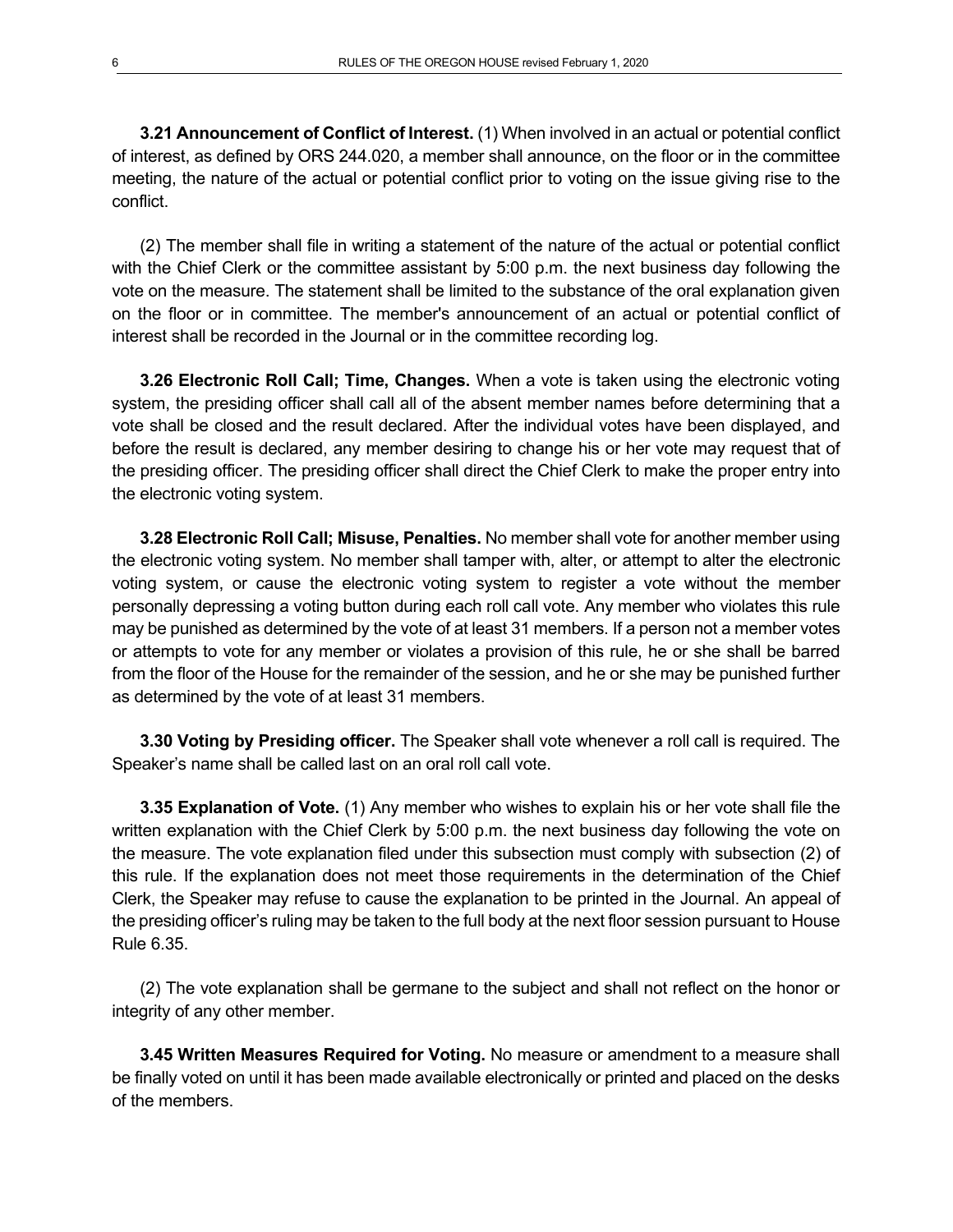**3.50 Third Reading Requirement.** (1) No bill shall pass the House until after third reading and no measure shall be read more than once in any one day.

(2) A bill may be referred or re-referred to committee on third reading.

**3.55 Call of the House.** (1) Six members may demand a Call of the House at any time before a roll call has begun.

(2) Upon a Call of the House, no other business shall be transacted until the proceedings are so terminated.

(3) Upon a Call of the House, the Sergeant at Arms shall cause all members who are not excused to come to the House chamber. If the Sergeant at Arms cannot locate any unexcused member, the Sergeant at Arms shall so report to the presiding officer, who shall announce the fact to the members.

(4) All members must remain within the House chamber until the vote is taken for which the Call was made. However, when the House is waiting for an unexcused member to return to the floor, or in order to access the facilities, or the presiding officer has announced that the House is "at ease," the members may have access to the area behind the rostrum. Members must then return to within the House chamber.

(5) A Call of the House shall be considered terminated when the question for which the Call was invoked has been voted upon or when a motion to terminate the Call is approved by at least forty members. The motion to terminate the Call shall be in order when the Sergeant at Arms has reported that unexcused members cannot be returned within a reasonable time. Termination of the Call under this subsection terminates the requirement that the Sergeant at Arms search for unexcused members. In the absence of a quorum after the report of the Sergeant at Arms is received, the House may terminate the Call by the unanimous consent of the members present.

(6) Upon a Call and until the proceedings are terminated, the presiding officer shall direct the Sergeant at Arms to authorize members of the Senate, representatives of the news media and staff identified under House Rule 17.01(1) to leave or enter the chamber.

(7) Subsection (2) of this rule does not apply to the third-floor gallery.

## **ORDER OF BUSINESS**

**4.01 Order of Business.** (1) The general order of business shall be:

(a) Call to Order.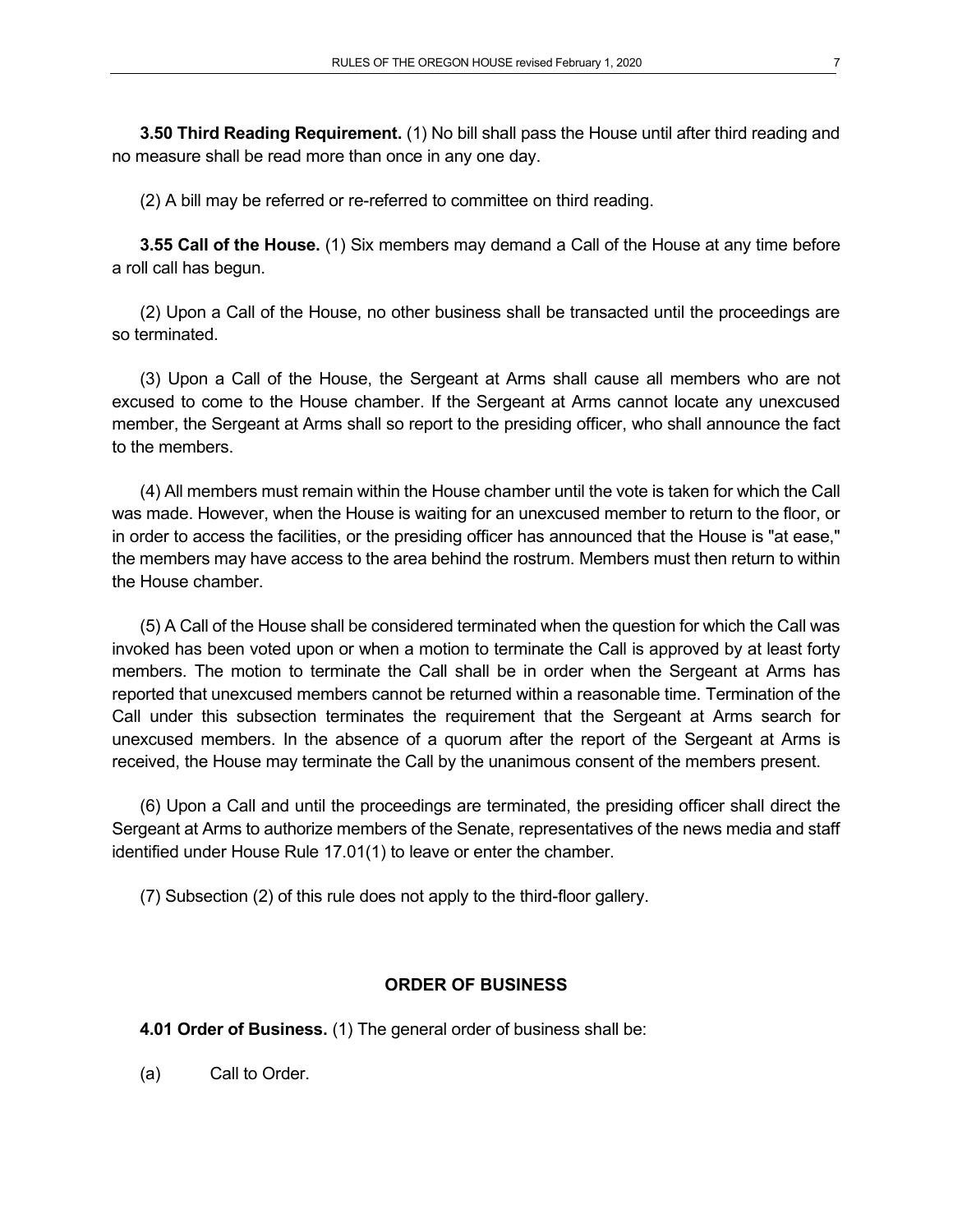- (b) Opening Ceremony, prayer and/or inspirational message. (At the opening session of the day only.)
- (c) Courtesies.
- (d) Verification of Quorum.
- (e) Messages from the Governor.
- (f) Messages from the Senate.
- (g) Introduction and First Reading of Memorials and Resolutions.
- (h) Committee Reports
- (i) Propositions and Motions.
- (j) Introduction and First Reading of House Bills.
- (k) Second Reading of House Bills.
- (l) Consent Calendar.
- (m) Third Reading of House Bills.
- (n) Final Reading of Memorials and Resolutions.
- (o) Bills, Reports and Other Business Lying on the Table.
- (p) First Reading of Senate Bills.
- (q) Second Reading of Senate Bills.
- (r) Third Reading of Senate Bills.
- (s) Other Business of the House.
- (t) Announcements.
- (u) Remonstrances.
- (v) Adjournment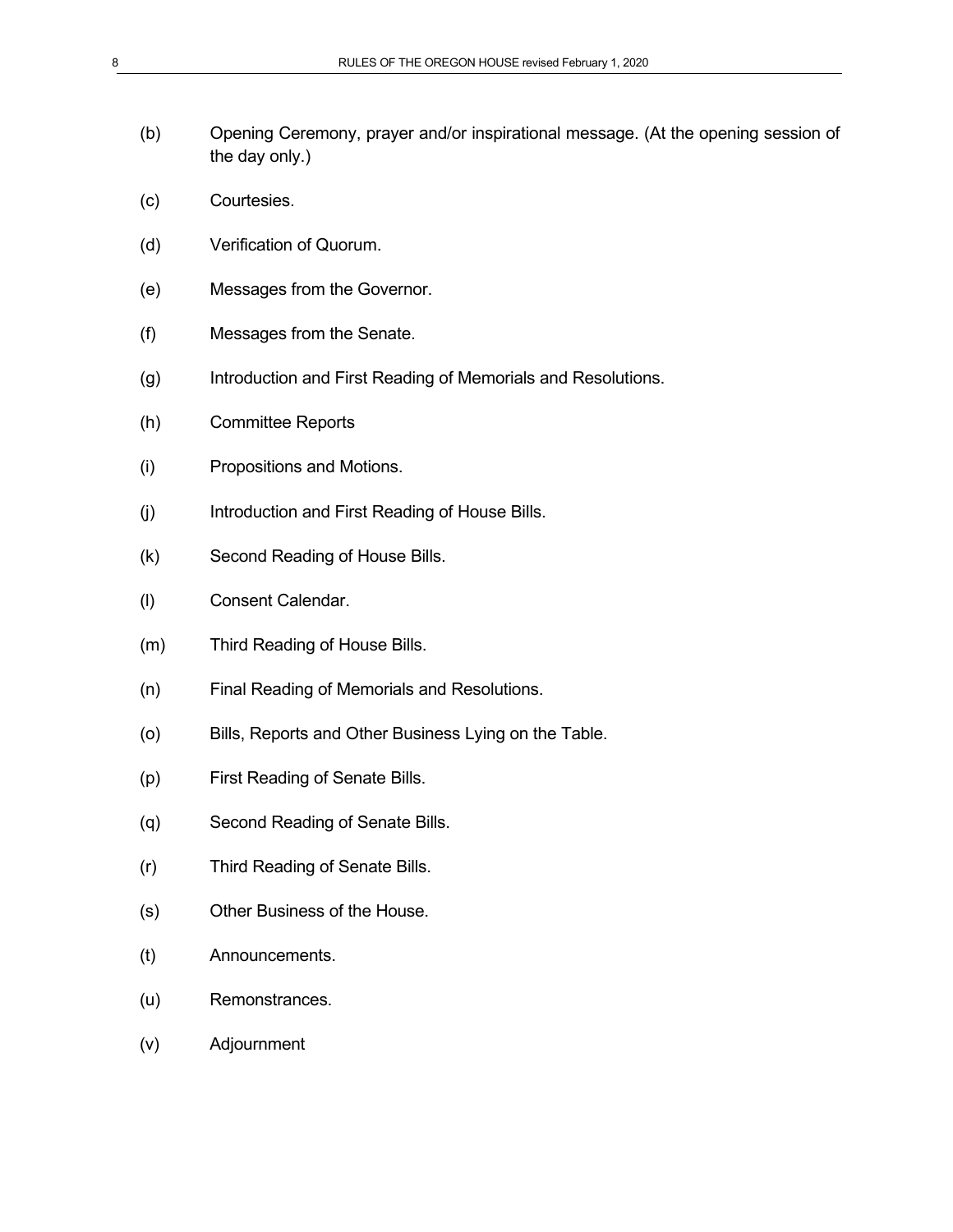(2) The presiding officer, under the orders of business Committee Reports may announce the distribution of the committee report file to the members' desks. No reading of such reports will then take place.

(3) Messages from the Governor, the Senate or any state official and committee report files may be read or distributed at any time.

(4) A quorum is not required under the orders of business Opening Ceremony, Courtesies, Remonstrances or Adjournment, nor will a Call of the House be in order.

(5) Under the order of business Courtesies, a member's remarks are limited to 60 seconds and yields are not permitted. All honorary pages and/or groups shall be greeted by the presiding officer on behalf of the House. A request to return to the order of business Courtesies shall be out of order until all other orders of the day have been completed.

(6) Under the order of business Remonstrances*,* no member may speak for longer than three minutes, or for a second time, or yield time to another member. The motives or integrity of any member of the House or the Senate shall not be impugned.

(7) Questions relating to the priority of business shall be decided without debate.

(8) The general order of business shall not be varied except upon suspension of the rules. However, any subject before the House may be made a Special Order of Business upon the vote of a majority of the members present and, when the time fixed for consideration of the subject arrives, the presiding officer shall take up the subject.

(9) Appropriation bills shall take precedence over all other measures on the Third Reading Calendar.

**4.05 Consent Calendar.** (1) Each session day, a consent calendar of measures may be presented for consideration and vote of the House. The consent calendar shall be made available to members prior to consideration.

(2) (a) Any measure reported out of committee unanimously, with or without amendments, may be placed on the consent calendar if the committee reporting the bill so recommends.

(b) Any measure reported out of committee with the recommendation that it be placed on the consent calendar shall be placed on the second reading calendar under House Rule 9.32 (1) and  $(2)$ .

(3) Any measure recommended for the consent calendar shall be placed on the calendar but held at the Desk for two days after the day on which the measure was listed on the committee report file or read under the order of business of Committee Reports. During that period, members may submit written objection to the placing of the measure on the consent calendar. If four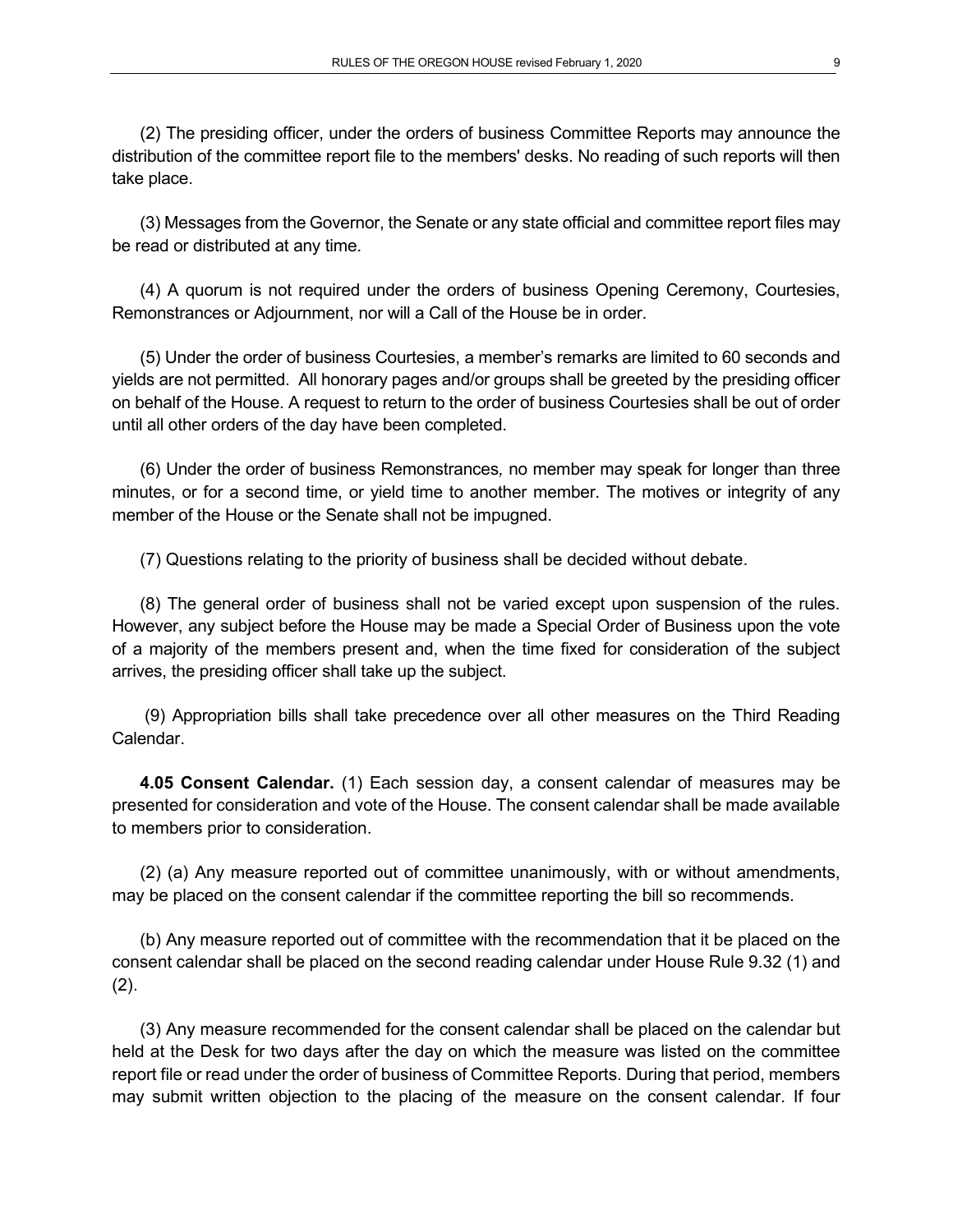objections signed by members of the House are received at the Desk within the two-day period, the measure shall be removed from the consent calendar and placed in its proper order on the third reading calendar for the next session day. A measure may also be removed from the consent calendar by order of the Speaker.

(4) If no objections or an insufficient number are filed within the two-day period, the measure shall be placed in numerical order on the next consent calendar. When the order of business Consent Calendar is reached, the presiding officer shall announce the calendar. The clerk shall read each measure by number, title, and short summary. Immediately following the reading, the presiding officer shall place the question of third reading and final passage and call for the vote. Only a Call of the House shall be in order prior to a roll call being taken.

(5) No measure which has been made the subject of a motion to reconsider shall be placed on the consent calendar.

## **MOTIONS**

**5.01 Making a Motion.** (1) When a motion is made, it shall be restated by the presiding officer.

(2) A motion shall be reduced to writing upon request of the presiding officer or of any member.

(3) No second to a motion is required.

**5.05 Motion in Possession of the House.** After a motion is restated by the presiding officer, it is in the possession of the House. The motion may be withdrawn only with the affirmative vote of a majority of the members present and at a time before decision is made on the motion or the motion is amended.

**5.10 Precedence of Motions.** (1) When a question is under debate, no motion shall be received except the following:

- (a) To adjourn.
- (b) To recess.
- (c) To lay on the table.
- (d) For the previous question.
- (e) To postpone to a certain time or day.
- (f) To refer or re-refer.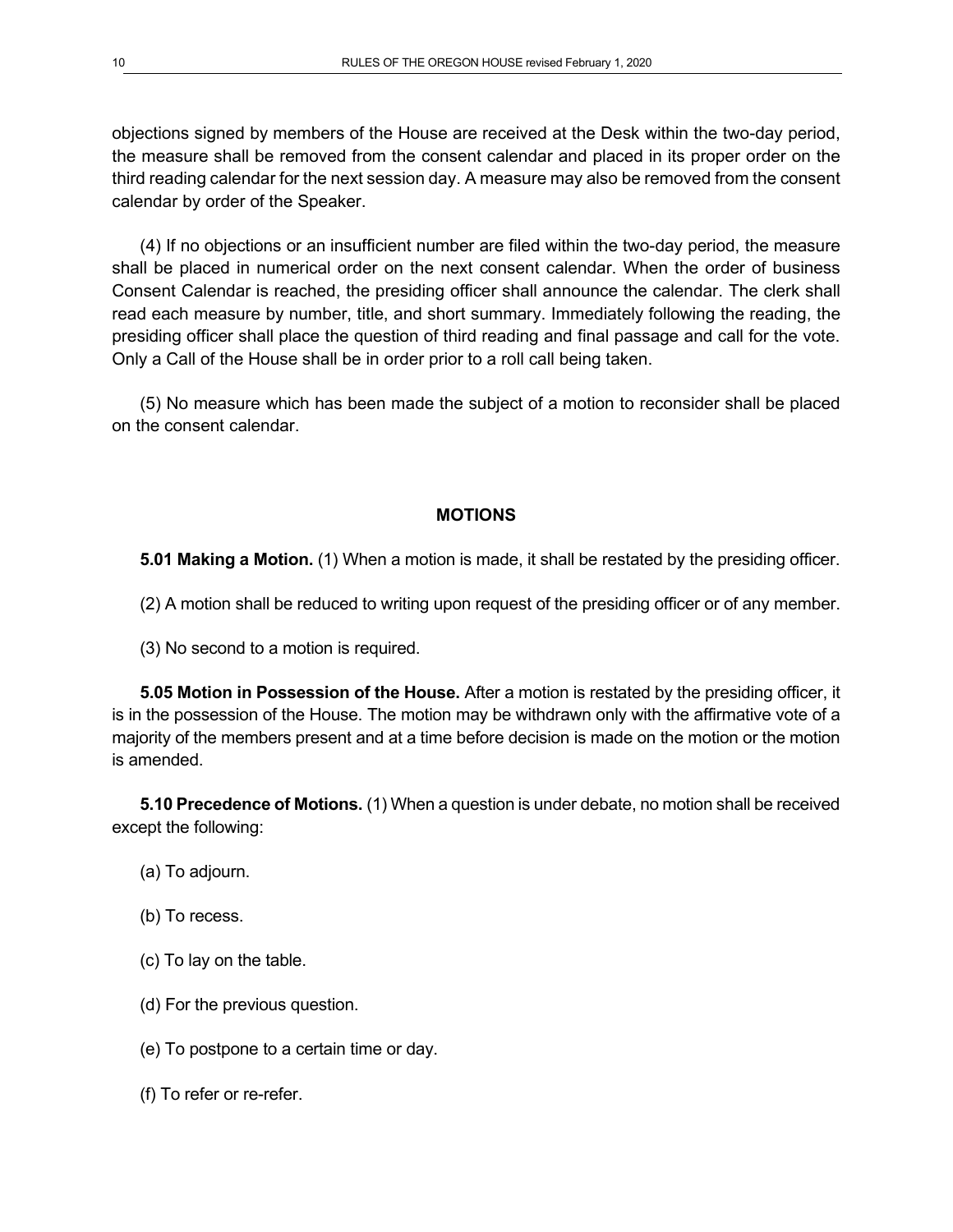- (g) To amend.
- (h) To postpone indefinitely.

(i) To reconsider.

(2) The motions listed in subsection (1) of this rule shall have precedence in the order in which they are listed.

**5.15 Nondebatable Motions.** Motions to adjourn, to recess, to lay on the table, to withdraw a measure from committee and for the previous question are not debatable. Pending a decision on any of those motions, all incidental questions of order, whether or not on appeal, shall be decided without debate.

**5.20 Votes on Motions.** If the presiding officer is in doubt of the outcome on any motion, the vote on the question shall be conducted as provided under Rule 3.15 (3).

**5.30 Division of the Question.** Any member may call for a division of a question if it comprehends propositions in substance so distinct that, if one is taken away, a substantive proposition remains for the decision of the House. The question of final passage or adoption of any measure is not subject to division.

**5.35 Amendments to be Germane.** No motion or proposition on a subject different from that under consideration shall be admitted under color of amendment.

**5.37 Amendments to the Title of a Bill.** The "Relating to" clause of a bill up to the first semicolon shall not be amended by the House. If a title of a House bill is amended by the Senate, the bill upon return shall be held at the Desk and no further consideration of the bill shall occur.

**5.40 Amendments on the Floor.** No measure shall be amended on the floor of the House.

## **DEBATE AND DECORUM**

**6.01 Decorum During Session and Committee Proceedings.** (1) No one shall be disruptive during proceedings of the House.

(2) To maintain professionalism and safety in the legislative process, members and employees should dress according to standards of contemporary business attire and shall wear a a facemask as defined by public health guidance over their nose and mouth at all times while in the Capitol except when they are alone in their office, in accordance with the circumstances where public health authorities require facemasks to be worn during a public health emergency as declared by the Governor.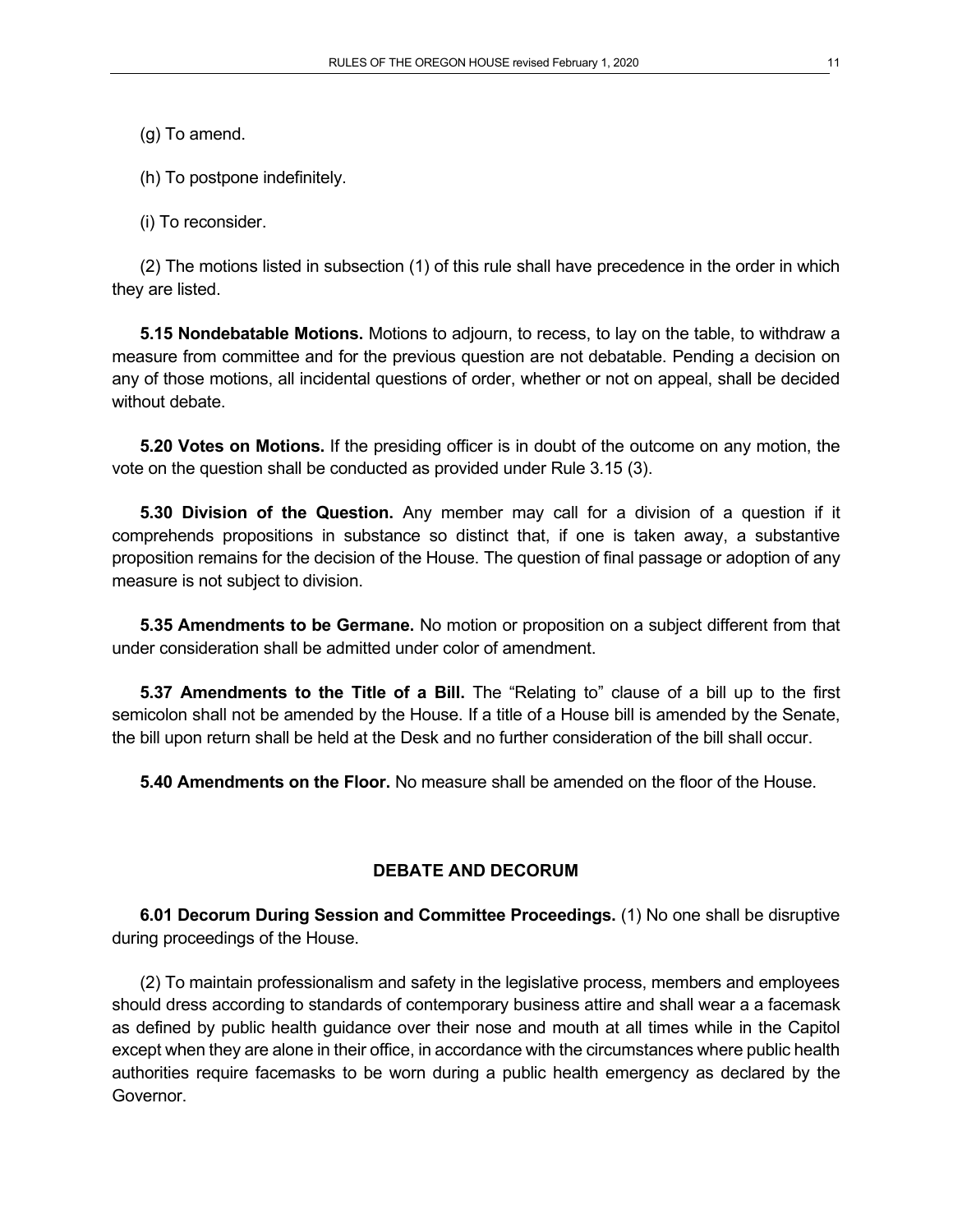(3) It shall be considered disorderly behavior under Article IV, Section 15, of the Oregon Constitution for any member to, among other things, act in a manner that creates a reasonable concern for the immediate security of the Capitol.

**6.05 Use of Electronic Devices.** (1) Audible use of cellular phones is prohibited during floor sessions and committee meetings.

(2) Any use of electronic equipment that distracts from the proceedings of the House is prohibited during floor sessions and committee meetings.

**6.07 Recognition of Members.** (1) When a member seeks to be recognized by the presiding officer, the member or caucus designee shall use the appropriate electrical signal device at the member's desk.

(2) The device labeled "to speak" shall be used when a member seeks recognition for purposes of debate or making motions.

(3) The device labeled "personal privilege" shall be used only for purposes requiring immediate consideration by the House as described under *Mason's Manual of Legislative Procedure*, section 92.

(4) The only exceptions to this rule shall be when demanding a Call of the House or a roll call.

**6.10 Conduct in Debate.** (1) When a member is recognized by the presiding officer, the member shall rise from his or her seat, unless this requirement is waived by the presiding officer, and respectfully address the presiding officer.

(2) In speaking, the member must confine discussion to the question under debate, avoid personalities and not impugn the motives of another member's vote or argument.

(3) (a) All questions asked of a member shall be addressed to the member through the presiding officer.

(b) In speaking, a member shall address another member by using the title of Representative and the member's district number or other description of district, or the title of Representative and his or her surname.

(4) A member may refer to discussions or actions that have taken place in committee meetings.

(5) Under circumstances where a member is present inside the chamber and in order to accommodate their medical condition, a member wishes to have their remarks on a measure read by another member of their choice, the presiding officer may allow the designated member to read the requesting member's remarks as written. The member reading the remarks will begin by identifying that they are reading the remarks of their colleague, and while doing so must adhere to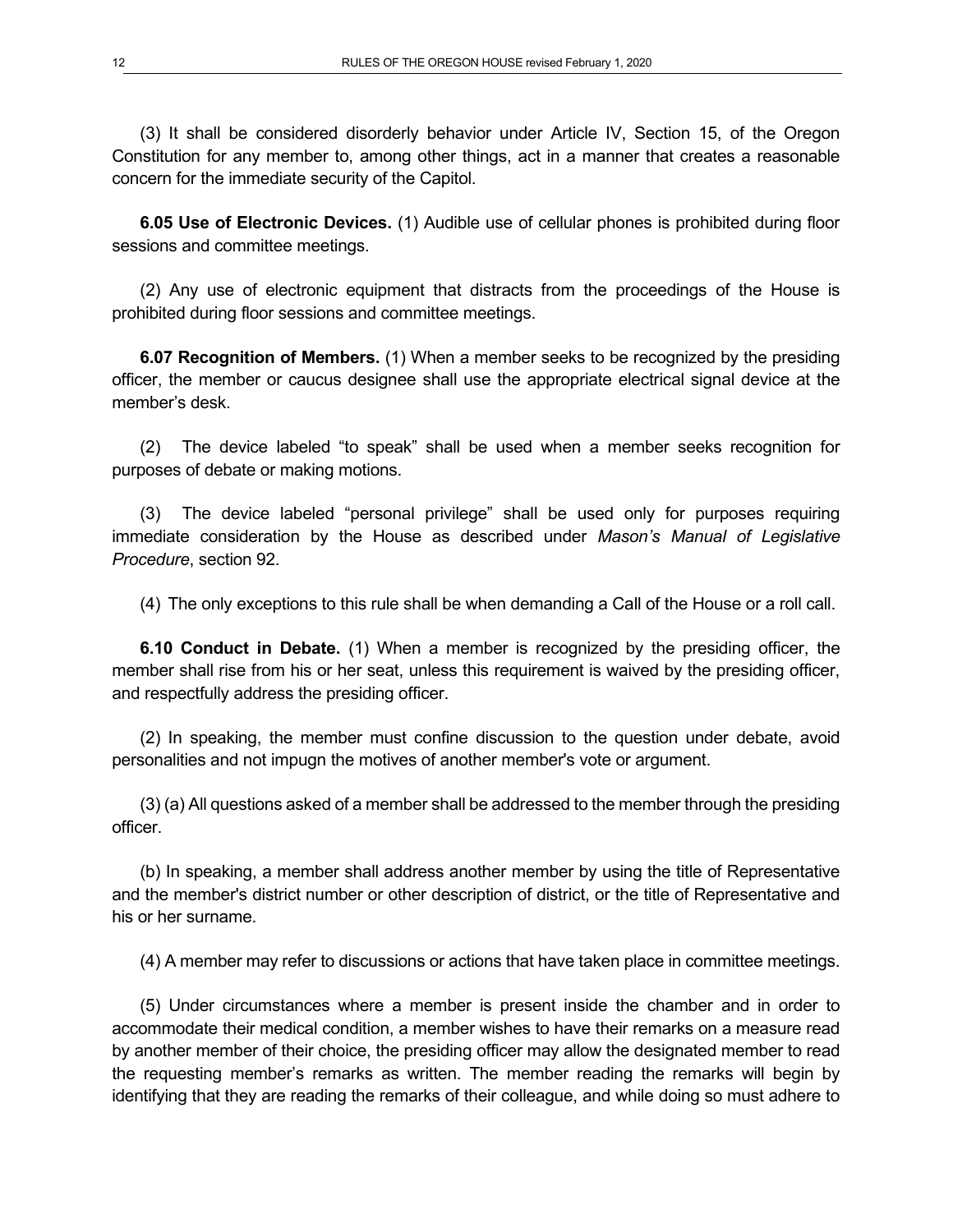the time limits and other House rules of debate. Once the remarks are finished the requestor will signify to the presiding officer that the preceding remarks were correctly offered in accordance with their request.

**6.20 Interrupting a Member.** Only the presiding officer is authorized to interrupt without consent a member who is speaking.

**6.25 Frequency with Which a Member May Speak.** (1) The author of a motion or the member designated to carry a measure shall have the privilege of closing the debate on the motion or the measure.

(2) Except as authorized by subsection (1) of this rule, no member shall speak more than once on any question until every member wishing to speak on the question has spoken.

(3) If a pending question is lost by reason of adjournment and is revived on the following day, a member who has spoken on the question on the preceding day shall not be permitted to speak again on the question until every member wishing to speak on the question has spoken.

(4) No member may speak more than twice on any question.

**6.27 Floor Letters.** (1) All informational literature must bear the legible name and signature of the House member making the request. No anonymous material may be distributed by the Clerk's office at any time.

(2) The requester shall provide the Chief Clerk with a document via email.

(3) If the material is associated with a legislative measure, the measure number should be featured prominently in the header of the floor letter to assist the Clerk's Office in posting the information to OLIS correctly. If the floor letter deals with multiple measures the Clerk's Office will link it to all numbers listed in the header. If the letter does not have a bill number, the Clerk's Office will post it by the subject listed in the header and by the date filed.

(4) The time to provide materials to the Chief Clerk's Office begins at 8:00 AM or at least 60 minutes prior to the starting time of floor session and ends 30 minutes before the scheduled starting time of that day's floor session. If there is a supplemental Third Reading issued for that day's floor session, a new opportunity will be offered to distribute floor letters for those added measures only.

(5) House Rule 6.10 applies to floor letters. Floor letters that do not comply with House decorum rules in the opinion of the Chief Clerk will be held at the Desk and will not be distributed.

(6) An appeal of the decision of the Chief Clerk to not distribute a floor letter may be taken to the Speaker if the sponsoring member disagrees with the Clerk's determination. If the Speaker sustains the Clerk's determination, an appeal of the presiding officer's ruling may be taken to the full body at the next floor session pursuant to House Rule 6.35.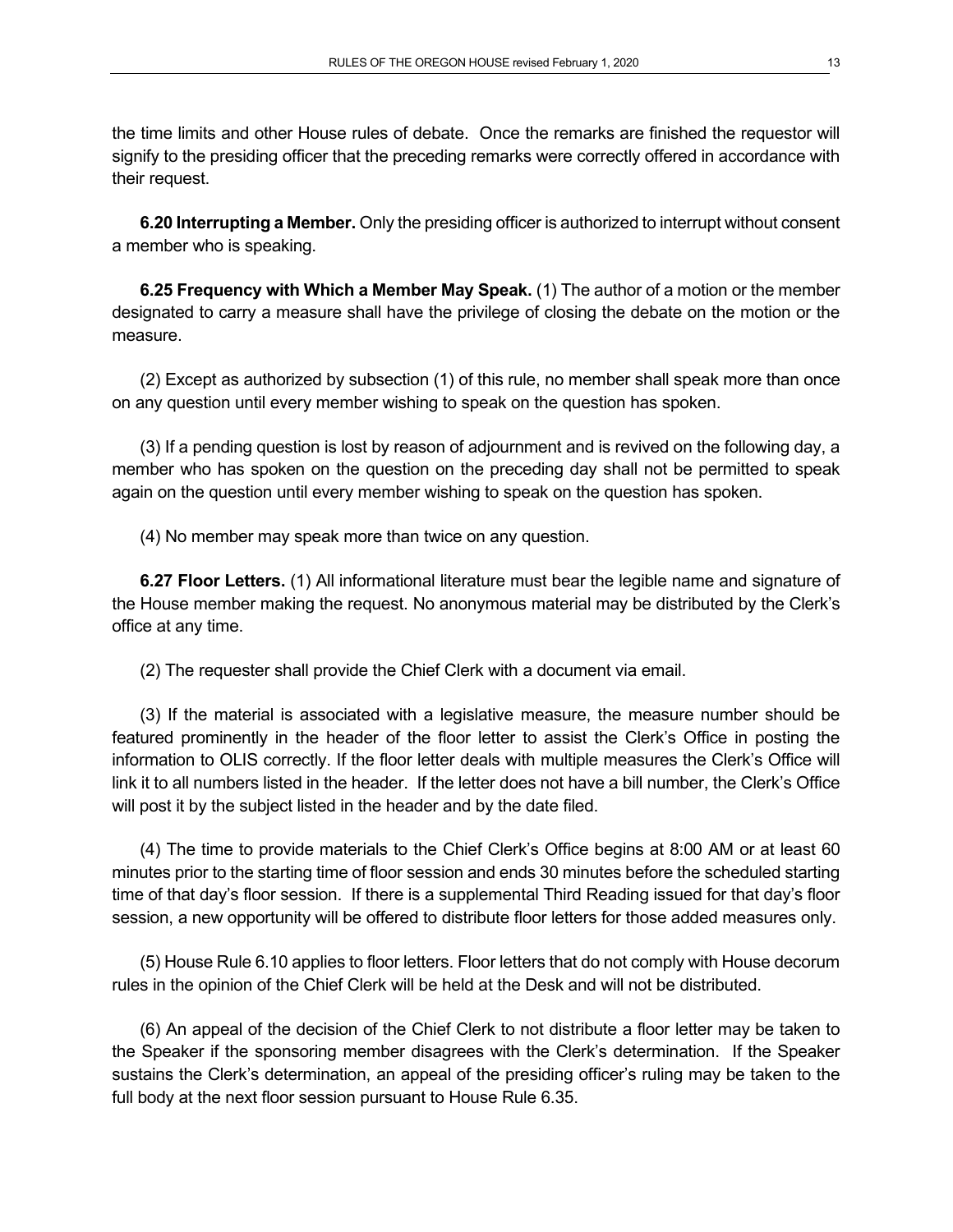**6.30 Limitation on Duration of Debate.** The following rules apply to the length of debate:

(1) On the final passage or repassage of a measure, the chair of the committee that reports the measure shall designate a carrier that may speak for ten minutes. Other members may speak for five minutes.

(2) When a committee report is accompanied by a minority report, the member carrying the committee report may speak for ten minutes, and upon a motion to substitute a minority report for the committee report, the member carrying the minority report may speak for ten minutes. Other members may speak for five minutes.

(3) The carrier shall have ten minutes to close on final passage of a measure or on a motion to substitute a minority report. The Clerk shall keep the time.

(4) On other debatable motions, no member shall speak longer than five minutes.

(5) Any member may yield his or her time allowed under subsection (1) of this rule to another member. However, no member may yield his or her time to a member closing debate.

**6.35 Call to Order.** (1) The presiding officer shall call to order any member who violates the rules of the House. The member who is called to order shall cease speaking and shall be seated immediately unless the presiding officer permits him or her to explain.

(2) If the member who is called to order appeals the ruling of the presiding officer, the House shall decide the appeal without debate. If the House decides the appeal in favor of the member, the member may proceed with the debate. If the House decides the appeal against the member, the member may be liable to a motion of censure of the House.

**6.40 Discipline.** If a member objects to words spoken in debate, the member shall immediately depress the electrical device labeled "personal privilege." The presiding officer shall recognize the member prior to any other member. Once recognized, the member shall repeat the words to which the objection is taken, and they shall be recorded by the Desk personnel. However, if any other member has spoken or other business has intervened after the words were spoken and before the objection to them was made, the member shall not be held answerable or subject to censure therefor.

## **OFFICERS OF THE HOUSE**

**7.01 Election of Officers.** (1) The members shall elect a presiding officer who shall be Speaker of the House. They shall also elect a Speaker *Pro Tempore* of the House and a Chief Clerk of the House.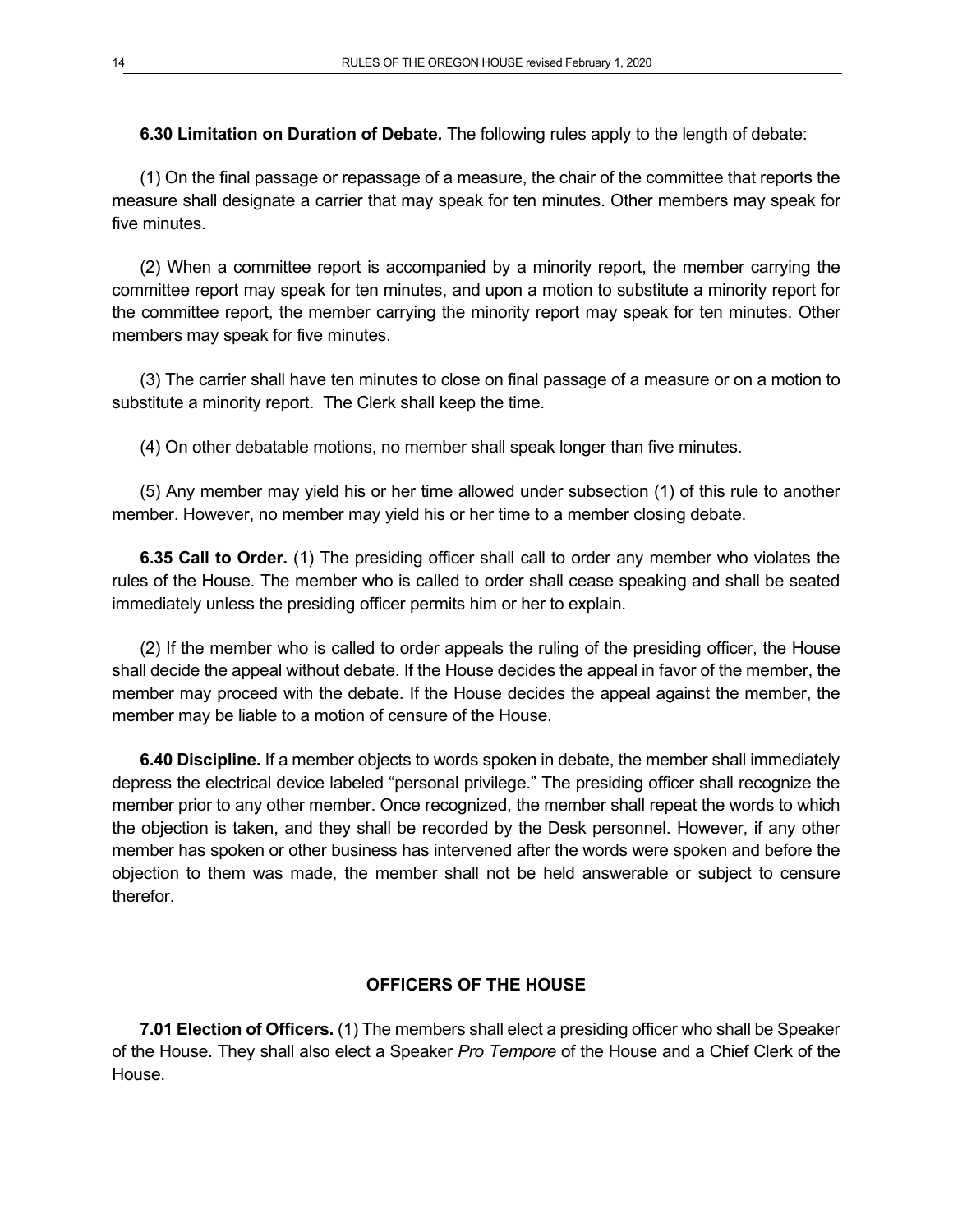(2) Officers of the House of Representatives must receive the affirmative vote of a majority of the members elected.

**7.05 Temporary Presiding Officers.** (1) The Speaker may designate a member other than the Speaker *Pro Tempore* to act temporarily as the presiding officer. The designation shall not extend beyond the daily adjournment of the day of appointment. The member does not lose the right to vote while presiding. The Speaker may resume the chair at any time.

(2) If at any time the office of Speaker becomes vacant because of the removal from office, death, resignation, or other disqualification of the person holding that office, then the Speaker *Pro Tempore* becomes Speaker until the that basis is removed or a new Speaker is elected. The Speaker *Pro Tempore* shall not be considered the Speaker within the meaning of Article V, section 8a, of the Oregon Constitution, providing for succession to the Governorship.

**7.10 Duties of Presiding Officers.** (1) The Speaker shall enforce all rules, laws, and regulations applicable to the body.

(2) The Speaker, as presiding officer, or in the Speaker's absence, another member acting as temporary presiding officer, shall take the chair every session day at the hour as provided in these rules or the hour to which the body adjourned the preceding daily session, and immediately call the members to order.

(3) The Speaker, as presiding officer, or in the Speaker's absence any member acting as temporary presiding officer shall preserve order and decorum and decide questions of order subject to appeal by any two members.

(4) The Speaker, as presiding officer, or in the Speaker's absence any member acting as temporary presiding officer shall have general control and direction of all employees of the Legislative Assembly when they are on the floor of the House.

(5) The Speaker shall have control of the area set aside for use by the House and the ways adjacent thereto.

#### **COMMITTEES**

**8.01 Names of Committees.** The Speaker shall name standing, special, joint and conference committees to which to refer all measures during legislative session, and interim committees to operate during the interim periods.

**8.05 Committee Appointments.** (1) Except as otherwise provided by law or resolution, members of all standing, special, statutory, joint, and conference committees and subcommittees, and the Chairs and Vice-Chairs thereof, for session and interim, shall be appointed by the Speaker.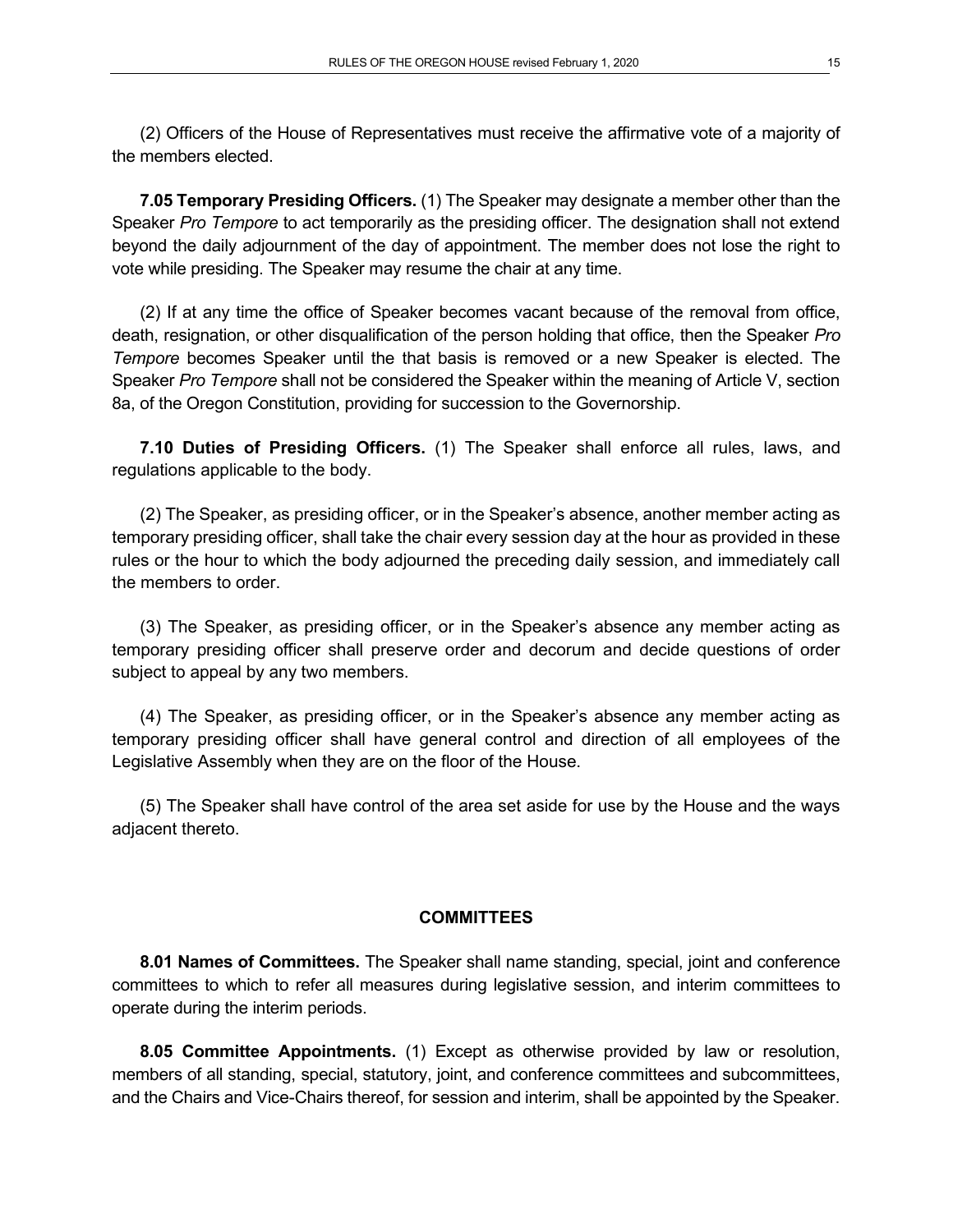(2) The Speaker shall appoint majority party and minority party members to all committees, in no lesser than the same proportion as the number of minority party members in the House to the total membership of the House. Except as otherwise provided by law, the Speaker shall determine the number of members of each committee.

(3) In determining committee appointments, the Speaker shall survey the interest of each House member and shall consult in good faith with the elected leader of each caucus.

**8.10 Committee Quorum; Rules.** (1) A majority of the members of a committee shall constitute a quorum for the transaction of business before the committee, provided, however, that each committee may by rule designate a lesser number of its members as a quorum for receiving public testimony.

(2) Except as otherwise provided in these rules, all committees of the House shall be governed by *Mason's Manual of Legislative Procedure.*

**8.15 Committee Meetings.** (1) All committees shall meet at the call of the Chair, or upon the request of a majority of the members of the committee directed by and with the approval of the Speaker.

(2) No committee shall meet during the time the House is in session without leave of the Speaker. Any member attending such a meeting shall be considered excused to attend business of the House subject to a Call of the House.

(3)(a) Meetings of the House and its committees shall be open to the public. No quorum of any committee shall meet in private for the purpose of deliberating or taking collective action on any matter.

(b) As used in this subsection:

(i) "Collective action" means a joint decision, commitment or promise made between two or more persons.

(ii) "Deliberate" means to discuss for the purpose of taking collective action, whether or not collective action is actually taken.

(4) The House and its committees shall not hold a meeting in any building where discrimination on the basis of race, creed, color, sex, age, disability, religion, sexual orientation or national origin is practiced.

(5)(a) The House and its committees shall provide for and give public notice, reasonably calculated to give actual notice to interested persons, of the time, place and subject matter of regular and special meetings.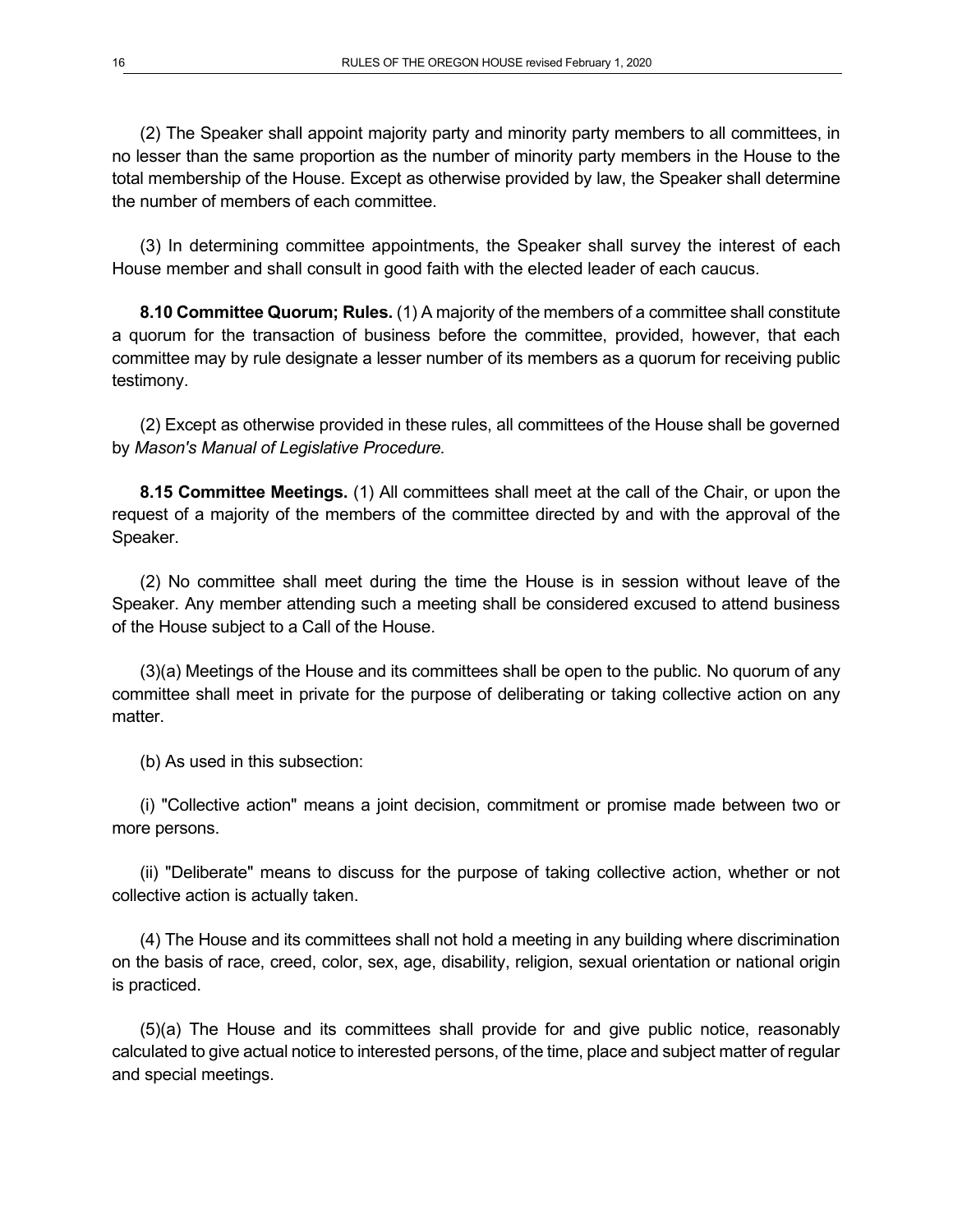(b) As used in this rule, "notice" includes, but is not limited to, posting of notice outside the House chamber, and if possible, on the Oregon Legislature's website, and any other suitable and conspicuous place.

(c) All committee meetings during the organizational session shall be considered emergency meetings under the provision of ORS 192.640.

(d) Notice requirements for the 2021 regular session are as follows:

(i) Measures scheduled for their first public hearing shall not be held without at least 72 hours' notice.

(ii) All other committee meetings shall not be held without at least 48 hours' notice.

(iii) Committees may conduct meetings on measures with one hour's notice if notice of the meeting was posted three weekdays prior to the convening of the 2021 regular session. This subparagraph applies to only the first three days of the 2021 regular session.

(e) Notice requirements for the 2022 regular session are as follows:

(i) Measures scheduled for their first public hearing shall not be held without at least 48 hours' notice.

(ii) All other committee meetings shall not be held without at least 24 hours' notice.

(iii) Committees may conduct meetings on measures with one hour's notice if notice of the meeting was posted 48 hours prior to the convening of the 2022 regular session. This subparagraph applies to only the first three days of the 2022 regular session.

(f) Notice requirements for the interim are as follows:

(i) Items scheduled for public hearing shall not be held without at least 48 hours' notice.

(ii) All other committee meetings shall not be held without at least 24 hours' notice.

(g) In case of an actual emergency, a meeting may be held upon notice appropriate to the circumstances.

(h) With approval of the Speaker, interim committees may conduct public hearings.

(6) When the Speaker has reason to believe that adjournment sine die of the session is imminent or that the public interest would be seriously prejudiced by delay, the Speaker may invoke the provisions of subsection (5)(g) of this rule relating to emergencies by declaring that an emergency exists. If the House is in session, the presiding officer shall announce the emergency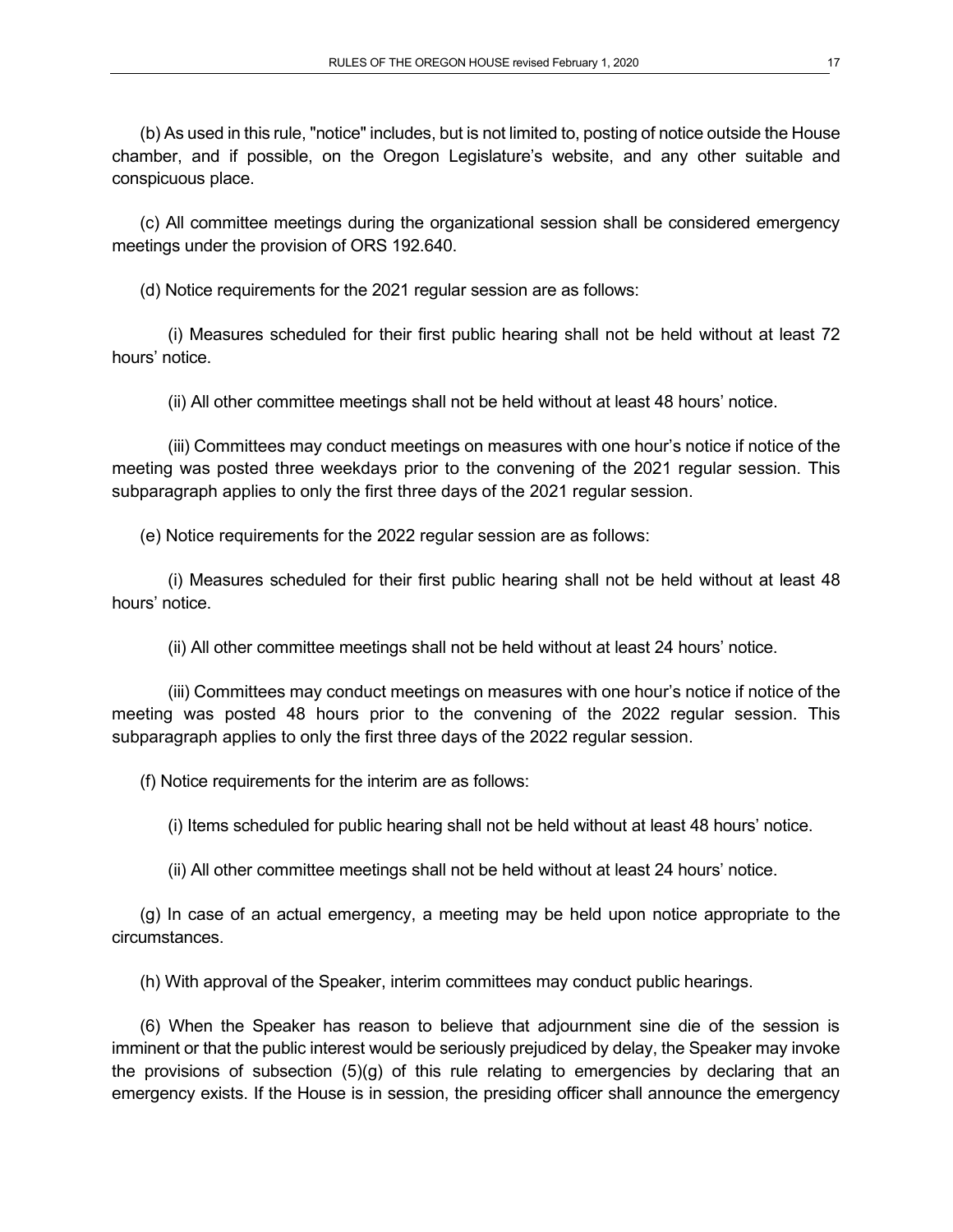and the reasons why it is declared to exist. If the House is not in session, the Speaker shall notify members that an emergency exists and the reasons therefor by distributing such information to the desks of the members. For any meeting called under this emergency provision, notice shall be posted outside the House chamber, and if possible, on the Oregon Legislature's website, and any other suitable and conspicuous place. If the meeting scheduled is for the purpose of taking public testimony, at least 24 hours' notice must be given by posting the notice outside the House chamber and any other suitable and conspicuous place. A majority of the members may invoke this subsection and notice shall be given as described in this subsection.

(7) The Chair or the Speaker shall cause notice of each committee meeting to be given to the public and notice to be posted outside the House chamber, and if possible, on the Oregon Legislature's website, and any other suitable and conspicuous place. Such posting and notice to the public shall be given immediately upon call of meetings, and notice of the meeting shall be announced on the floor if the House is in session.

(8) All meetings of House committees shall be recorded. A recording log sufficient to serve as an index to the recording shall be available to the public within a reasonable time after the meeting and shall contain at least the following information:

- (a) Members present, excused or absent;
- (b) All motions and their disposition;
- (c) The results of all votes;
- (9) Testimony and exhibits submitted shall be considered as part of the official record.

(10) Committee members may, upon approval of the Chair, participate in any type of committee meeting through the use of telephone or other electronic communication medium that allows them and other participants to hear or read proceedings as they occur and to hear or read votes as they occur. The Chair may allow members of the public to testify by telephone or other electronic means. Nothing in this rule modifies a chair's existing authority to place time limits on witness testimony or limit testimony to topics germane to the committee's agenda. A testimony station that is proximate to the Capitol shall be made available to permit interested members of the public to testify at each hearing using teleconferencing means.

(11) Whenever any person has cause to believe that either the declared purpose or the procedure specified in this rule has been violated by the House, by any committee or by any member, the person is entitled to file a complaint with the Committee on Rules. The committee shall conduct a hearing on the matter and shall, if it concludes that the complaint is justified, recommend to the House that censure or other action be taken.

**8.20 Committee Action Required.** (1) The Chair shall schedule a hearing or work session on a measure in possession of the committee upon receipt of a written request signed by a majority of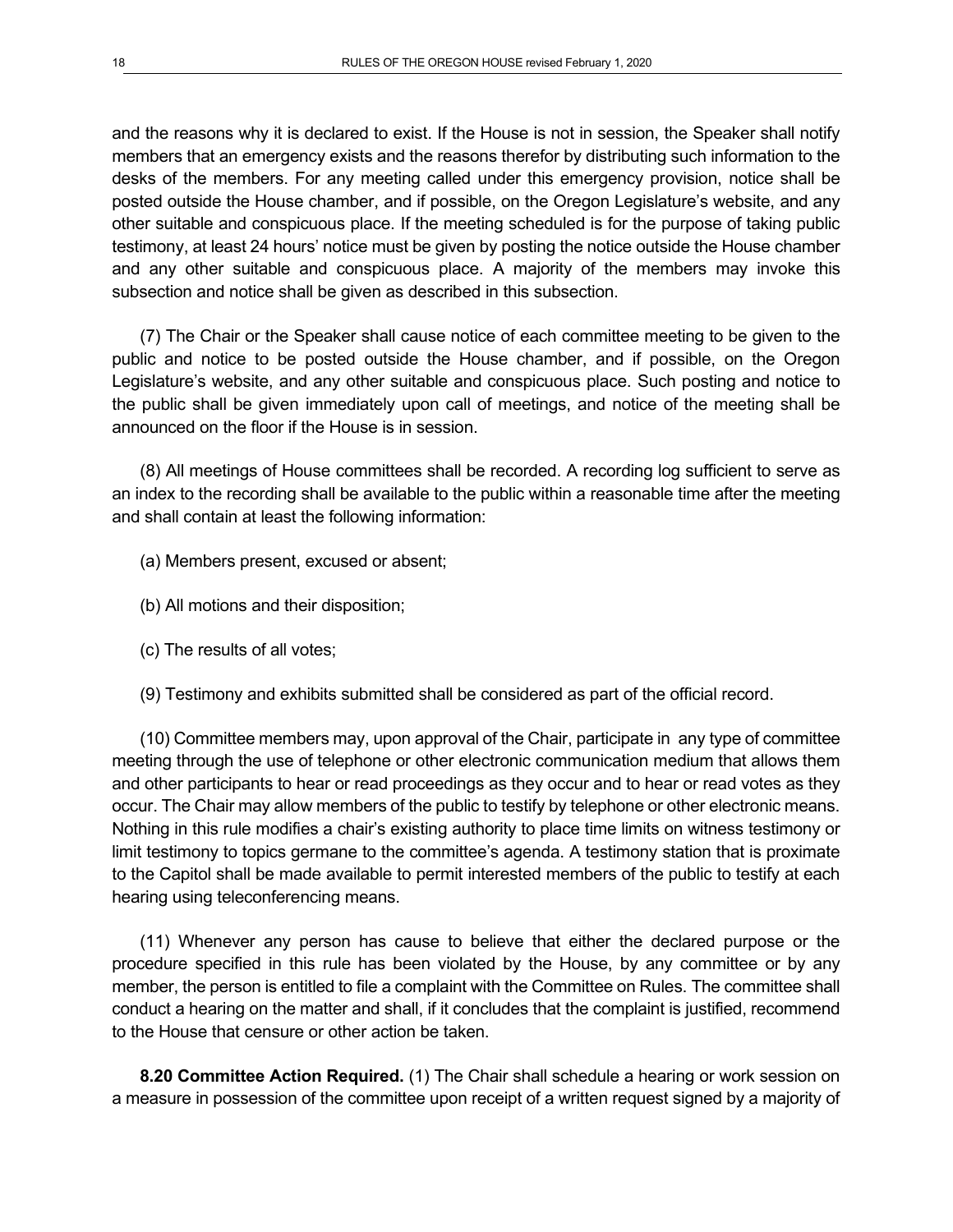committee members. The request must be filed with the Chair, the Speaker and the Chief Clerk. The hearing or work session shall be held only after notice as required by Rule 8.15 (5) but shall be held within five business days after the date of the request.

(2) Except by a suspension of the rules by the affirmative vote of a two-thirds majority of the members of the committee or subcommittee, a committee or subcommittee may take action on amendments to a measure only after the full text of the amendments has been made publicly available online for at least four hours unless the conditions under House Rule 8.15(6) are invoked and then amendments must be publicly available online for at least one hour.

- (3) A committee may act on each measure in its possession:
- (a) By tabling the measure in committee; or
- (b) By reporting the measure out of the committee:
	- (i) With the recommendation that it be referred to another committee;
	- (ii) Favorably as to passage; or
	- (iii) Without recommendation.
- (4) In reporting a measure out, a committee shall include in its report:
- (a) The measure in the form reported out;
- (b) The recommendation of the committee;
- (c) An identification of all substantive changes made by the committee in the measure;
- (d) An analysis of the measure;
- (e) The fiscal impact statement prepared by the Legislative Fiscal Officer;
- (f) The revenue impact statement prepared by the Legislative Revenue Officer; and

(g) The budget notes, if any, as adopted by a majority of the Joint Committee on Ways and Means.

(5) In compliance with the appropriate Enrolled Concurrent Resolution (of the Eighty-first Legislative Assembly), all committees shall complete their work as outlined. No exception to this rule shall be allowed unless provided for by at least 40 affirmative votes.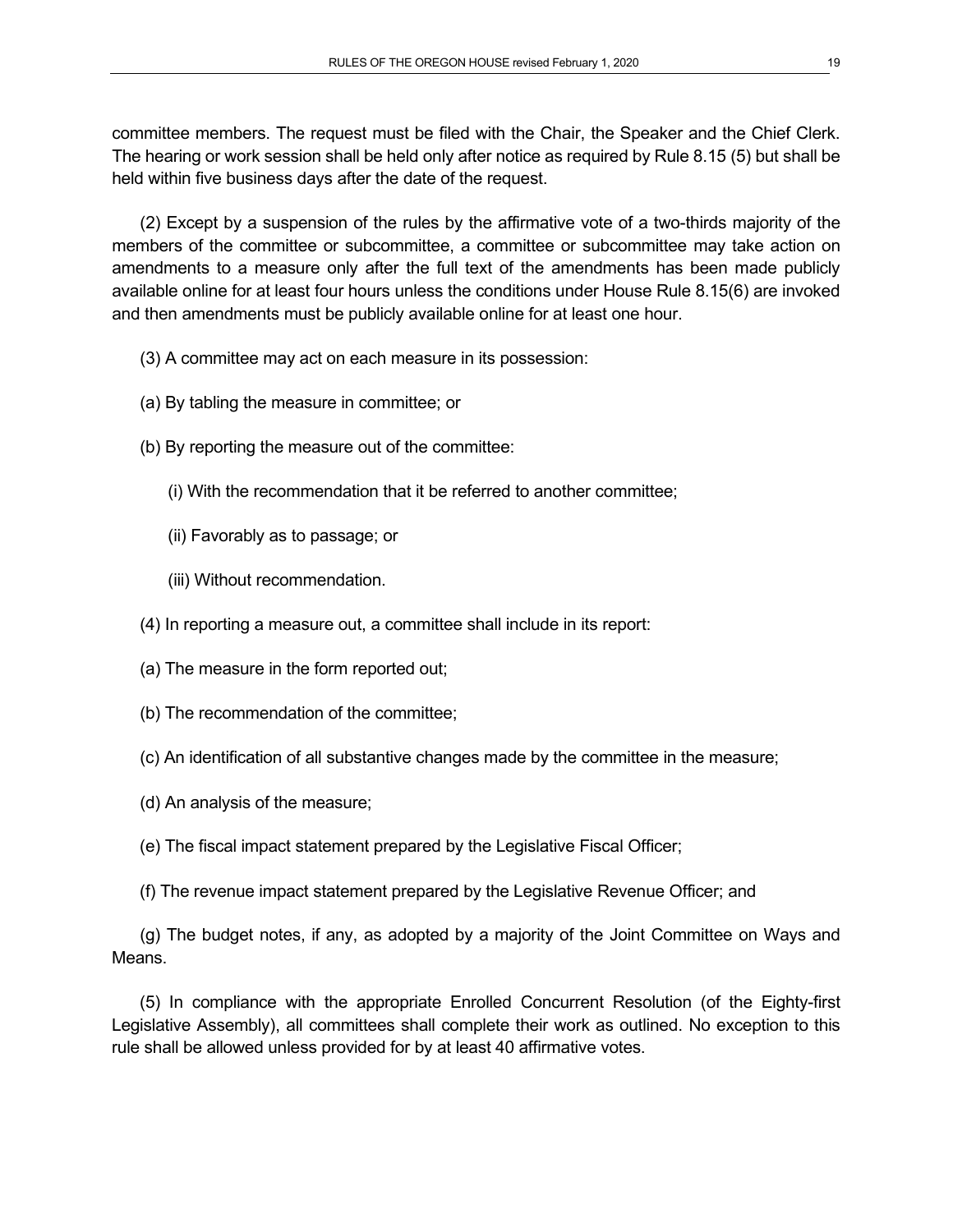(6) For the 2021 regular session, when a measure is reported out of committee, it shall be delivered to the Chief Clerk of the House within three session days after the committee action reporting the measure out.

(7) For the 2022 regular session:

(a) When a measure is reported out of committee without amendments, it shall be delivered to the Chief Clerk of the House within one business day after the committee action reporting the measure out.

(b) When a measure is reported out of committee with amendments, it shall be delivered to the Chief Clerk of the House within two business days after the committee action reporting the measure out.

**8.22 Limitation on Committee Amendments.** Whenever a measure has a subsequent referral to the Ways and Means Committee or Revenue Committee, neither of those committees shall propose to amend the measure in a manner that affects the substance with any other than a fiscal or revenue impact unless the Chair of the House committee to which the initial referral was made consents to the amendments. The proposed amendments must be consistent with Rule 5.35.

**8.23 Sponsorship of Proposed Amendments.** (1) Every proposed amendment offered in a House policy committee and joint policy committee shall bear the name of the legislator or committee that requested the proposed amendment. Amendments that bear the name of a committee shall also include the name of the legislator or the name of an individual, organization, state agency or local government on whose behalf the amendment was requested, or both.

(2) The member or committee making the request shall notify Legislative Counsel in writing at the time the request is made. No more than two requesters may be listed on a proposed amendment.

**8.25 Committee Actions to be Recorded and Reported.** (1) Motions on measures before a committee shall be voted on by the members of the committee, and the vote of each member shall be recorded in the committee recording log. All motions on measures shall be adopted only on the affirmative vote of a majority of the members of the committee.

(2) The report of committee action on each measure must be made to the Chief Clerk who shall cause the report to be entered appropriately in the House Measure History Report and Journal as a part of the history of the measure.

**8.30 Committee of the Whole Prohibited.** No motion to resolve into the committee of the whole shall be allowed.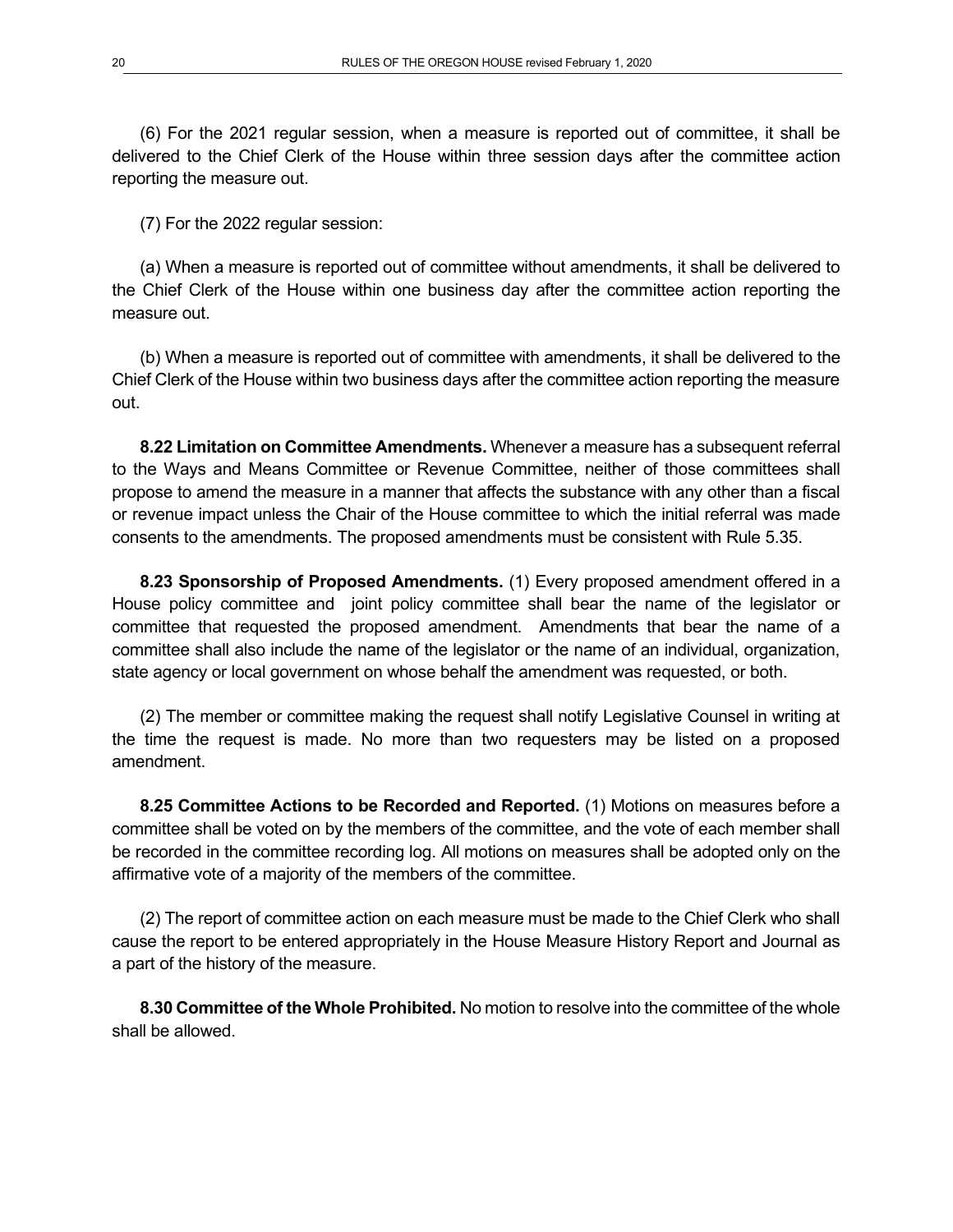#### **REFERRAL OF MEASURES; COMMITTEE REPORTS**

**9.01 Referral to Committee.** (1) Upon first reading of any measure, the measure shall be passed to the Speaker for referral. For the 2021 regular session, not later than seven calendar days following such reading, the measure shall be referred by the Speaker to any standing, special or joint committee, however, those measures read for the first time during the organizational session shall be referred no later than eight calendar days from the opening day of that session. For the 2022 regular session, not later than five calendar days following such reading, the measure shall be referred by the Speaker to any standing, special or joint committee.

(2) Referrals shall be listed on the committee referral notice which shall be made available to the members or announced by the presiding officer immediately following the measure's first reading. Referrals shall be posted in the House Measure History Report and upon convening of the House, the Journal shall include a cumulative listing of all referrals in order by date.

(3) In carrying out the provisions of this rule, at the time of initial referral, the Speaker may make a subsequent referral of any measure to one or more standing, special or joint committees to be effective after the measure is reported out of the committee to which it was first referred.

(4) At the request of a committee reporting on a measure, the Speaker may rescind or add a subsequent referral to another committee.

(5) The Chair of the committee having jurisdiction of a measure by referral or subsequent referral under this rule may request the Chair of any other standing, special or joint committee to review the measure. Upon acceptance of the measure by the Chair of the reviewing committee, and with the consent of the Speaker, the reviewing committee may conduct hearings, hold work sessions and forward a recommendation, including proposed amendments, to the original committee, which shall retain jurisdiction over the measure.

**9.05 Committee Reports.** After it is submitted to the Desk, every committee report recommending amendments to a measure shall be sent by the Chief Clerk to the Publication Services unit of the Legislative Counsel for examination in the same manner as bills are examined by the unit.

**9.10 Consideration of Committee Reports.** (1) Reports from standing committees shall be listed on the committee report file, which shall be made available to the members or be read under the order of business of Committee Reports in the numerical order of the measure, except that reports on appropriation measures shall precede reports of other measures. Committee recommendations shall be posted in the House Measure History Report and upon convening of the House, the Journal shall include a cumulative listing of all committee recommendations in order by date.

(2) No motion is required to adopt a committee report, unless the bill has a minority report also.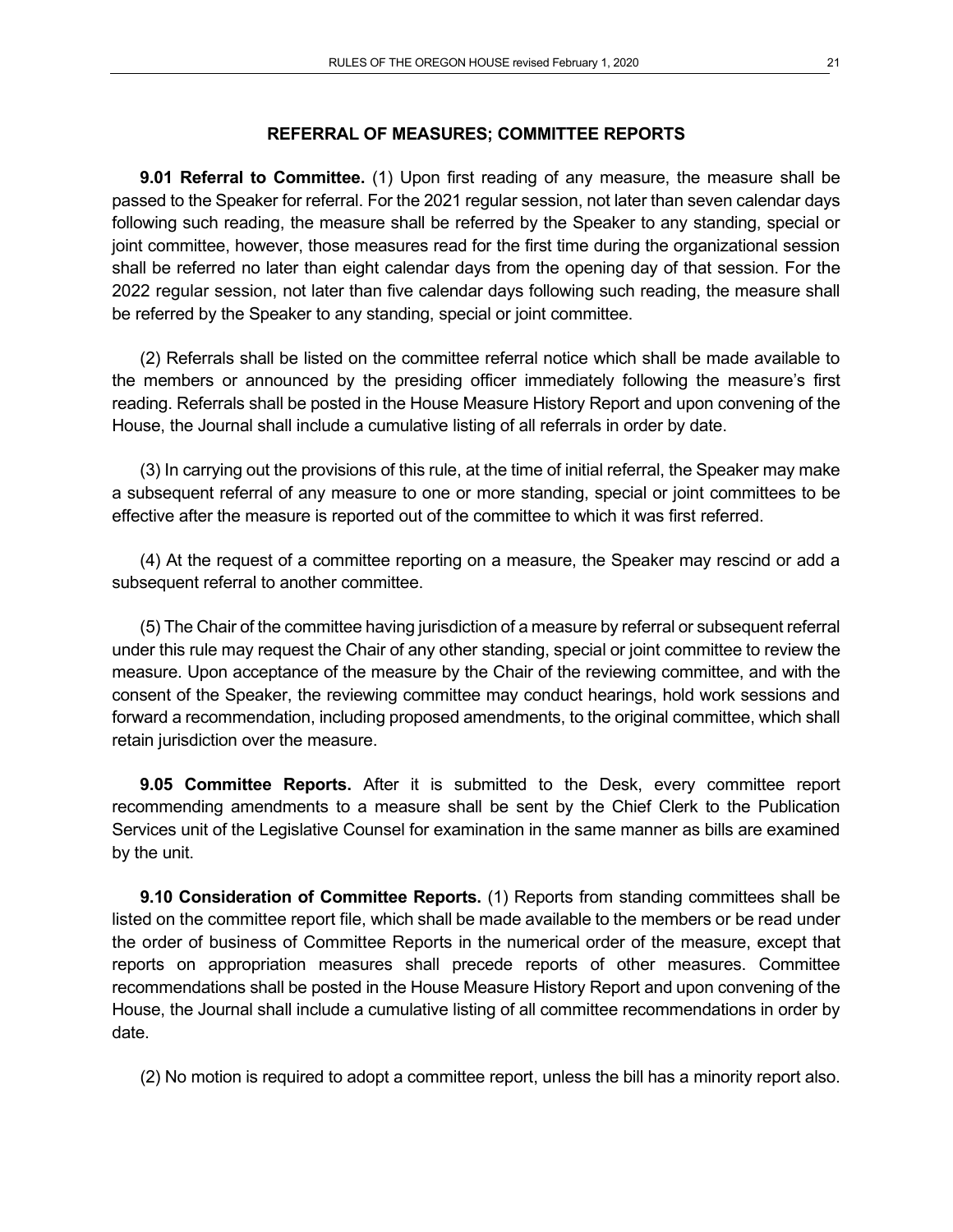**9.15 Minority Reports; Dissents.** (1) If a minority report, subscribed to by at least two members who are present and vote in opposition to the committee report, accompanies the committee report, both shall be filed and placed on the calendar under the order of business Propositions and Motions. No member may sign on to more than one report for a particular measure at the same time. For the 2021 regular session, the minority report shall be filed and placed on the calendar no later than the second session day after distribution of amendments. For the 2022 Regular Session, the minority report shall be filed and placed on the calendar no later than the session day following second reading.

(2) As all committee reports are properly before the House without debate or requirement of adoption prior to third reading and final passage, when the committee report is accompanied by a minority report the following process shall be in order. The carrier of the committee report shall explain the committee report and without debate the carrier of the minority report may move immediately that the minority report be substituted for the committee report. After the motion to substitute has been decided, the measure, if a bill, shall be immediately considered as provided by Rule 9.37 (2) or, if other than a bill, as provided by Rule 9.35 (3).

(3) The notice of intent to file a minority report may only be applied to a measure reported out of a policy committee. They shall notify the Chair and committee staff no later than two hours after adjournment of the committee meeting during which such final action was taken. "Policy Committee" for the purposes of this rule means any House committee to which measures are referred, but does not mean joint committee, statutory committee, subcommittee, special committee, or conference committee.

(4) The deadlines for delivery of the minority report to committee staff shall be as follows:

(a) For the 2021 regular session, any members giving such notice shall have until 5 p.m. of the second business day after giving notice to deliver the minority report, including a Legislative Counsel draft, to the committee staff. Minority reports shall be filed at the Desk on the same day the committee report is filed.

(b) For the 2022 regular session, any members giving such notice shall have until 5 p.m. of the next business day after giving notice to deliver the minority report, including a Legislative Counsel draft, to the committee staff. Minority reports shall be filed at the Desk on the same day the committee report is filed.

(c) A minority report must be filed with the committee staff not later than the next business day following the day on which notice is given to the committee of intent to file the report, if the presiding officer has ruled that adjournment sine die is imminent.

(5) Any member of a committee who dissents from the committee report shall be listed in the committee report as not concurring therein. The names of members dissenting shall be recorded in the Journal and House Measure History Report.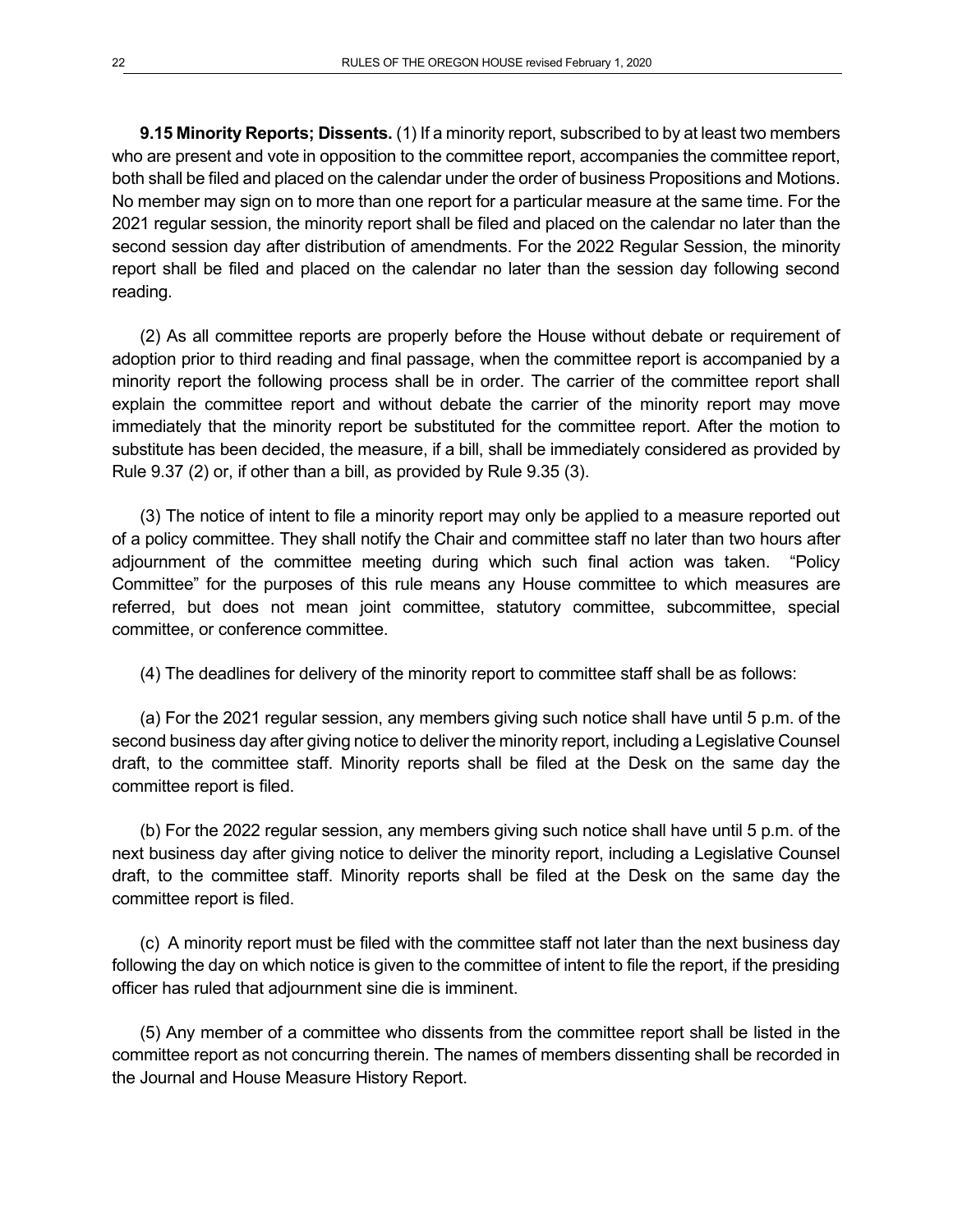(6) The minority report is subject to the requirements of Rule 5.35.

(7) Issues contained within a minority report must have been submitted as proposed Legislative Counsel amendments and distributed to the committee for possible consideration. The current version of a measure as submitted to the committee may be used as a minority report without it having to be resubmitted as an amendment.

(8) If a work session occurs within 24 hours of the first House public hearing, subsection (7) will not apply. However, the issues contained within the minority report must have come under discussion of the measure, in the committee filing the committee report.

**9.30 Withdrawing Measure from Committee.** (1) A measure, including one referred by the House to a joint committee, may be withdrawn from a committee by the affirmative vote of 31 or more members.

(2) The motion to withdraw a measure from committee shall be in order only under the order of business Propositions and Motions.

(3) Immediately following a motion to withdraw a measure from committee, the presiding officer shall direct the Clerk to read the measure's number, title and summary and without debate place the question and call for the vote. The measure shall be scheduled in compliance with Rules 9.32, 9.35 and 9.37. The version withdrawn from committee shall be the version that exists at the time the motion is made as provided under subsection (2) of this rule.

**9.32 When a Bill Goes to Second Reading.** (1) Prior to third reading and final consideration, a bill must be read a second time. No motion affecting the status of the bill on second reading will be in order.

(2) When a bill is reported favorably without amendments, the bill shall be placed on the next available calendar for second reading. When a bill is reported favorably with amendments, the bill shall be placed on the next available calendar for second reading after the amendments or the engrossed bill is made available electronically or printed and distributed to the desks of the members.

(3) When a bill is reported with a minority report, the bill shall be placed on the next available calendar for second reading after the amendments or engrossed bills are made available electronically or printed and distributed to the desks of the members.

**9.35 When a Measure Other Than a Bill Goes to Final Reading.** (1) When a measure other than a bill is reported favorably and without amendments, the measure shall be placed on the calendar for final reading the next session day following receipt.

(2) When a measure other than a bill is reported favorably with amendments, the measure shall be placed on the calendar for final reading the next session day after the amendments or the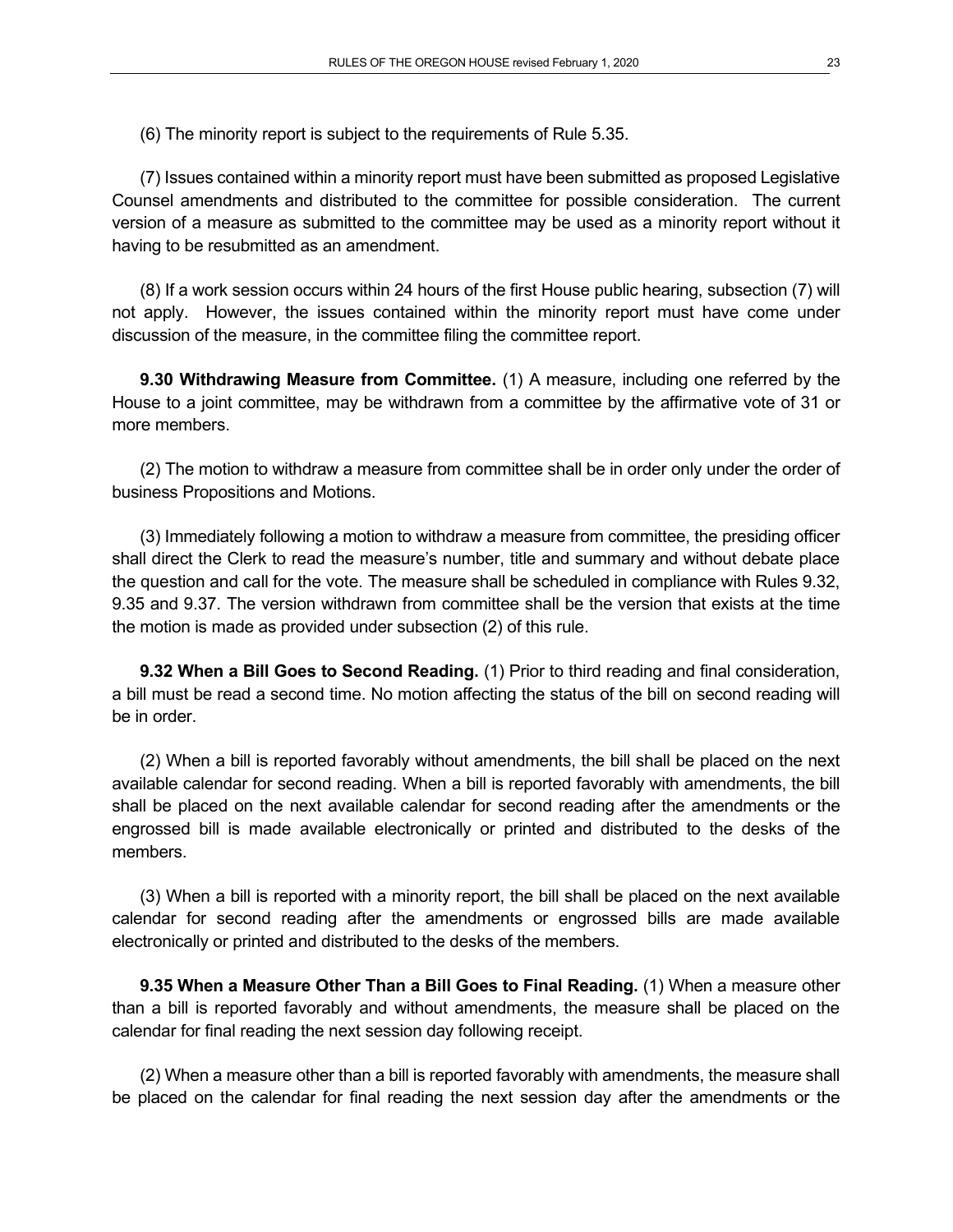engrossed measure is made available electronically or printed and distributed to the desks of the members.

(3) When a measure other than a bill is reported with a minority report, the measure shall be placed on the calendar for final reading on the same session day on which the minority report was substituted or rejected.

**9.37 When a Bill Goes to Third Reading.** (1) A bill shall be placed on the Third Reading Calendar on the session day following its second reading or the next available calendar if the bill is reported after having previously been read for a second time.

(2) When a bill is reported with a minority report, under the order of business Propositions and Motions, after the question of the minority report is decided, the bill shall immediately be read a third time and proceed to final consideration.

## **RECONSIDERATION**

**10.01 Reconsideration.** (1) When a measure has passed or failed to pass or a motion has been adopted or defeated, any member voting on the prevailing side may move for reconsideration of the measure or motion. The motion for reconsideration is not in order on a vote whereby a measure is indefinitely postponed.

(2) The member who intends to move for reconsideration must state his or her intent orally prior to adjournment on the same day on which the vote to be reconsidered was taken.

(3) A motion to reconsider may be debated together with the main question if the subject of the main question is debatable and the vote on the main question was not ordered by a motion for the previous question. If the vote on the main question was ordered by the previous question, neither the motion to reconsider nor the main question is debatable. However, a debatable motion to refer shall be allowed if the vote on the main question is reconsidered.

(4) The motion to reconsider shall be voted on the first session day after that on which the vote to be reconsidered was taken. The motion for reconsideration has precedence over any other motion, subject to the provisions of Rule 5.10. However, if the measure subject to reconsideration was passed so late in the session that the Speaker has reasonable cause to believe that its retention will unnecessarily delay the orderly process of legislative business, the Speaker shall immediately lay the motion for reconsideration before the House.

(5) Thirty-one or more affirmative votes are required to reconsider the final vote on a measure.

(6) There shall be only one motion for reconsideration of any final vote even though the action of the House reverses its previous action.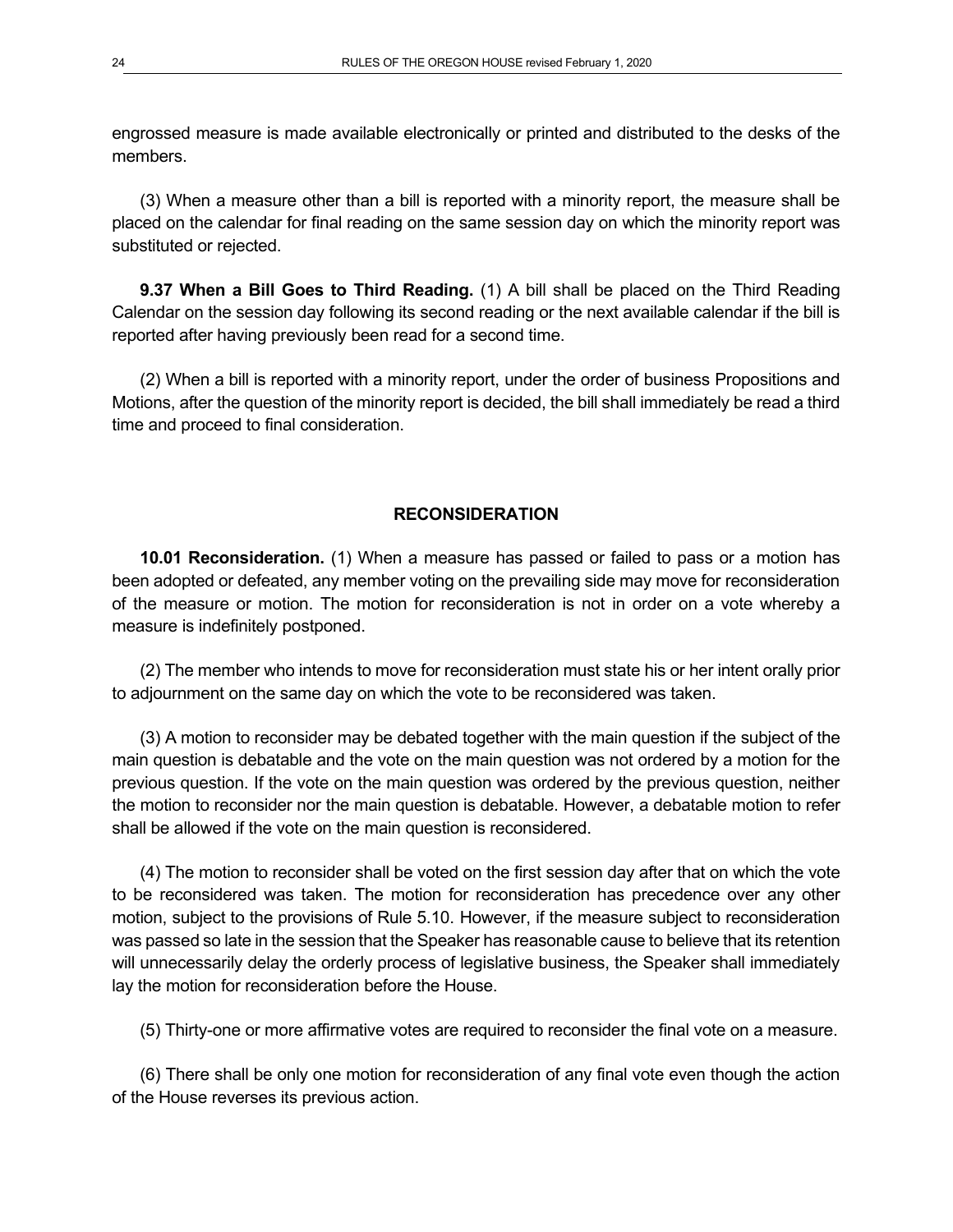**10.05 Transmitting Measures on Which Notice of Reconsideration Has Been Moved.** When a member has given notice of intention to move for reconsideration of the final vote passing a measure, the Chief Clerk shall not thereafter transmit that measure to the Senate until the motion for reconsideration has been disposed of or time for making the motion has expired.

**10.10 Recall of Measure.** (1) If a measure has been transmitted to the Senate before the motion to reconsider is made, the motion to reconsider must be preceded by a motion to recall the measure. The motion to recall a measure is subject to the same time limit as the motion to reconsider.

(2) A motion to recall a measure shall be acted upon immediately, with debate on the motion but not on the merits of the measure.

(3) If a bill has been transmitted to the Governor before the motion to reconsider is made, the bill may be recalled from the Governor without regard to which house originated the bill and at any time prior to the signing and filing of the bill by the Governor.

## **CONCURRENCE; CONFERENCE**

## **11.01 Vote to Concur in Amendments of Other House.**

(1)(a) For the 2021 regular session, upon the return to the House of a House measure amended in the Senate, the vote to concur and repass the measure or not to concur in the Senate amendments shall not be taken sooner than the first session day after the message from the Senate has been read.

(b) For the 2022 regular session, upon the return to the House of a House measure amended in the Senate, the vote to concur and repass the measure or not to concur in the Senate amendments shall be in order no sooner than one hour after the message from the Senate has been read.

(2) A motion to concur and repass the measure or not to concur in the Senate amendments shall come under the order of business Propositions and Motions and is not subject to referral to committee.

(3) A majority of the members present may order that the questions of concurrence and repassage be divided.

(4) Thirty-one or more affirmative votes on a roll call are required to adopt a motion to concur and repass a bill or joint resolution.

**11.05 Conference Committee.** When the House fails to concur in amendments made to one of its measures by the Senate, or when the House is notified that the Senate has failed to concur in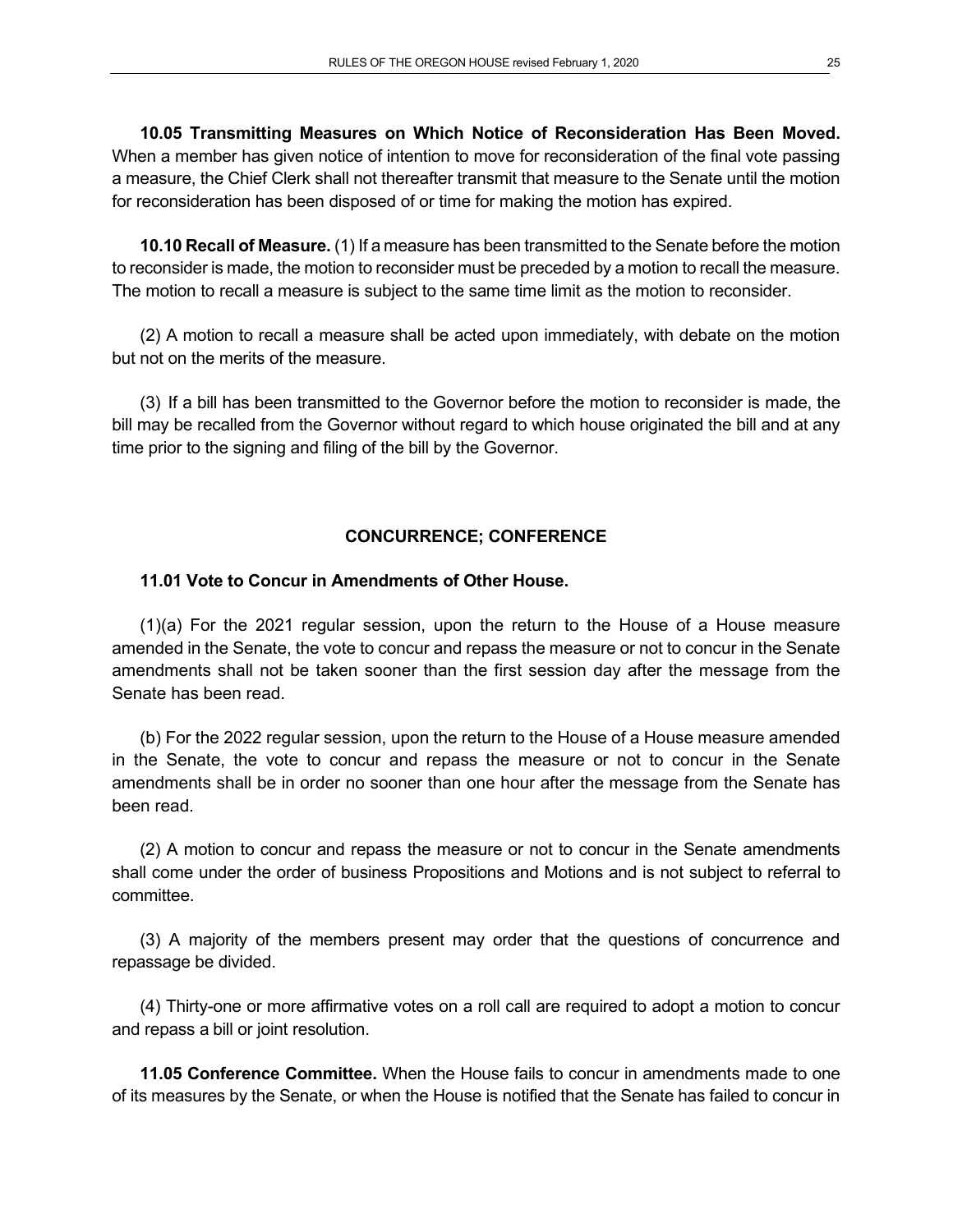amendments made to one of its measures by the House, the Speaker shall appoint a conference committee of not less than two members to represent the House to meet with a similar committee of the Senate.

**11.10 Authority of Conference Committee.** (1) The conference committee has authority to propose amendments only within the scope of the issue between the houses.

(2) As soon as practicable after appointment, the House conferees shall meet with the Senate conferees at a time and place agreed upon by a majority of all the conferees, and shall cause notice of the meeting to be given to the public and to be posted outside the House chamber. Notice of the meeting shall be announced on the floor if the House is in session.

**11.15 Adoption of Conference Committee Report.** (1) If a majority of the members of the House conference committee and a majority of the members of the Senate conference committee agree to an amendment, or otherwise resolve the issue between the houses, each shall file its report with both houses. All conferees shall sign the report. A dissenting conferee shall indicate that fact when signing the report.

(2)(a) No motion is required to adopt the conference committee report if repassage or readoption of the measure is not required. A motion is required to adopt the conference committee report if repassage or readoption of the measure is required.

(b) If the motion to adopt the report prevails, it shall be next in order to immediately take up the question of repassage or readoption of the measure.

(c) For the 2021 regular session, a motion to adopt a conference committee report shall not be made sooner than the first session day after the conference committee report has been made available electronically or printed and distributed to the members.

(d) For the 2022 regular session, a motion to adopt a conference committee report shall be in order immediately after the conference committee report has been made available electronically or printed and distributed to the members.

(3) It shall not be in order to refer or re-refer or to amend a conference committee report.

**11.20 Discharge of Conferees.** (1) If the House conferees cannot agree with the Senate conferees within a reasonable time, the House conferees shall so advise the Speaker and request discharge. The Speaker shall then discharge the House conferees and may appoint a new conference committee to represent the House.

(2) If a conference committee does not report within a reasonable period of time after its appointment, the Speaker may discharge the House conferees and appoint a new conference committee to represent the House.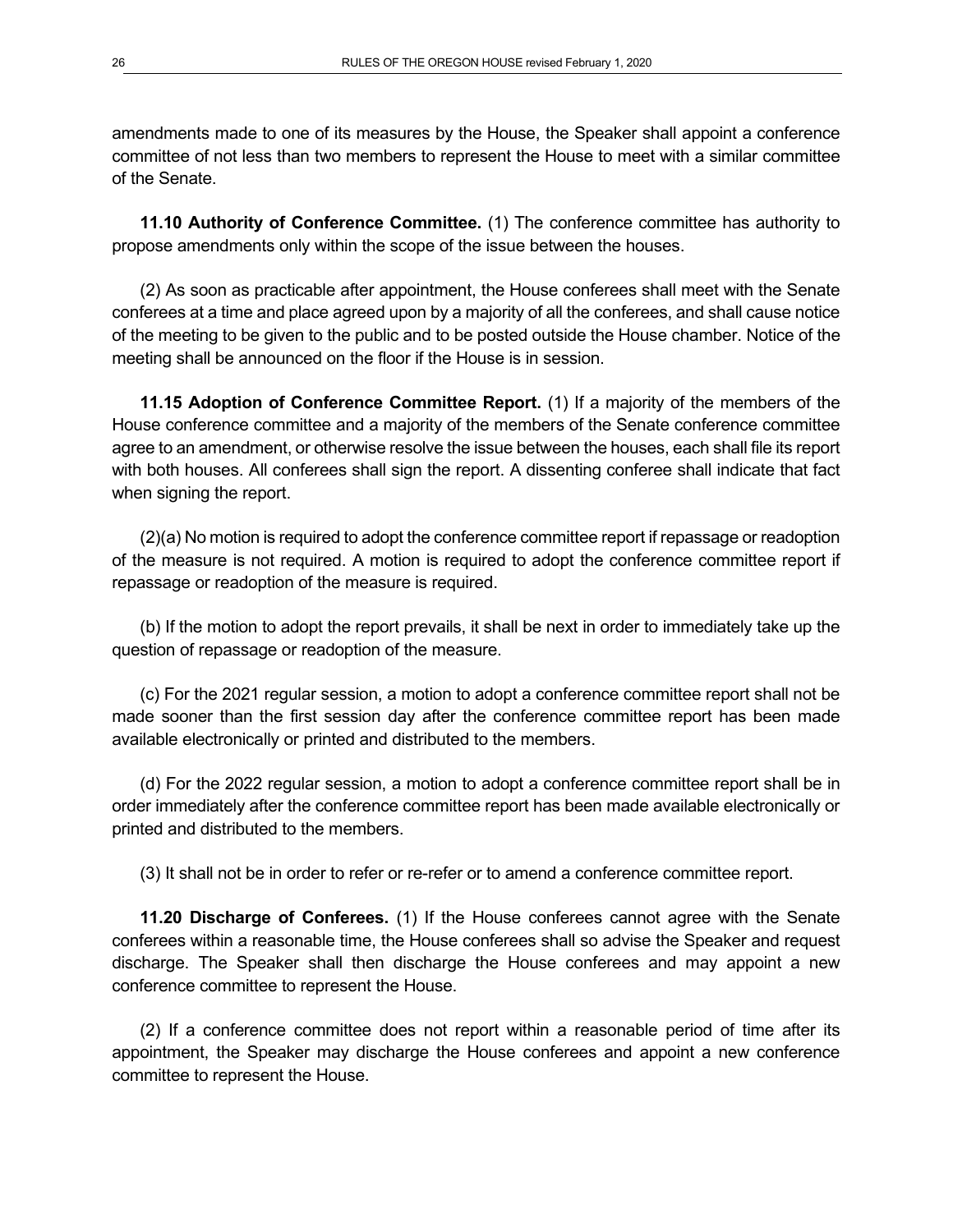#### **SPONSORSHIP AND INTRODUCTION OF MEASURES**

**12.00 Sponsorship.** (1) Every measure introduced in the House by a member, member-elect or special, standing or joint committee shall bear the name of the member or special, standing or joint committee sponsoring the measure.

(2) Every measure introduced at the request of a person, state agency or legislative interim committee shall bear the statement "Introduced and printed pursuant to House Rule 12.00" and indicate the identity of the requester.

(3) Upon their request, a member may be added as a co-sponsor to any measure introduced by another legislator, after the measure has been first read and prior to the presiding officer's announcement of the outcome of the vote on final consideration, and at any time the measure is in the possession of the House prior to a motion to concur on any Senate amendments. To be added to any measure as a chief sponsor the member must provide the Chief Clerk written approval from the first listed chief sponsor of the measure, after the first reading and prior to the presiding officer's announcement of the outcome of the vote on final consideration.

(4)(a) A sponsor may be withdrawn from a measure at any time the measure is in possession of the House. The request must be processed by 5:00 p.m. the next business day following final consideration of the measure.

(b) If all of the chief sponsors are withdrawn, the House committee reporting the measure shall become the chief sponsor of the measure.

**12.10 Committee Sponsorship.** (1) Any measure introduced by a committee or designated as "At the request of" a committee must be approved by the Chair and a majority of the members of the committee.

(2) The Chair shall sign the proposed measure for presentation to the Chief Clerk for introduction as a committee measure.

(3) Every measure introduced by a House policy committee and joint policy committee shall bear the name of the legislator that requested the proposed measure or the name of an individual, organization, state agency, or local government on whose behalf the measure was requested, or both.

**12.20 Requirements for Introduction.** (1) Except for all pre-session filing, for which two copies of a Legislative Counsel draft are required, all drafts of measures presented for introduction shall be submitted in the form of one Legislative Counsel draft of the measure and one properly completed Legislative Counsel bill back. Such presentation shall be submitted in the manner prescribed by the Chief Clerk of the House by a member, an authorized person of the member's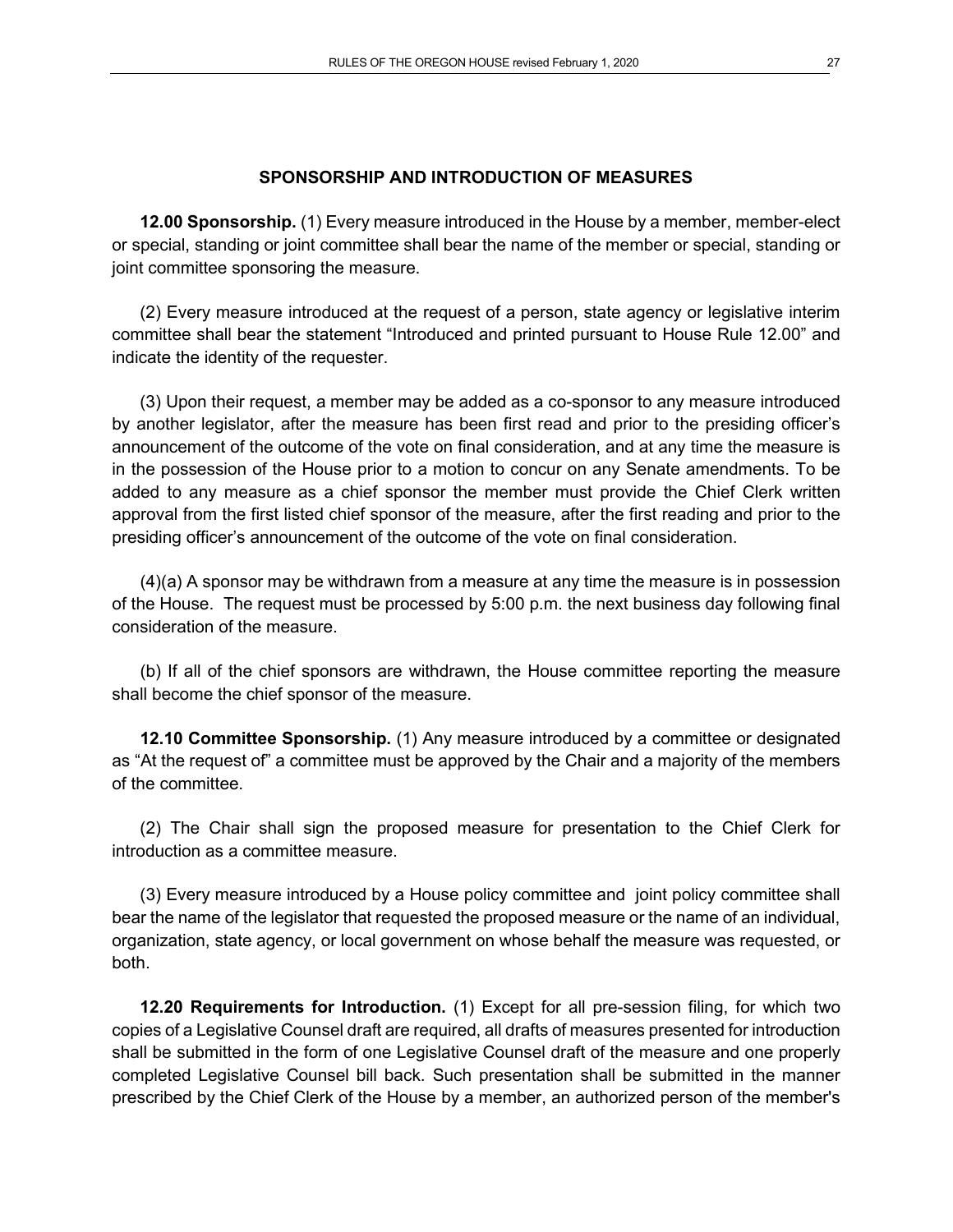staff, an authorized member of the caucus staff or, in the case of a committee, by the Chair or an authorized member of the committee staff. The Chief Clerk or a person authorized by the Chief Clerk shall, upon request, provide a receipt to the person presenting the measure.

(2) Immediately after presentation to the Desk, the measure shall be assigned a measure number and sent by the Chief Clerk to the Publication Services unit of the Legislative Counsel for examination and any corrections as to accuracy of form and style to conform substantially to the *Form and Style Manual for Legislative Measures* and preparation of a copy for the State Printer. No corrections that might affect the substance of the measure shall be made without the consent of the sponsor of the measure.

(3) An original bill folder shall be created for each measure introduced. The original bill-backed copy of the measure shall be placed in the folder along with all amendments, reports and other official papers, including a recording of all actions taken on the measure.

**12.25 Executive and Judicial Branch Measures.** Measures being requested by the executive or judicial branches shall be filed and introduced as prescribed in ORS 171.130 or in any applicable joint rule of both houses of the Legislative Assembly authorizing such filing and introduction.

**12.35 Priority Drafting Requests for the 2021 Regular Session.** (1) Every member shall be entitled to not more than five priority drafting requests of the Legislative Counsel during the 2021 regular session.

(2) The Chief Clerk shall not accept draft measures for introduction under this rule unless they bear the priority designation of legislative counsel.

**12.40 Pre-session Drafting and Filing for the 2021 Regular Session.** (1) Except as otherwise provided in these rules, drafting requests and pre-session measure filing shall be governed by the applicable Enrolled Concurrent Resolution adopted by the Eightieth Legislative Assembly.

(2) After 5 p.m. on the Friday immediately following the opening day of the 2021 organizational session, the Legislative Counsel shall discontinue accepting requests for drafting of all measures except:

(a) Appropriation or fiscal measures approved for drafting by the Committee on Ways and Means.

(b) Measures approved for drafting by the Chair of the Committee on Rules.

(c) A proposal requested for drafting by a member under Rule 12.35.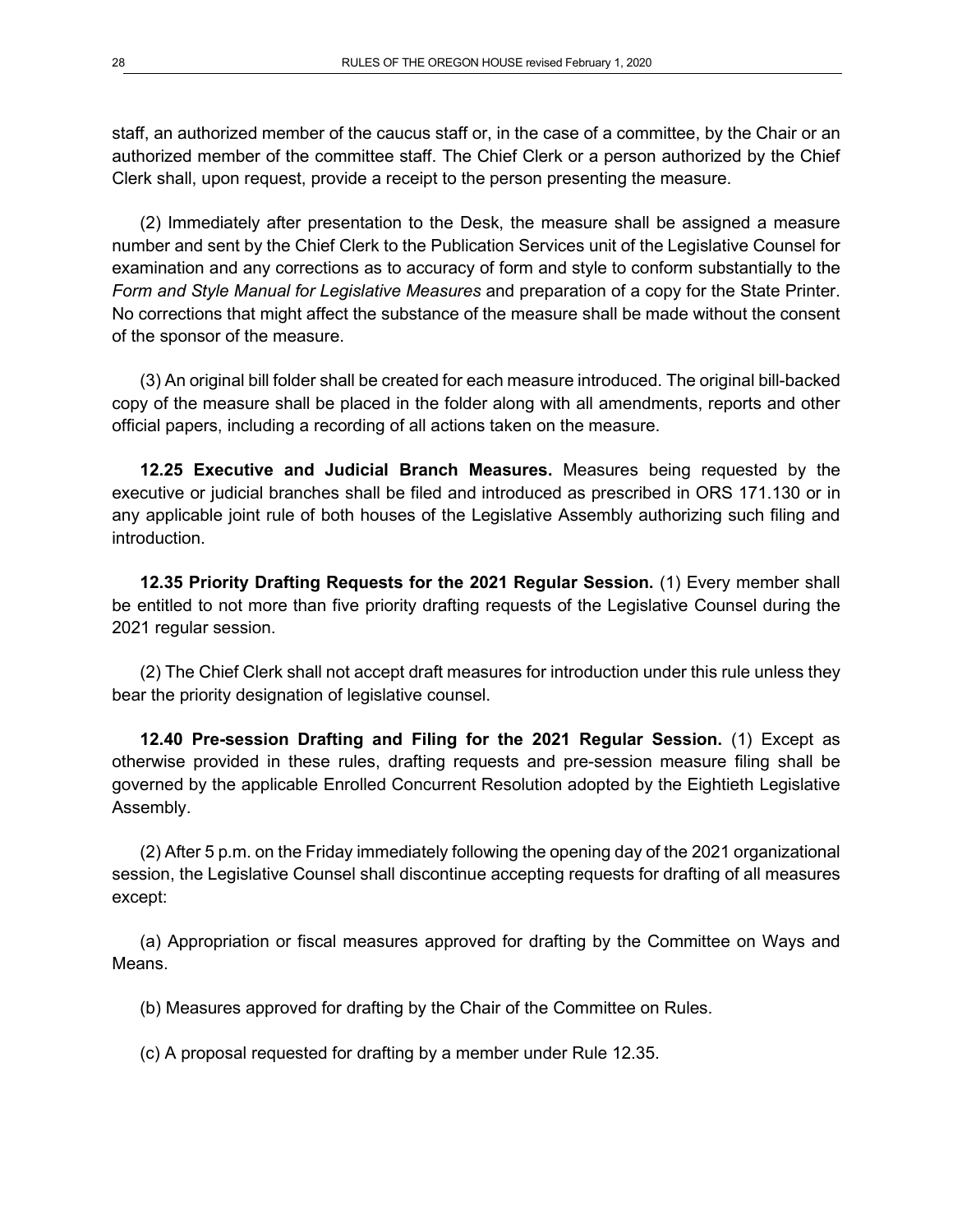(3) Members, members-elect and committees may not request drafting services from the Legislative Counsel for an agency or officer of the executive or judicial departments unless the agency or officer has arranged to pay any charges the Legislative Counsel imposes under ORS 173.130.

(4) No measure shall be accepted by the Chief Clerk for introduction in the House after 5:00 p.m. on the 36th calendar day of the 2021 regular session, except:

(a) Measures approved by the Speaker and identified for introduction by a committee.

(b) Appropriation or fiscal measures sponsored by the Committee on Ways and Means.

(c) Measures drafted by the Legislative Counsel and presented to the Desk as provided in Rule 12.35.

(5) Every measure filed under this rule shall be filed in compliance with Rule 12.20.

(6) The Chief Clerk shall order the measure printed and no printed measure shall be withdrawn.

(7) The content of the measure shall be deemed public information upon receipt by the Chief Clerk.

**12.50 Pre-session Drafting and Filing for the 2022 Regular Session.** (1) Except as otherwise provided in these rules, drafting requests and measure filing shall be governed by the applicable Enrolled Concurrent Resolution adopted by the Eighty-first Legislative Assembly.

(2) Members and committees may not request drafting services from the Legislative Counsel for an agency or officer of the executive or judicial departments unless the agency or officer has arranged to pay any charges the Legislative Counsel imposes under ORS 173.130.

(3) Every measure filed under this rule shall be filed in compliance with Rule 12.20.

(4) The Chief Clerk shall order the measure printed and no printed measure shall be withdrawn.

(5) The content of the measure shall be deemed public information upon receipt by the Chief Clerk.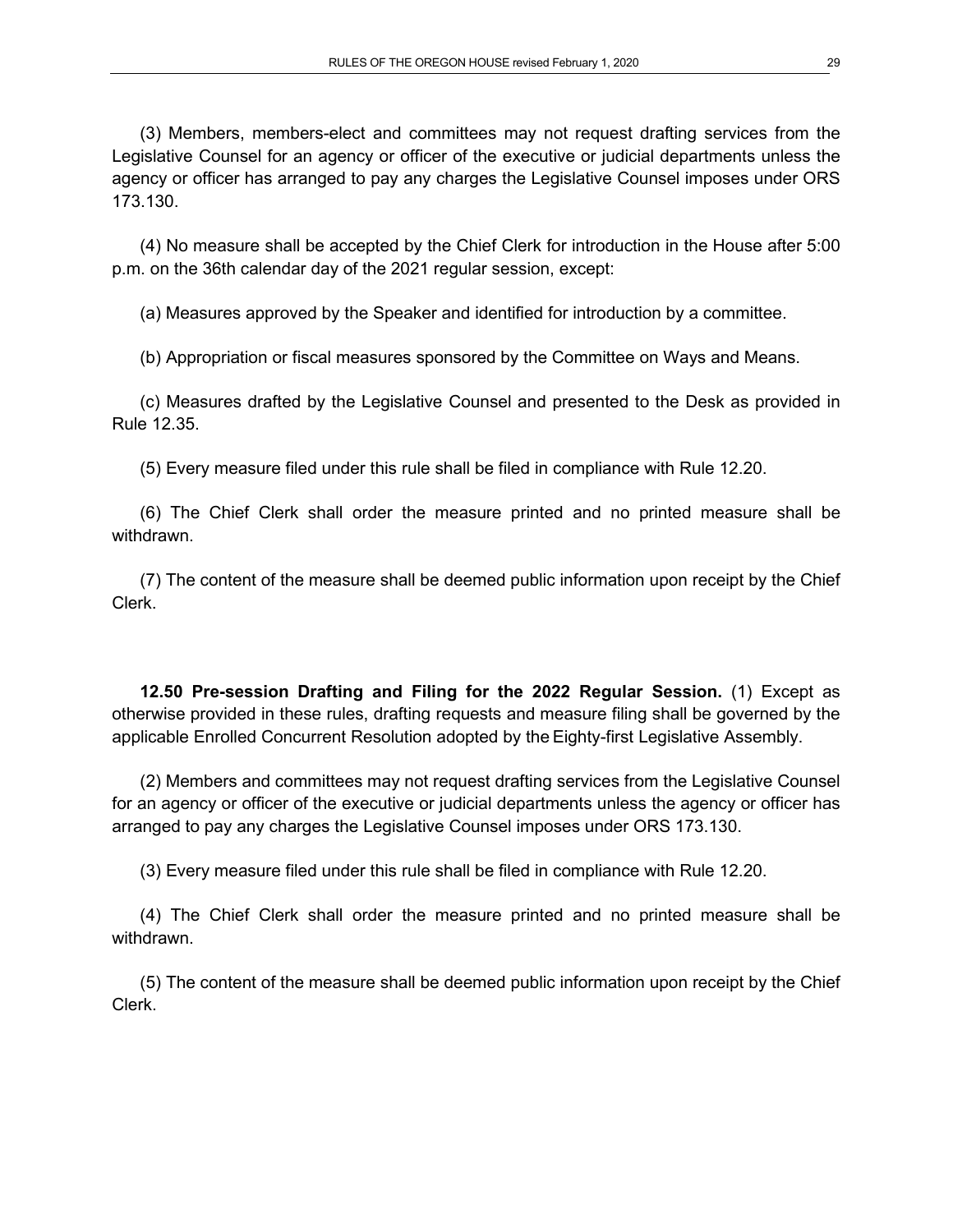**12.60 Pre-session Drafting and Filing for the 2023 Regular Session.** (1) Except as otherwise provided in these rules, drafting requests and measure filing shall be governed by the applicable Enrolled Concurrent Resolution adopted by the Eighty-first Legislative Assembly.

(2) Members, members-elect and committees may not request drafting services from the Legislative Counsel for an agency or officer of the executive or judicial departments unless the agency or officer has arranged to pay any charges the Legislative Counsel imposes under ORS 173.130.

(3) Every measure filed under this rule shall be filed in compliance with Rule 12.20.

(4) The Chief Clerk shall order the measure printed and no printed measure shall be withdrawn.

(5) The content of the measure shall be deemed public information upon receipt by the Chief Clerk.

Rule 13 is Reserved

#### **PUBLICATIONS**

**14.01 Journal; Status Report.** (1) The House shall cause a Journal of its proceedings to be maintained. The Journal shall contain a full, true and correct chronological record of all proceedings of the House.

(2) The House shall cause a House Measure History Report, arranged chronologically by the measure number, to be maintained. The status report shall contain a synopsis of the actions taken in each house on each measure.

**14.05 Other Legislative Publications.** (1) Unless otherwise directed by resolution or Rule 14.10, the provisions of ORS 171.206 shall govern.

(2) All orders for printing and distribution of publications printed for the House, except those publications the printing or distribution of which are governed specifically by statute or otherwise, shall be signed by the Speaker or by a person authorized by the Speaker.

**14.10 Distribution of Legislative Publications.** (1) There shall be delivered to the Chief Clerk the numbers of copies of measures, the House Measure History Report, the legislative schedule, and the legislative index as required for the operations of the House.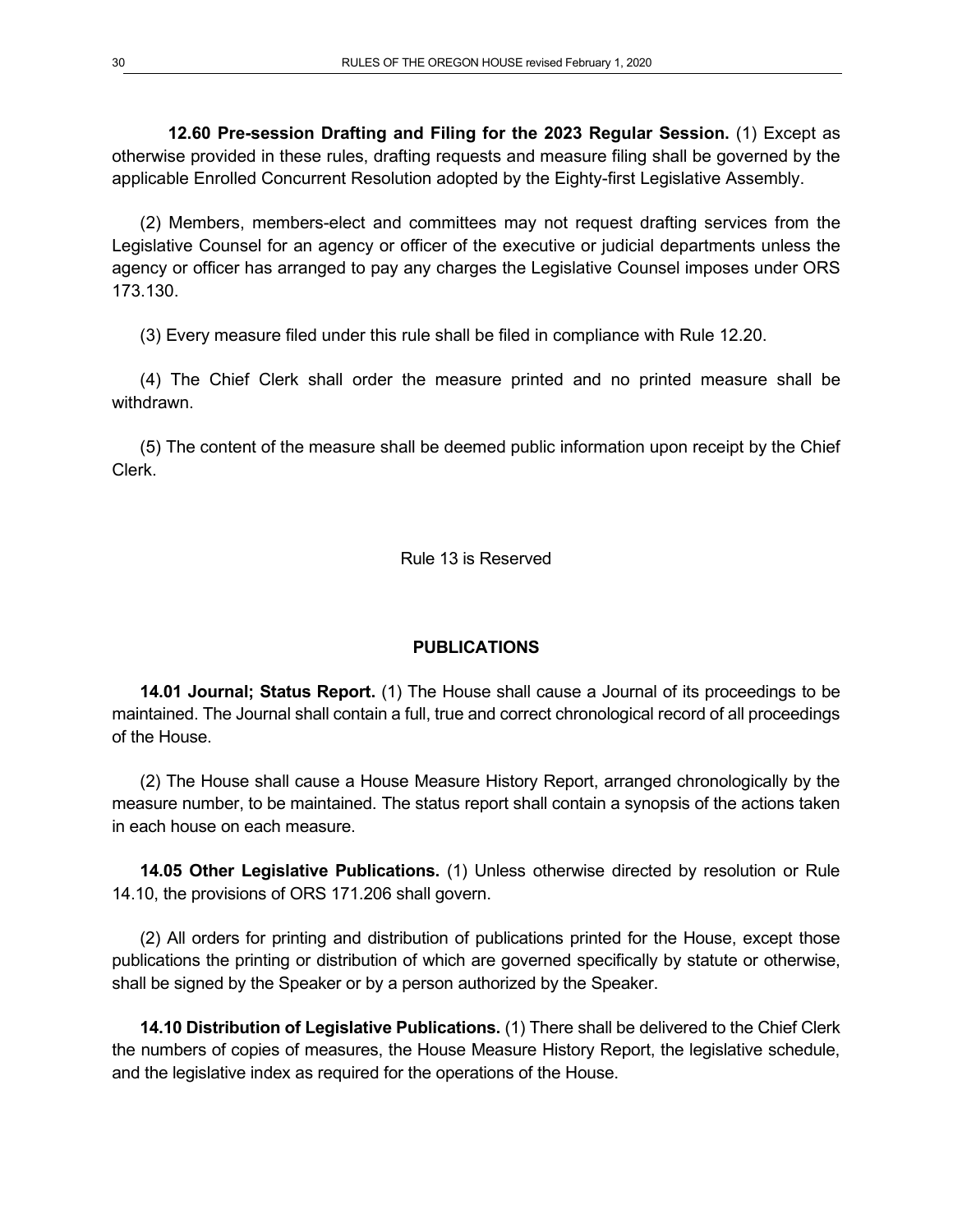(2) There may be distributed free of charge to any person one copy of any measure with amendments, corrections or engrossment, the legislative schedule and cumulative index. Additional copies may be obtained upon payment pursuant to the schedule adopted by the Legislative Administrator and posted in the Distribution Center.

(3) Any person, agency or organization wishing a complete set of measures, House Measure History Reports, calendars, legislative schedules and indexes may obtain it upon payment pursuant to the schedule adopted by the Legislative Administrator and posted in the Distribution Center.

(4) Charges that may be imposed pursuant to this rule do not apply to the Chief Clerk and the Secretary of the Senate for the proper functioning of each house, the Legislative Fiscal and Revenue Officers, the Legislative Counsel, and the Legislative Administrator.

**14.15 Measure Summaries.** (1) No measure shall be accepted at the Desk for introduction unless it is accompanied by an impartial summary of the measure's content, describing new law and changes in existing law proposed by the measure. Any measure presented to the Chief Clerk which does not comply with this subsection shall be returned to the member who presented it.

(2) The summary shall be printed on the first page of the measure.

(3) If a material error in a printed summary is brought to the attention of the Legislative Counsel, the Legislative Counsel shall cause to be prepared a corrected summary which shall show the changes made in the summary in the same manner as amendments to existing law are shown. The Legislative Counsel shall deliver the corrected summary to the Chief Clerk. The Chief Clerk shall order a printing of the corrected summary for distribution.

(4) Whenever a measure is amended, the person who edits the measure summaries shall prepare an amended summary. The amended summary shall appear on the first page of the measure if engrossed or may be made a part of the amendments. The summary shall be amended to show changes in the measure proposed by the amendments thereto with changes in the summary shown in the same manner as amendments to existing law are shown.

**14.25 Financial and Revenue Impact Statements.** (1) A copy of every measure introduced shall be transmitted by the Chief Clerk to the Legislative Fiscal and Revenue Officers. Upon notice of a measure being scheduled by a House committee for work session, the Legislative Fiscal and Revenue Officers shall review each measure and make an estimate of the anticipated change in state, county, and municipal expenditures and revenues under the provisions of the measure. The Legislative Fiscal Officer shall prepare a statement, which will outline the changes in expenditures, to be known as either a Fiscal Impact Statement or Budget Report to be attached to each measure. The Legislative Revenue Officer shall prepare a statement known as a revenue impact statement, which will outline the changes in revenues, to be attached to each measure. The financial and revenue impact statements shall set forth the fiscal and revenue impact of the measure and any governmental subdivision affected by the fiscal and/or revenue impact as determined by the Legislative Fiscal and Revenue Officers.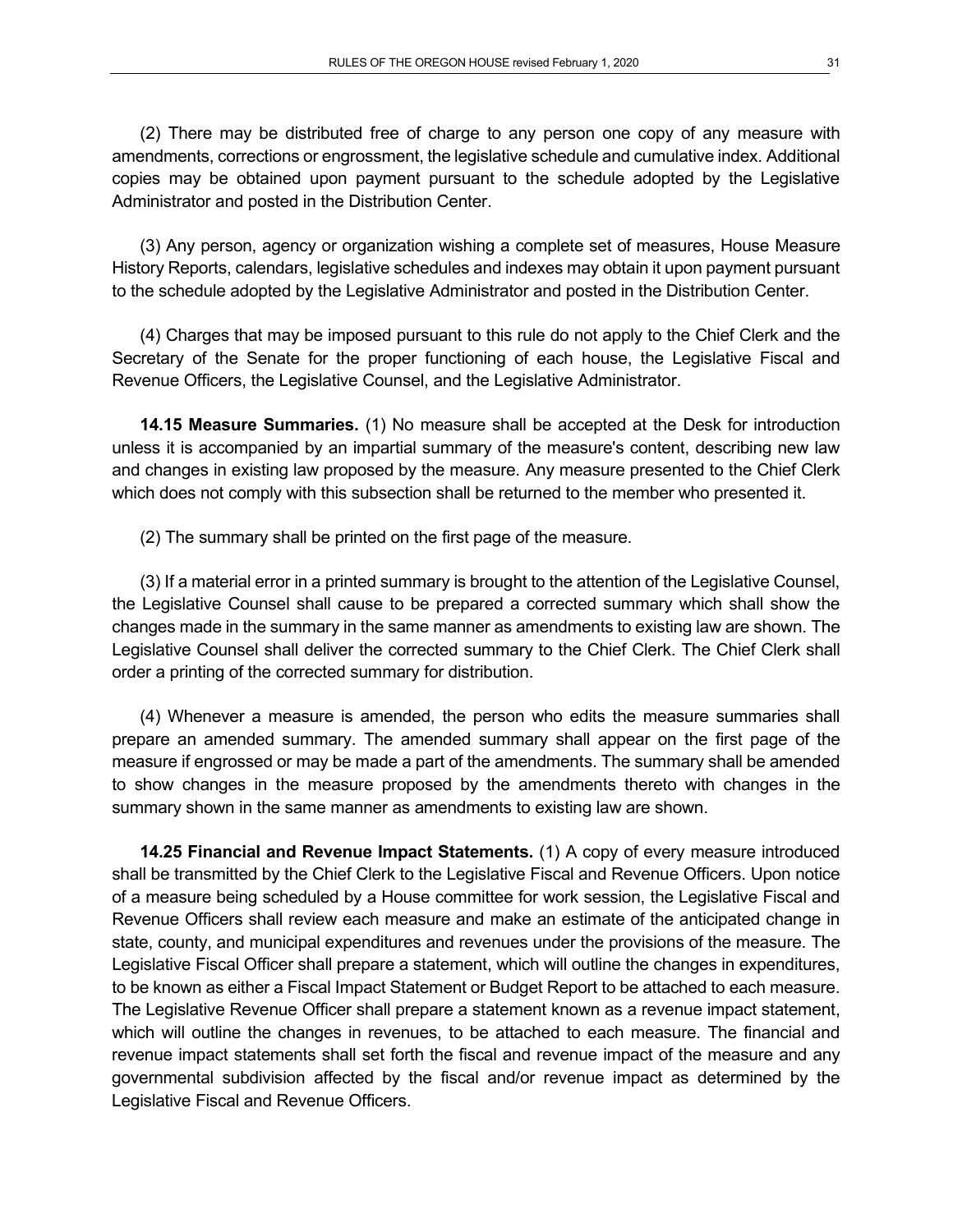(2) The fiscal and revenue impact statements shall be delivered by the Legislative Fiscal and Revenue Officers to the committee to which the measure has been referred. When amendments to a measure are adopted by a committee, the appropriate changes shall be made in the fiscal and/or revenue impact statements.

(3) When a measure is reported out of committee, the fiscal and/or revenue impact statements shall be filed with the committee's recommendation and forwarded to the Chief Clerk. The Chief Clerk shall attach the fiscal and revenue impact statements to the original measure and shall prepare and distribute copies either electronically or in hard copy to each member.

**14.30 Legislative Newsletters.** (1) Each member may issue legislative newsletters or other informational material to their constituents. Costs for newsletters and informational material may be billed to the member's individual expense account. Such newsletters or other informational material may be distributed at state expense at any time during a member's term with the following exception:

(a) The period commencing 60 days before the primary election until the day following the election if the member is a candidate for any election or reelection at the primary election.

(b) The period commencing 60 days before the regular general election until the day following the election if the member is a candidate for any election or reelection at the general election.

(2) As used in this rule, "constituent" means an individual that lives within a member's legislative district.

(3) As used in this rule, "distributed" means that the legislative newsletter or informational material has left the possession and control of the member.

(4) As used in this rule, "informational material" and "legislative newsletter" means material suitable for distribution to members of the public informing them of official activities of a legislator and/or concerning legislative related issues. Such material shall not be campaign material, serve partisan political purposes, or take a position on a citizen initiative.

**14.40 Sanctioning of Fact Finding Trips.** The following provisions govern whether factfinding missions will be officially sanctioned under ORS 244.020(7)(b)(H)(i):

(1) The Chief Clerk of the House shall prepare an application form to collect information required to make the appropriate determination. An application must be submitted to the Chief Clerk before the start of the mission, unless as determined by the Chief Clerk that good cause exists for submitting the application after the deadline. The application must include the following information as an attachment: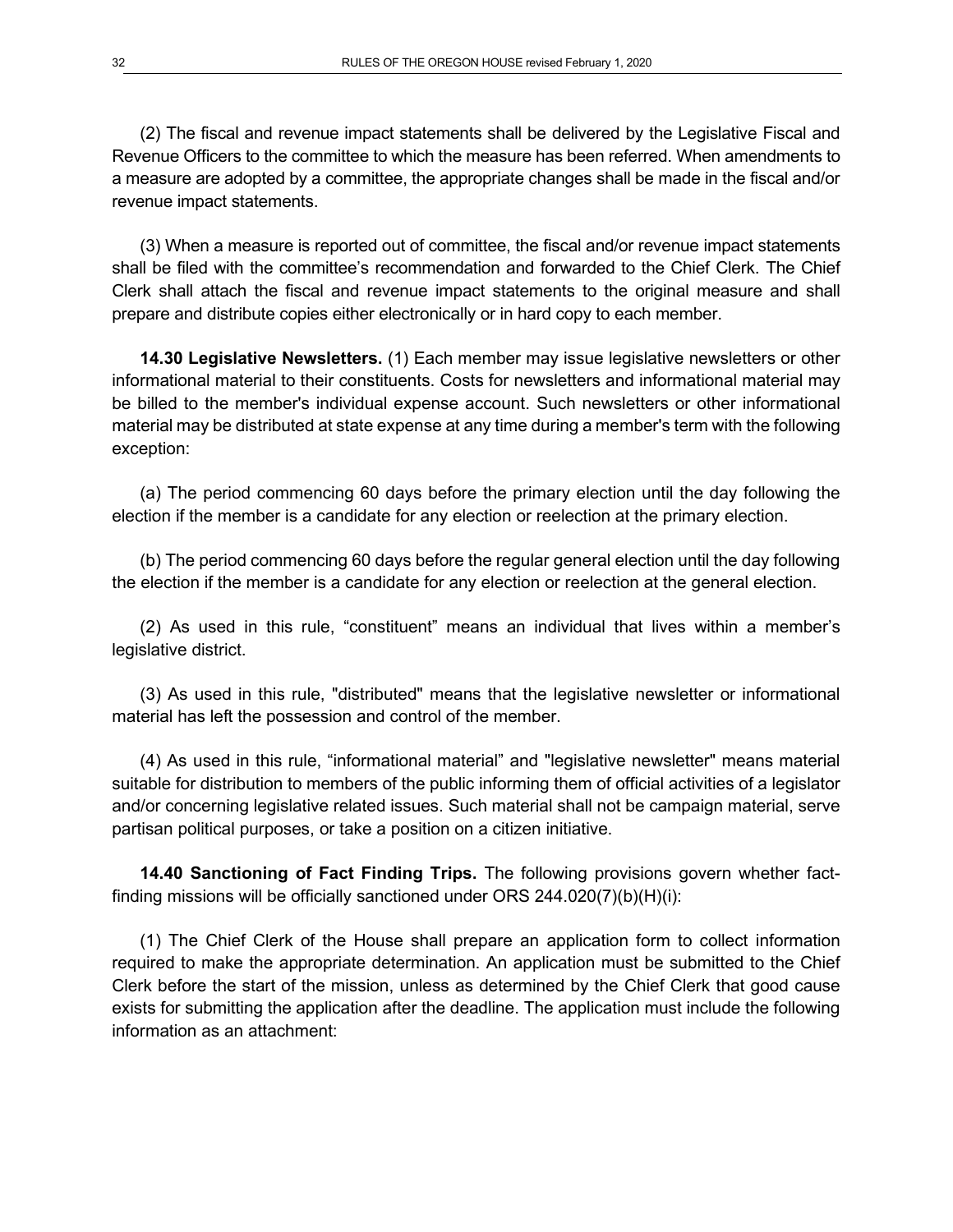(a) A written opinion from the Oregon Government Ethics Commission concluding that the event is a permitted fact-finding mission under ORS 244.020(7)(b)(H)(i) and the rules of the commission; and

(b) A written itinerary or agenda for all scheduled meetings, events, presenters, meals, travel, lodging, or other activities planned during the mission.

(2) Applications will be approved by the Chief Clerk of the House only if the applicant provides all the information required under subsection (1) of this rule and that information substantiates that the purpose of the activity is for the developing of state commerce, or is for public policy related educational purposes, or is to develop intergovernmental relations or assistance.

(3) All approved applications shall be posted promptly on the Chief Clerk of the House's webpage.

#### **RECORDS RETENTION**

**14.50 Policy on Records.** (1) Except as provided in subsection (3) of this rule, records of members and their legislative assistants that contain information relating to the conduct of the public's business that are prepared, used or retained by the member or assistant must be retained for two years after the records are created.

(2) (a) A member must retain notices of amounts of expenses required by ORS 244.100 (2) for five years.

(b) A member must retain documents in support of statements of economic interest required by ORS 244.050 for five years.

(c) A member must retain relevant documents that are in the member's possession when the member receives a public records request, or a request for discovery of records issued in a court or administrative proceeding, until the request for records is resolved.

(d) Ephemeral communications, including, but not limited to, voicemail, text messages and instant messages, are not required to be retained.

(3) A member or legislative assistant may, at any time, deliver records required to be retained under this rule to the Legislative Administrator. A person who ceases to be a member of the Legislative Assembly shall deliver records under subsection (2) of this rule to the Legislative Administrator within 60 days after the member ceases to be a member. Records delivered to the Legislative Administrator under this rule must identify the person delivering the records and specify the date on which the records may be destroyed.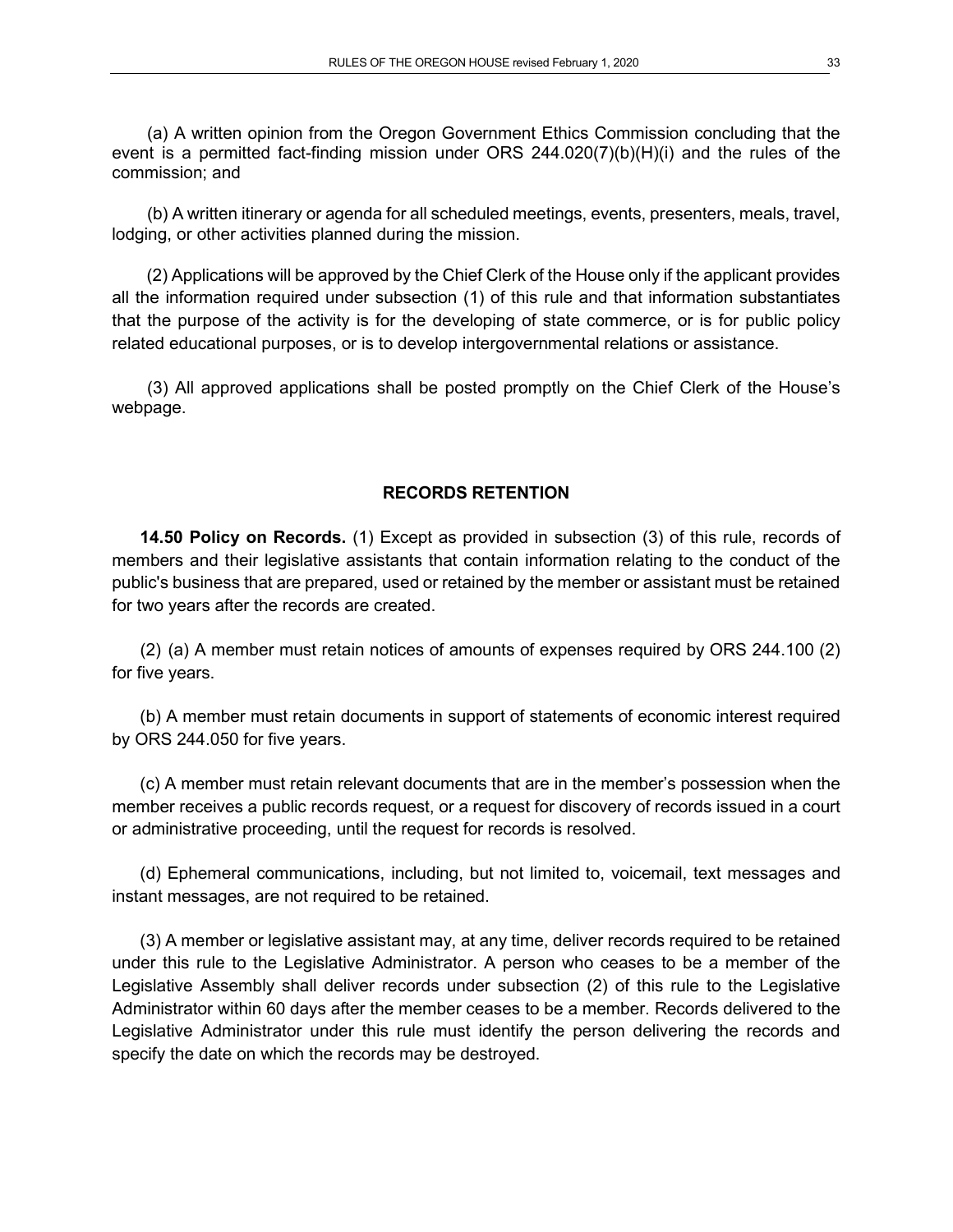(4) In order to ensure consistent and timely compliance with the disclosure provisions of the Public Records Law, the Legislative Counsel shall presumptively be designated to receive public records requests on behalf of members. The Legislative Counsel will assist each member in preparing responses to requests and will consult with each member prior to the disclosure of any of the member's records to a requester. A member may respond to a public records request directly, but should notify the Legislative Counsel of the request. Regardless of whether or not a member has designated the Legislative Counsel to receive their public records requests, the member may request assistance from the Legislative Administrator or Legislative Counsel in responding to public records requests at any time.

(5) This rule applies to all records of members and legislative assistants, whether created before, on or after the effective date of this rule.

(6) (a) Before each regular long session, each member and each legislative assistant must receive training provided or approved by the Legislative Counsel's office on compliance with this rule and applicable portions of the public records law. Members not elected to the Legislative Assembly and legislative assistants not employed by the Assembly at the time of this training must be provided information about compliance with this rule within 30 days following their swearing in or hire.

(b) Training must include but is not limited to the requirements for retaining public records and responding to a public records request.

(7) If the response to a records request has not been completed within 10 business days following acknowledgement of the request, the member must provide the requestor an estimate of the number of days required to respond to the records request. If the estimated records production date passes without records being produced or exemptions claimed, the member shall provide a new estimate and explanation of the status of the request. The member may designate the Legislative Counsel to provide the estimate.

(8) As used in this rule, "legislative assistant" means a person employed to assist a member, to assist the Speaker of the House or to assist either caucus leader.

#### **PERSONNEL RULES AND PROCEDURES**

**15.01 Personnel Rules and Procedures.** (1) Except as otherwise provided by law, the Speaker may establish such rules of employment for employees of the House that are deemed necessary.

(2) All salaries for legislative officers and legislative personnel elected or appointed shall be fixed by the appointing authority in accordance with the policies and procedures as adopted by the Legislative Assembly and as provided in the current Legislative Assembly budget.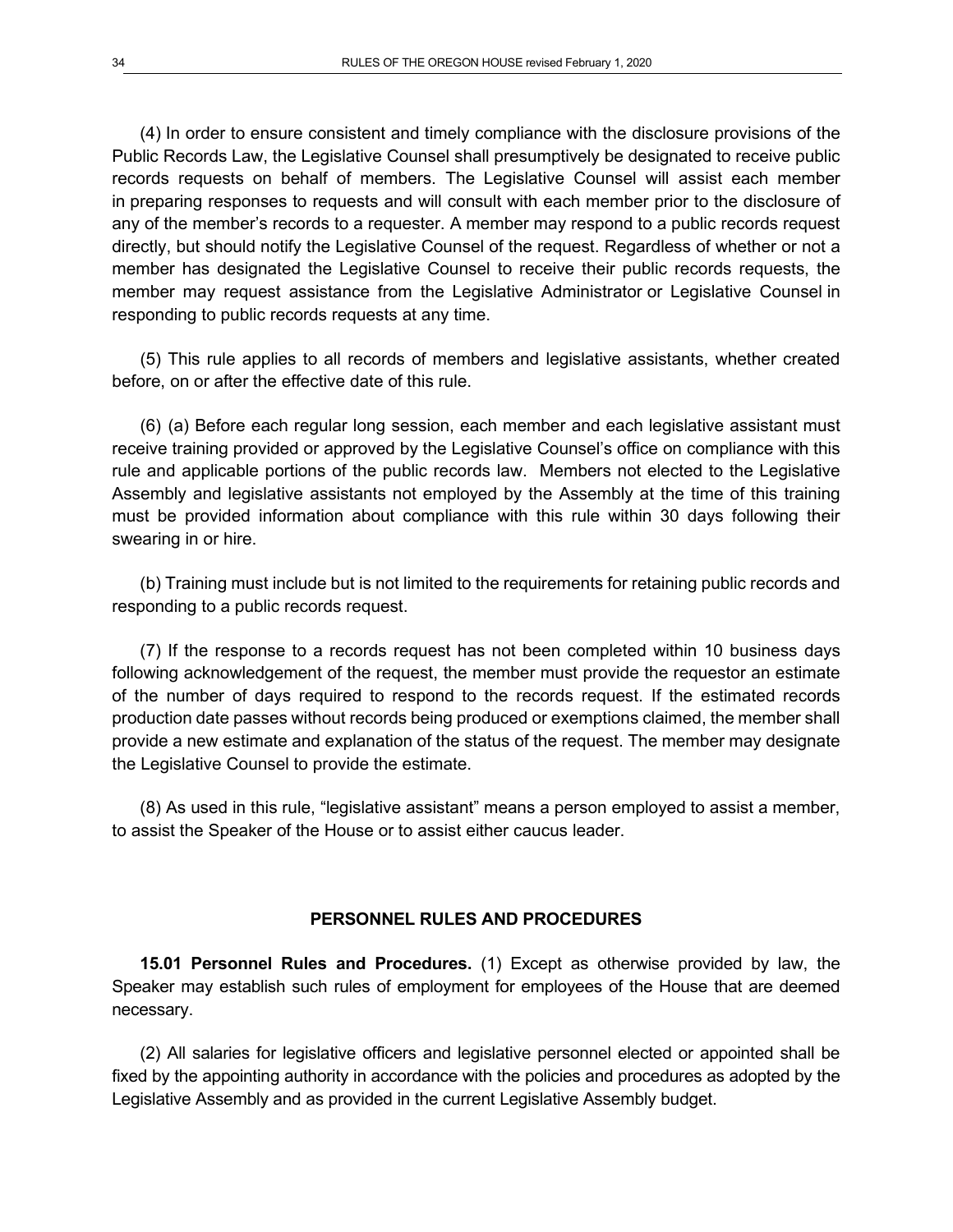(3) Employees of the House are at-will employees; therefore, they serve at the pleasure of the appointing authority and shall be appointed or discharged by written notice to the Chief Clerk and the Legislative Administrator.

## **CHIEF CLERK; PERSONNEL; ALLOWANCES**

**15.05 Chief Clerk; Election and Duties. (1)** There shall be a Chief Clerk who shall be elected by the members and shall be an officer of the House. The Chief Clerk shall take an oath to support the Constitution of the United States and the Constitution of the State of Oregon, for the true and faithful exercise of the duties of the Office of the Chief Clerk, and to keep the confidences of the House. The Chief Clerk serves at the pleasure of the body and may be removed only by a majority vote of the members. In the event that the office becomes vacant at a time when the House is not in session, the Speaker may appoint an acting Chief Clerk to serve until the next regular or special session of the House, at which time the members shall elect a Chief Clerk of the House.

(2) The Chief Clerk shall perform the following duties:

(a) Appoint a Sergeant at Arms in consultation with the Speaker.

(b) Appoint such other non-partisan employees deemed necessary for the effective operations of the House of Representatives in compliance with the Legislative Branch Personnel Rules.

(c) Serve as parliamentarian of the House, providing impartial recommendations.

(d) Keep the measures, papers and records of the proceedings and actions of the House and have charge of the publication and distribution of publications related thereto, except as otherwise provided by law.

(e) Prepare all measures, histories, journals and related publications for printing.

(f) Retain all measures and official papers or records in the Chief Clerk's office or in the Chief Clerk's custody except on duly signed receipts from persons authorized to receive custody.

(g) Perform such other duties as directed by the Speaker or prescribed by law.

(3) The Sergeant at Arms shall perform the following duties:

(a) Under direction of the presiding officer and/or the Chief Clerk, the Sergeant at Arms, assisted by Security Personnel when directed by the presiding officer, shall maintain order in the chamber and other areas assigned to the House.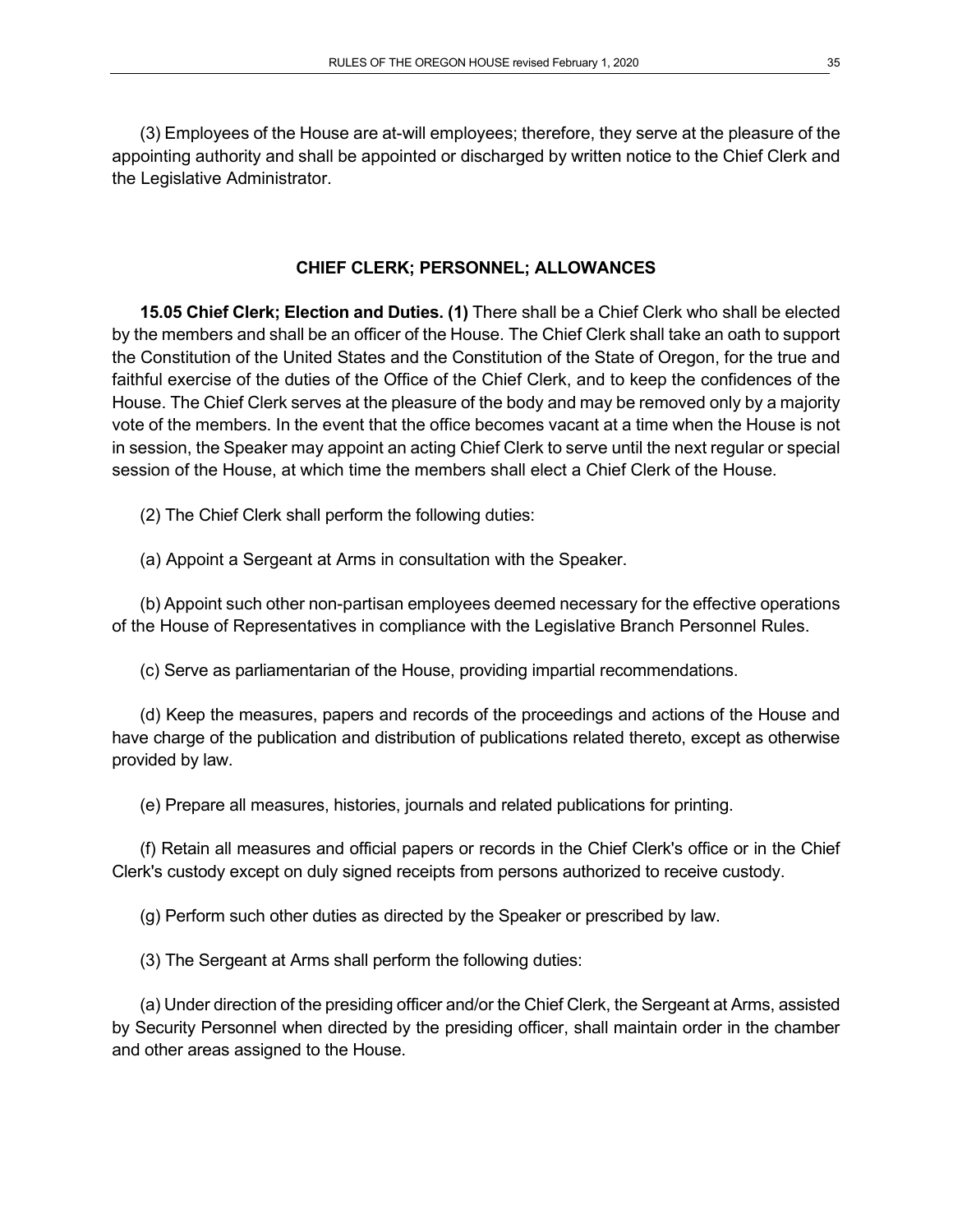(b) Permit such ingress to and egress from the chamber during sessions as may be directed by the presiding officer or allowed by the rules.

(c) Execute all processes issued by authority of the House or any of its committees.

(d) Perform such other duties as the Chief Clerk or Speaker may direct.

**15.10 Member's Personal Staff.** (1) (a) A member may appoint personal staff for the session, the interim or both, according to the allowance provided in Rule 15.25.

(b) A member shall establish salaries payable to persons appointed under paragraph (a) of this subsection in accordance with the policies and procedures as adopted by the Legislative Assembly.

(c) Fringe benefits for persons appointed under paragraph (a) of this subsection shall be as set forth in the Legislative Branch Personnel Rules.

(d) The time of service for all employees begins on the date of filing their appointment with the Legislative Administrator but not sooner than the date set forth in the Legislative Branch Personnel Rules.

**15.15 Leadership Office Personnel.** (1) The Speaker may appoint personnel necessary to perform the functions of the Speaker's office.

(2) In compliance with the Legislative Branch Personnel Rules, the Republican and Democratic leaders may each appoint such employees deemed necessary to perform the functions of the caucus offices.

**15.20 Other Personnel.** (1) In compliance with the Legislative Branch Personnel Rules, the director of the Legislative Policy and Research Office shall, in consultation with each chair of a committee and the Speaker, appoint such personnel as deemed necessary in the operations of the committees under their purview.

(2) In addition to personnel otherwise authorized, the Speaker may appoint such other personnel as the Speaker considers necessary.

(3) No personnel employed by the House of Representatives shall for the duration of such employment serve as a lobbyist or be employed by a lobbyist; serve as a reporter, commentator or editorialist on legislative matters or be employed by a radio station, television station, newspaper or magazine. All such personnel are subject to ORS 260.432.

**15.25 Expense Allowance.** (1) Each member has an allowance during the 2021 regular session for personal staff, services and supplies as defined in Rule 16.01 and legislative newsletters as defined in Rule 14.30.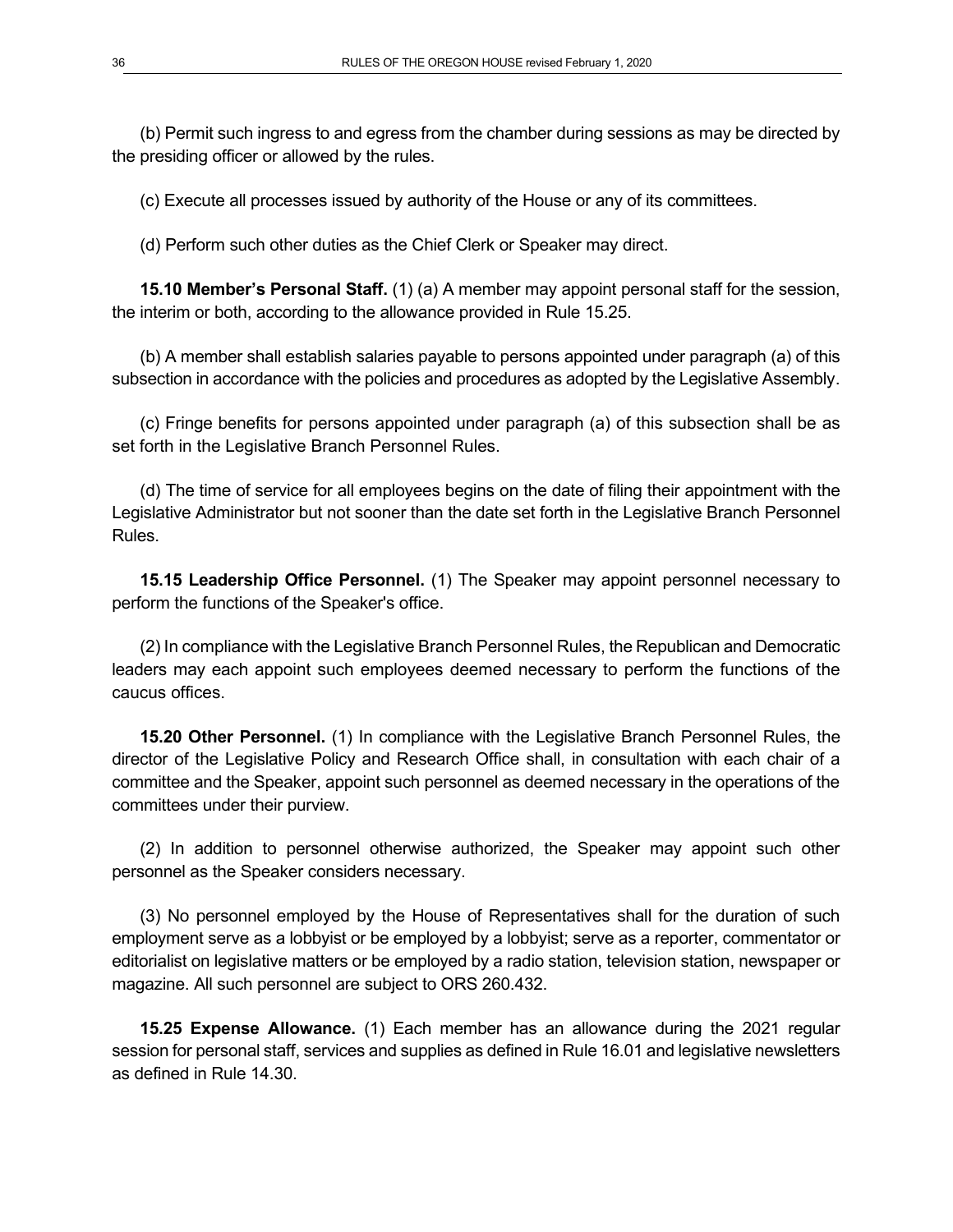(2) Any amount remaining unexpended or unobligated in a member's individual expense account at the end of a regular session may be used during the interim for expenses as described under subsection (1) of this rule.

## **SERVICES AND SUPPLIES**

**16.01 Services and Supplies.** (1) Each member shall have an individual services and supplies account. New members will receive a one**-**time allowance of \$200.00 for start-up expenses.

(2) A member may obtain services and supplies necessary to conduct legislative business by submitting a requisition to personnel responsible for supplying the services or supplies. The requisition shall be signed by the member or by a person authorized by the member. The costs of requisitioned services and supplies shall be charged against the member's individual services and supplies account.

(3) Services and supplies that may be obtained under this rule include:

(a) Postage (all classes).

(b) Subscriptions to newspapers and periodicals related to the duties of a state representative until the end of the legislator's term in office.

(c) Stationery.

(d) Office supplies and consumables regularly used in office settings by members and staff to conduct legislative business. Decorative items such as artwork, frames, rugs and accessories are considered personal items and therefore not eligible.

(e) Copying.

(f) Communications with constituents, including electronic town halls (e.g. tele-town halls), in compliance with Rule 14.30.

(g) Rental expenses incurred for a town hall meeting, excluding food and beverages.

(h) Establishment and maintenance of a district office.

(i) Billings from state agencies for services and supplies.

(j) Reasonable travel expenses incurred by members while on official legislative business. This item does not include in-district travel. Reimbursement for a member's travel for legislative business must be preapproved by the Chief Clerk. Approval will be granted for attending meetings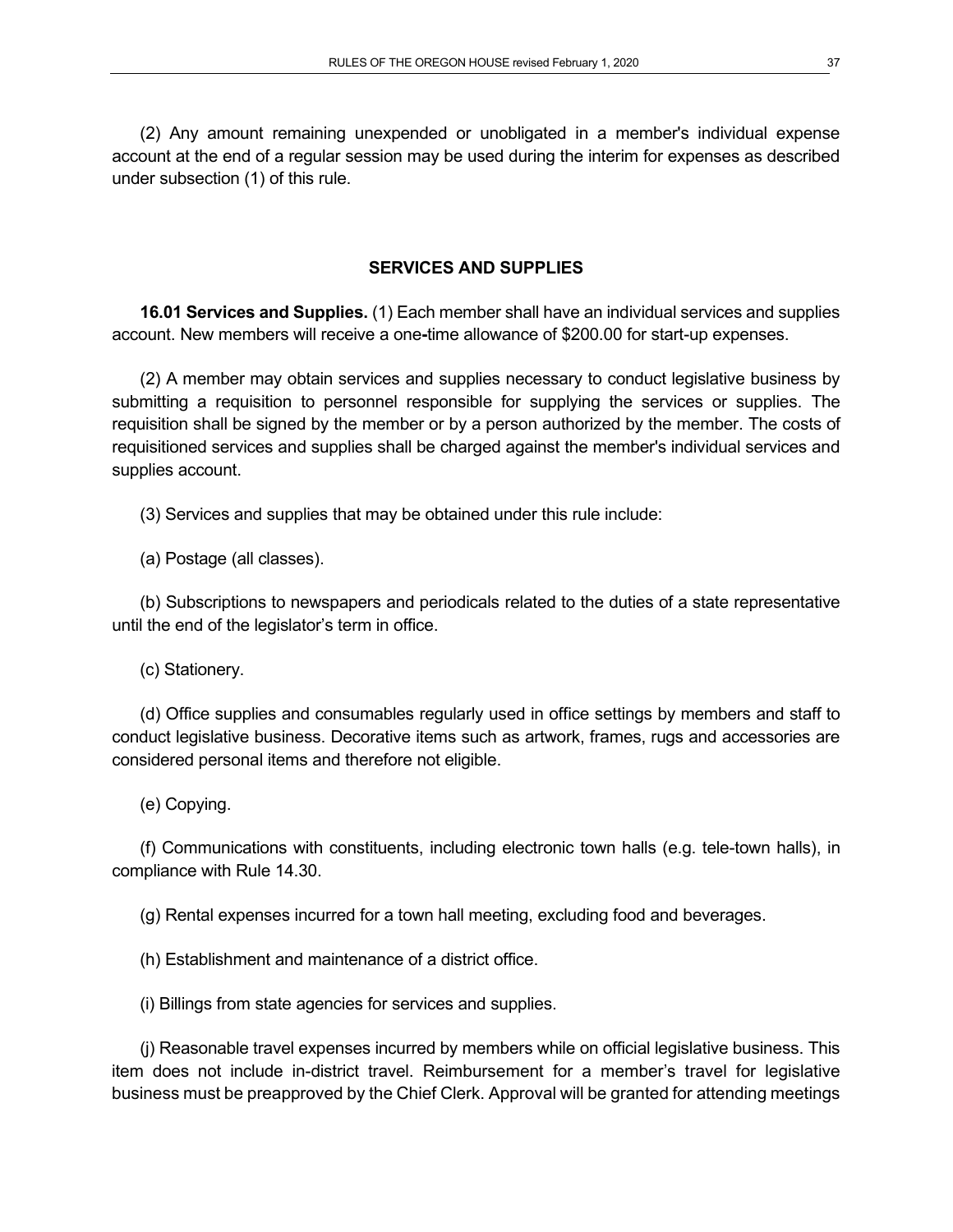of organizations for which the Legislature provides dues or approves member payment of dues and for official meetings in which member participation is identified in statute and where the member has been officially appointed to the group by the Speaker. For other travel events members must submit appropriate documentation prior to travel such as a letter of invitation, agenda or completed registration form. Itemized receipts must be submitted for reimbursement upon completion of travel.

(k) Reasonable travel expenses incurred by caucus office staff, speaker's office staff, and member's personal staff while on official legislative business as authorized by the member.

(L) Any other service or supply authorized by the Speaker.

(4) Any member who exceeds his or her allowance as provided under these rules or the adopted Legislative Assembly budget will have the overage deducted from his or her personal monthly expense allowance and any additional indebtedness will be prohibited.

(5) Should a member retire, resign or be removed from office, the individual expense allowance as provided under these rules or the adopted Legislative Assembly budget shall be prorated based on length of service and, in the event an overage exists, further indebtedness shall be prohibited and the overage shall be deducted from his or her personal monthly expense allowance and any remaining indebtedness shall be billed by the Legislative Administrator and appropriate steps for collection taken. Any amount expended in excess of allocation is a debt owed to the state.

(6) All equipment, furniture, unused supplies, and stationery are the property of the Legislative Assembly and shall be returned at the end of a member's legislative service in compliance with ORS 171.136.

**16.05 Attorney General Opinions.** (1) Requests by members for opinions of the Attorney General require approval of either caucus leader or the Speaker as a condition of authorizing payment from legislative appropriations. The legislative appropriation specifically intended for payment of costs for Attorney General opinions shall be divided in the same proportion as the number of party members in the House. The cost of an opinion shall be deducted from the approving leader's allocation. This rule takes precedence over ORS 180.060 (2).

(2) The Legislative Counsel shall provide legal advice and opinions to members without approval of the Speaker, or either caucus leader.

#### **PRIVILEGES**

**17.01 House Chamber Privileges.** (1) When the House is in session, no person shall be permitted within the House chamber except: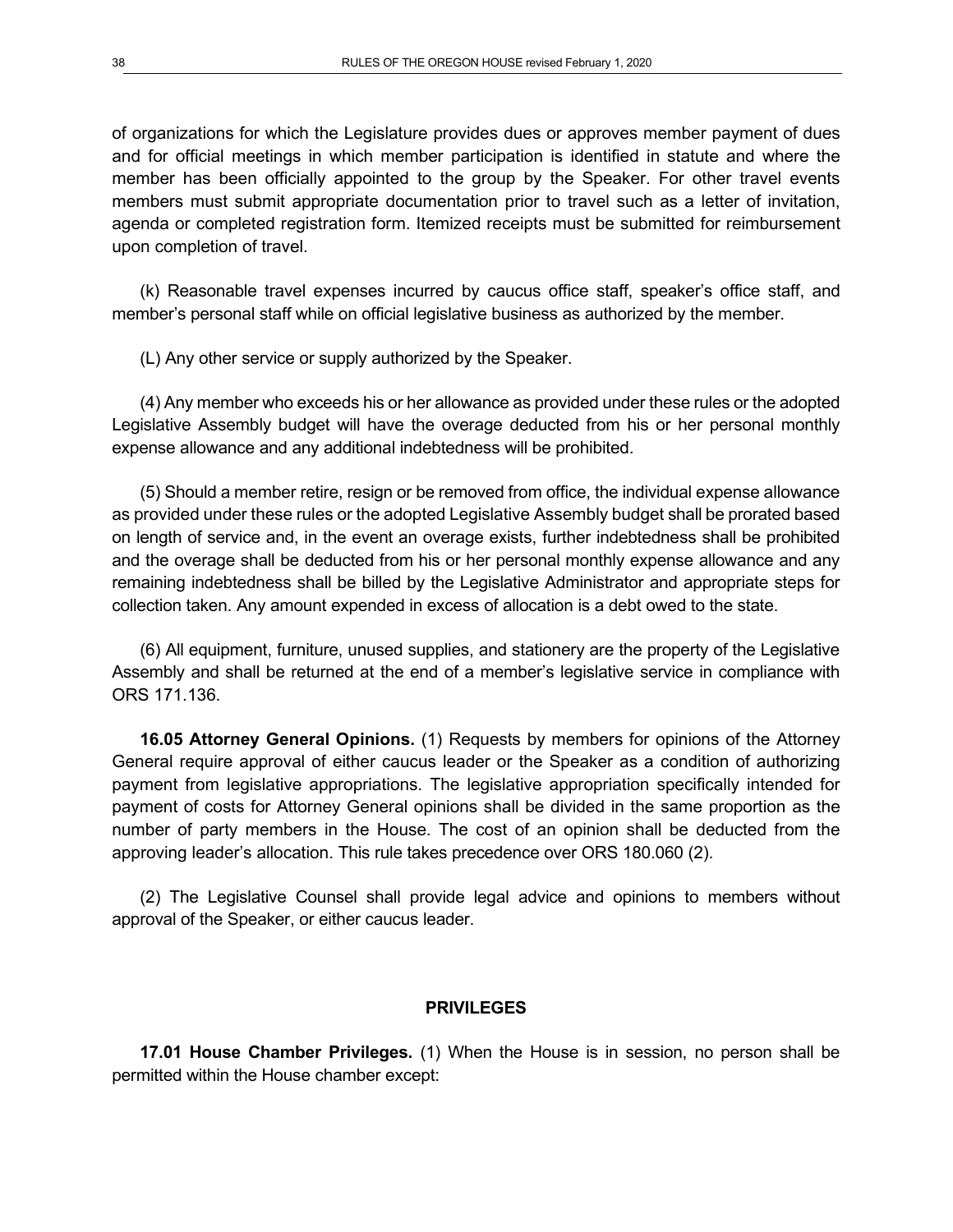(a) Members of the Legislative Assembly;

(b) Floor personnel of the House;

(c) One of the following individuals: A member of the staff of a House standing committee, statutory committee, special committee ;

(d) Speaker's and caucus staff;

(e)Persons authorized by the Speaker; and

(f) Accredited representatives of the news media.

(2) Courtesies of the house and floor privileges may be extended only to special dignitaries and former members of the Legislative Assembly with permission of the body. However, courtesies shall not be extended to any former member who is registered as a lobbyist with the Oregon Governmental Ethics Commission.

(3) Seating in the north side aisle beyond the bar and the north portion of the third floor gallery shall be reserved for members of the House and such other persons as may be authorized by the Speaker. However, the privilege shall not be granted to any person actively engaged in seeking the passage or defeat of any measure. An exception may be granted to members of families that have spoken in support of a memorial or resolution in their honor.

(4) Seating in the rear of the chamber is for members, and staff of the Speaker and caucus offices only.

(5) To ensure access to the chamber proceedings, an area on the east side of the third-floor gallery shall be reserved for accredited representatives of the news media as defined in House Rule 18.01, and the east and south-side of the third-floor gallery shall be available to the public and press.

(6) While the House is in session, the center aisle of the floor shall be kept clear of all persons except members and the Chief Clerk or someone acting under the Chief Clerk's direction in conduct of the business of the House. Access to the chamber while the House is in session shall be by the side doors and side aisles.

(7) During the period beginning thirty minutes before the opening of each session and ending thirty minutes after the session, no person shall be permitted in the House chamber except those authorized to be in the chamber under this rule.

(8) No person who is a lobbyist as defined in ORS 171.725 shall be permitted on the House floor or the adjacent side aisles while the House is in session.

(9) The Sergeant at Arms shall enforce this rule.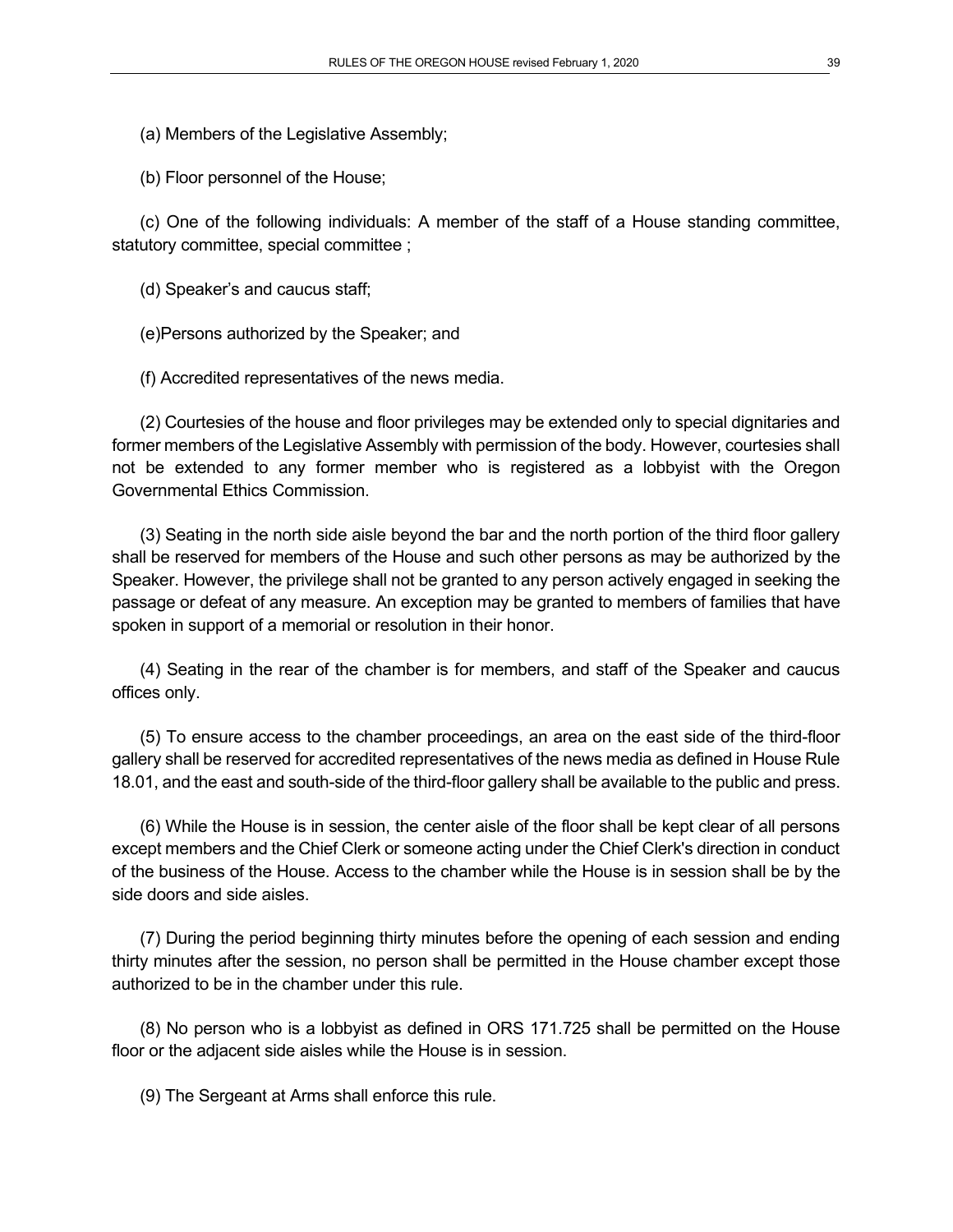**17.05 Lounge Privileges.** The privilege of using the House lounge shall be limited to members of the House and the Chief Clerk except as otherwise authorized by the Speaker.

**17.10 Assembly Transition.** Those members not returning to serve in the next Legislative Assembly shall vacate their office space in the State Capitol 30 days prior to the convening of that assembly.

### **ACCREDITATION OF NEWS MEDIA**

**18.01 Accreditation of News Media.** (1) As used in these rules, "accredited representatives of the news media" means bona fide representatives of publications of general circulation and of news wire services and bona fide representatives of radio and television facilities.

(2) In order to obtain accreditation, representatives of the news media shall register in the office of the Chief Clerk, indicating the publication, news, wire service, radio or television station represented. However, any representative of a news media who is also attending the session as a lobbyist as defined in ORS 171.725 shall not be entitled to accreditation or the privileges of the floor.

(3) If a member of the media disrupts the proceedings of the House or its committees, the presiding officer may call the individual to order and direct the individual to leave the chamber or meeting room.

(4) The Speaker may revoke or suspend the credentials of a member of the media who disrupts the proceedings of the House or its committees.

#### **LOBBYISTS**

**19.01 Regulation of Lobbyists.** (1) It is the intention of the House to provide opportunity for all individuals who comply with the requirements of ORS 171.725 to 171.785 and subsection (2) of this rule to appear before members and committees of the House on behalf of or in opposition to any measures before the Legislative Assembly.

(2) The Committee on Rules may, and on the complaint of five members of the House, shall investigate and report on any alleged violation of ORS 171.725 to 171.785 or any alleged improper conduct or wrongdoing by any lobbyist. The committee may as an incident of the investigation require such additional information about the alleged violation, improper conduct or wrongdoing as the majority of the committee considers pertinent and necessary.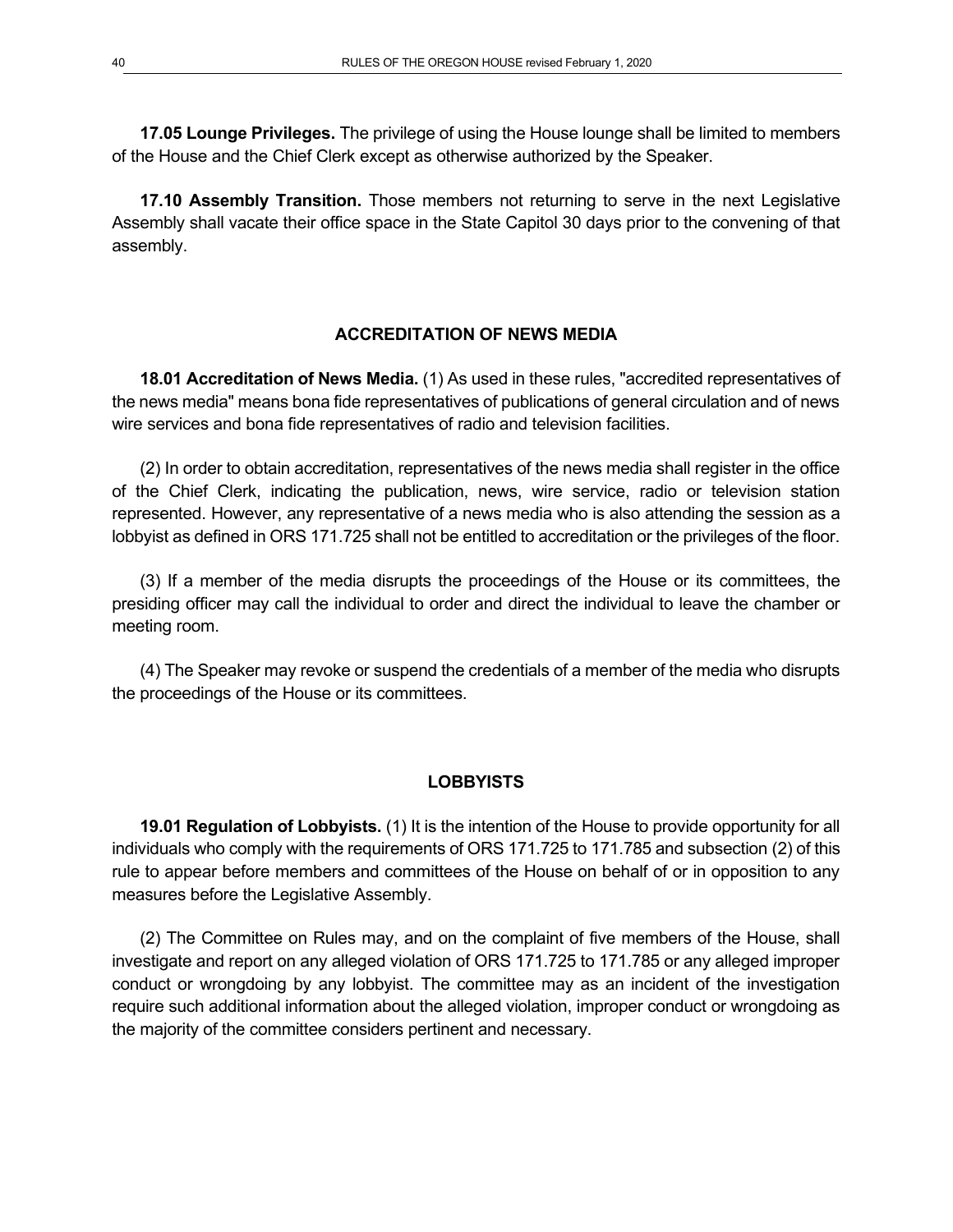(3) If the committee determines that the lobbyist has violated ORS 171.725 to 171.785 or is guilty of improper conduct or wrongdoing, it shall report its findings and recommendations to the House. The House may take such action as it deems proper.

#### **CAMPAIGN CONTRIBUTIONS, PROHIBITED ACTIONS**

**19.10 Statement of Philosophy.** The House of Representatives is committed to open deliberations. Prompt, thorough and accurate reporting of any campaign contribution is an integral factor in maintaining open government.

**19.20 Campaign Contributions During Session.** No member of the House, during a regular session, organizational session or during the period between the organizational session and the regular session scheduled during the odd-numbered year, shall accept and/or solicit a contribution to the member or the member's principal campaign committee or accept and/or solicit an expenditure in support of the member from any person. This does not limit a member from using existing campaign funds.

#### **POLICY ON A HARASSMENT-FREE WORKPLACE**

**20.01 Policy on a Harassment-Free Workplace.** (1) The House of Representatives is committed to providing a safe and respectful workplace that is free of harassment. Members and all employees are expected to conduct themselves in a manner that is free of harassment and to discourage all harassment in the workplace and at events, professional meetings, seminars or any events at which legislative business is conducted.

(2) The procedures provided for in Legislative Branch Personnel Rule 27 shall apply to members, staff, interns, volunteers, lobbyists and others as specified in the rule.

(3) (a) If the House Conduct Committee recommends a member be expelled, the committee shall report their recommendation to the House.

(b) When the recommendation is reported from the committee, it shall be delivered to the Chief Clerk of the House within one business day following the committee's action.

(c) A motion to adopt the committee's recommendation shall be scheduled for the first session day after the report is made available electronically or printed and distributed to the desks of the members.

(d) 40 or more affirmative votes on the motion are required to adopt the committee's recommendation that a member be expelled,